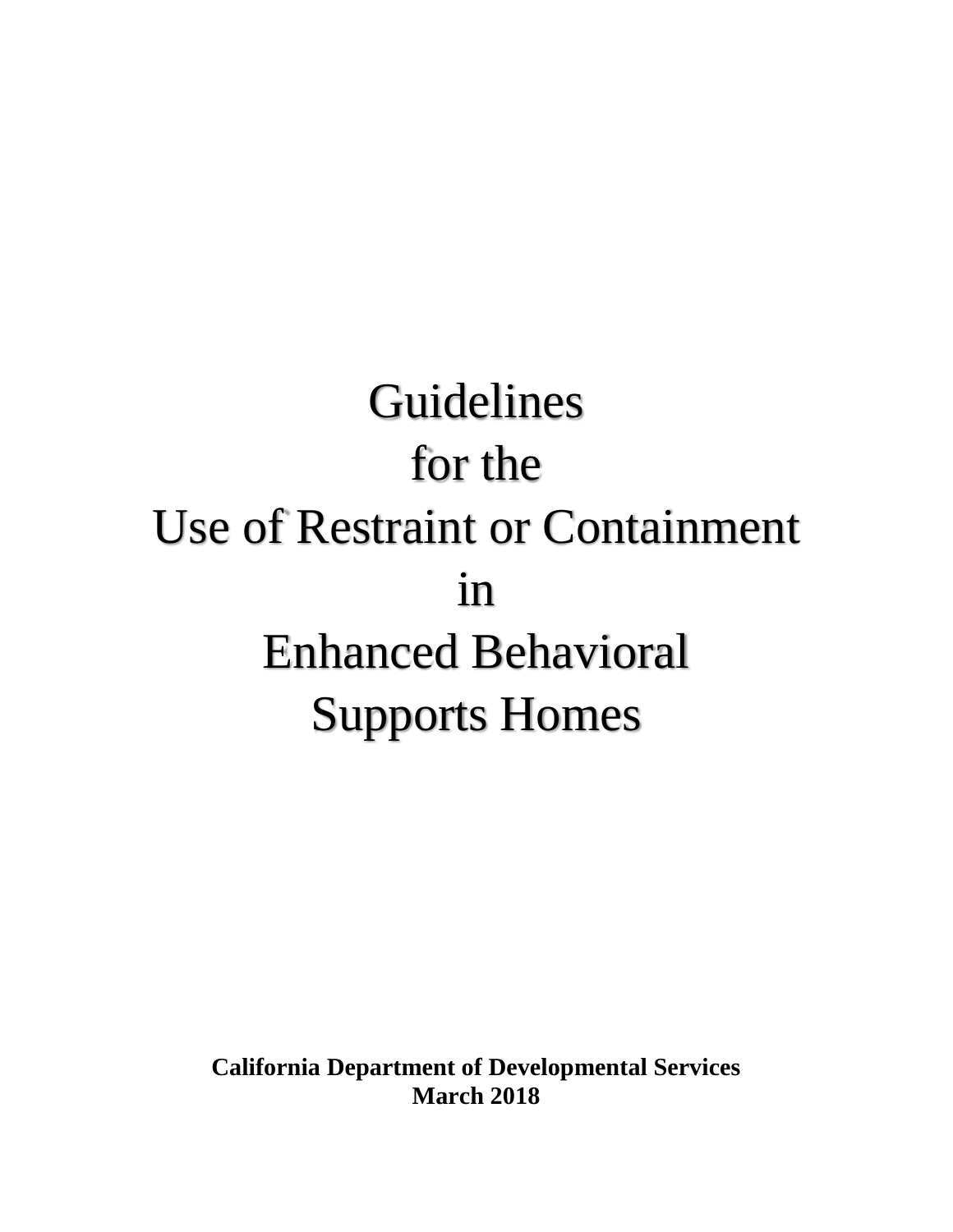## *Table of Contents*

## **California Department of Developmental Services**

## **Guidelines for the Use of Restraint or Containment in Enhanced Behavioral Supports Homes**

| $\mathbf{I}$ . |                                                                            |  |
|----------------|----------------------------------------------------------------------------|--|
| II.            |                                                                            |  |
| III.           | Individual Behavior Supports Plans and Functional Behavior Assessments     |  |
| IV.            |                                                                            |  |
| V.             |                                                                            |  |
|                |                                                                            |  |
|                |                                                                            |  |
| VI.            |                                                                            |  |
|                |                                                                            |  |
|                |                                                                            |  |
|                |                                                                            |  |
|                |                                                                            |  |
|                |                                                                            |  |
|                |                                                                            |  |
|                |                                                                            |  |
|                |                                                                            |  |
| VII.           |                                                                            |  |
|                |                                                                            |  |
|                |                                                                            |  |
|                |                                                                            |  |
|                |                                                                            |  |
|                |                                                                            |  |
| VIII.          |                                                                            |  |
|                |                                                                            |  |
|                | 1. Individual Behavior Supports Plans and Emergency Intervention Plans  27 |  |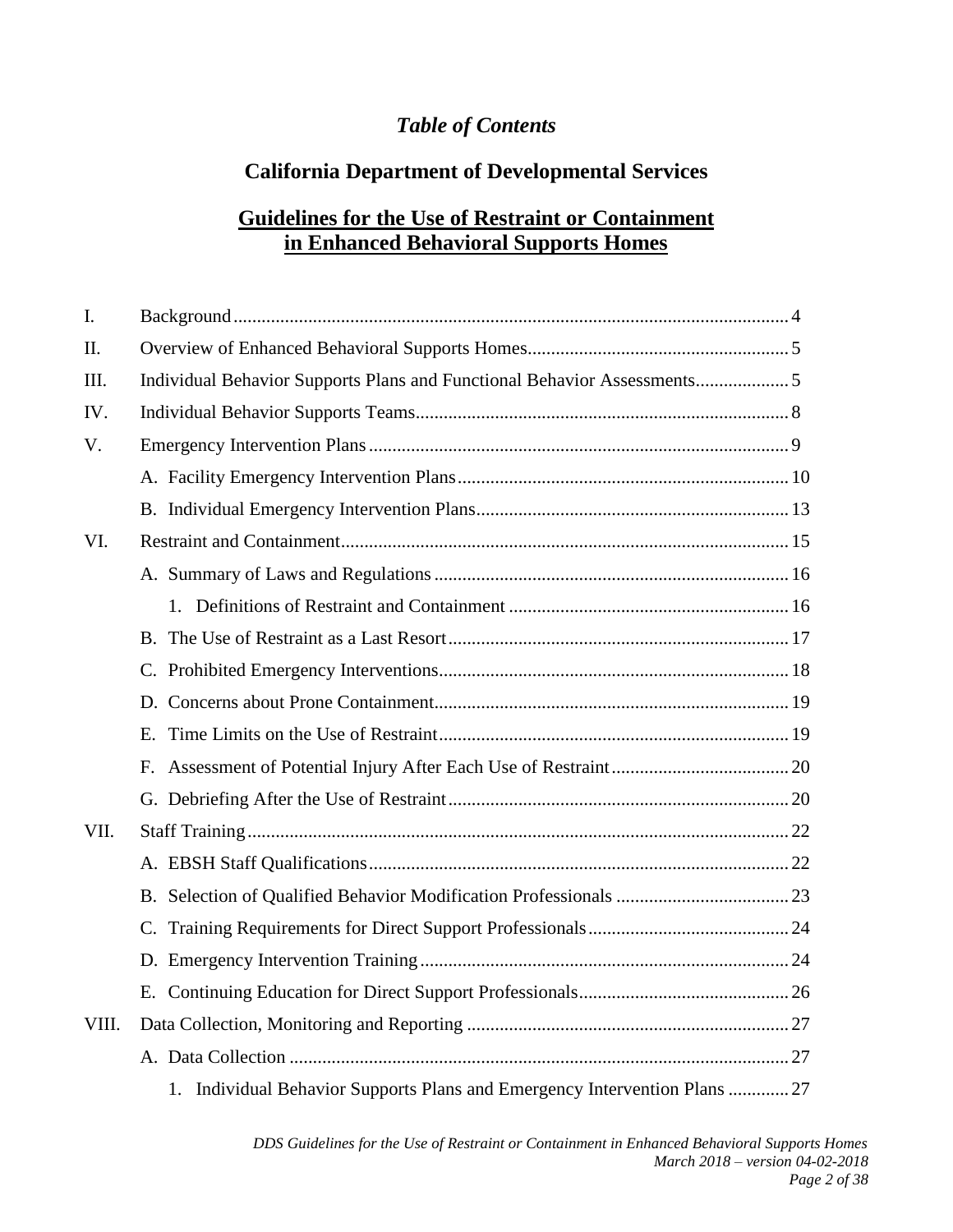| IX.   |  |
|-------|--|
| X.    |  |
| XI.   |  |
| XII.  |  |
| XIII. |  |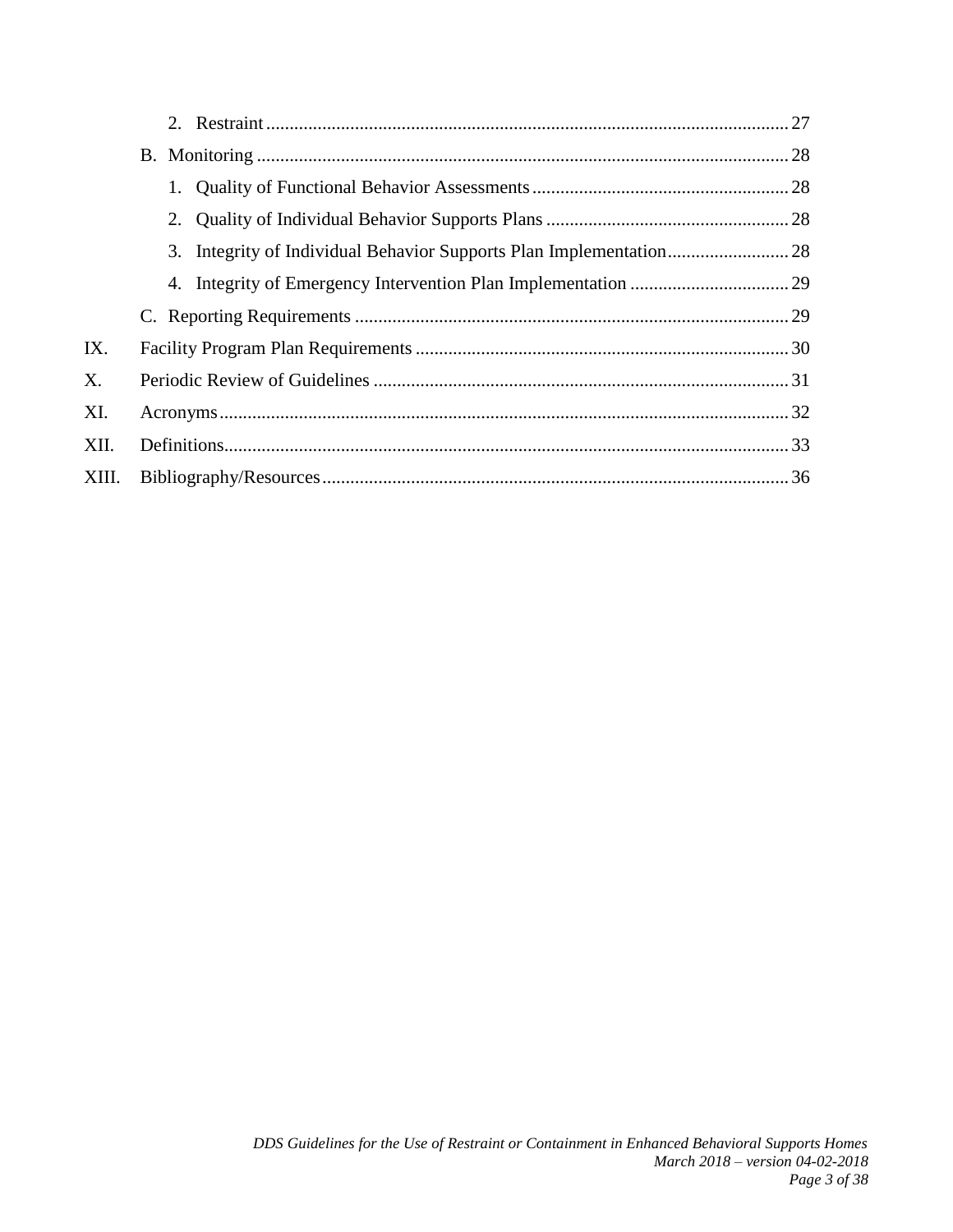### **California Department of Developmental Services**

*Guidelines for the Use of Restraint or Containment in Enhanced Behavioral Supports Homes*

#### Background

The Department of Developmental Services (Department) is committed to providing the services and supports needed for individuals with developmental disabilities to live in the least restrictive settings. Welfare and Institutions Code (WIC) §4684.81(i)(1) requires the Department to develop guidelines regarding the use of restraint or containment in Enhanced Behavioral Supports Homes (EBSHs), which are to be maintained in the facility program plan and plan of operation. In the development of these guidelines, the Department consulted with appropriate professionals regarding the use of restraint or containment in enhanced behavioral supports homes and with Disability Rights California regarding appropriate safeguards for the protection of individuals' rights.

The purpose of these Guidelines, although primarily to provide guidance to EBSH providers regarding the use of restraint or containment, is multifaceted. The ability to manage a behavioral crisis is critically important for all staff who work with individuals living in EBSHs, including direct support professionals (DSPs), consultants and administrators. All staff must receive training regarding how to manage crisis situations, including the use of restraint as an emergency measure of last resort when the risk of serious harm to self or others is imminent. However, with the goal of minimizing and avoiding the use of restraint, staff must also be skilled in preventing conflict and crisis situations from initially occurring.

*Individuals who receive services designed to change behavior have the right to a therapeutic environment, services which focus on personal welfare, treatment by a competent behavior analyst, programs which emphasize the development of functional skills, behavioral assessment and ongoing evaluation, and the most effective treatment procedures available (VanHouten, et al., 1988).*

Accordingly, these Guidelines also focus on maintaining individual dignity and rights through the use of preventative, proactive strategies to avoid a crisis and on the use of less restrictive, non-physical reactive strategies in response to a crisis, should one occur. The Guidelines summarize laws and regulations around the use of restraint or containment as well as laws and regulations regarding the general provision of services in EBSHs, including those relevant to Individual Behavior Supports Plans, Functional Behavior Assessments, facility and Individual Emergency Intervention Plans, staff training, data collection, monitoring and reporting.

Although restraint may be part of an emergency intervention plan; it is never a substitute for a comprehensive behavior support plan that is person-centered, trauma-informed and embraces a positive behavior supports approach. Within a positive behavior supports framework, individuals are supported in changing behaviors that (a) pose a health and safety risk for themselves or others, (b) interfere with their personal relationships, (c) interfere with their growth as individuals, (d) interfere with their decision-making abilities, and/or (e) result in being prescribed behavior-modifying medications. Positive behavior supports strive to support an individual's personal development, enhance quality of life and avoid the use of restrictive and punitive interventions.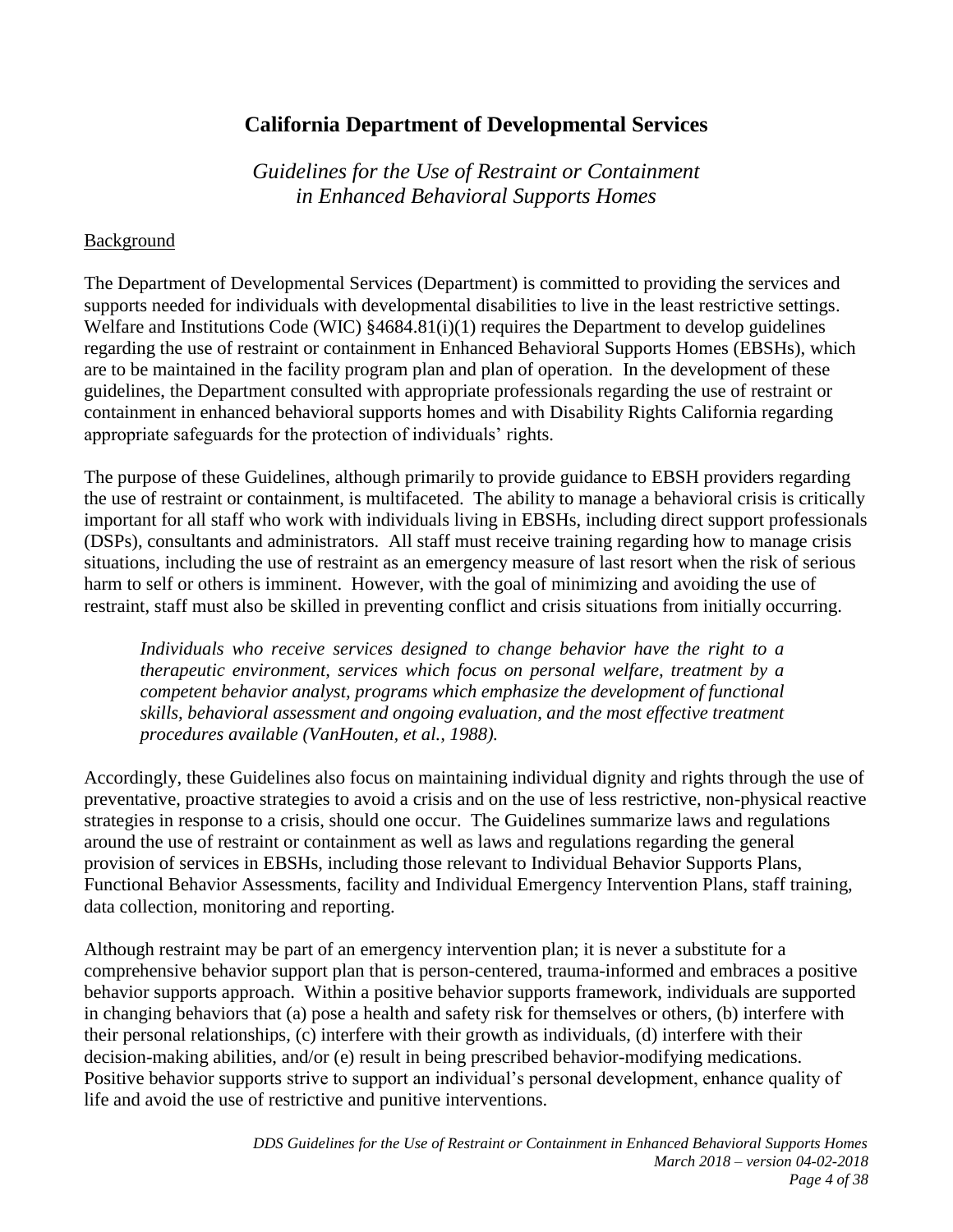## **Overview of Enhanced Behavioral Supports Homes**

### What are Enhanced Behavioral Supports Homes?

EBSHs are certified by the Department and licensed by the State Department of Social Services as adult residential facilities or group homes that provide 24-hour non-medical care to individuals with developmental disabilities who require enhanced behavioral supports, staffing, and supervision in a homelike setting. The enhanced behavioral services and supports provided to address individuals' challenging behaviors include additional staffing supervision, facilities characteristics and other services and supports which are beyond what is typically available in other community-based adult residential facilities or group homes to serve individuals in a community setting rather than an institution. (WIC  $§4684.80(a)$  and (b))

#### What is the Underlying Goal of EBSHs?

The purpose of EBSHs is to provide intensive behavioral services and supports to adults and children with developmental disabilities who need intensive services and supports due to challenging behaviors that cannot be managed in a community setting without the availability of enhanced behavioral services and supports, and who are at risk of institutionalization or out-of-state placement, or are transitioning to the community from a developmental center, other state–operated residential facility, institution for mental disease, or out-of-state placement. (WIC §4684.81(a))

Within the context of person-centered practices, trauma-informed care and positive behavior supports, EBSHs support individuals in overcoming the barriers that interfere with their relationships among family and friends and with their successful integration as respected and contributing members of the community. Additionally, these enhanced supports provide the intensive services needed to support individuals during behavioral crises so the need for acute crisis services or admission to acute psychiatric facilities or institutions for mental disease is minimized or prevented.

## **Individual Behavior Supports Plans and Functional Behavior Assessment**

#### **Individual Behavior Supports Plans**

- Developed within one week of an individual's move to EBSH
- Reviewed at least monthly by the Individual Behavior Supports Team
- Administrator submits IBSP and updates to regional center service coordinator and clients' rights advocate, when applicable
- Informed by the Functional Behavior Assessment
- Function-based, evidence-based, functionally equivalent replacement behaviors targeted
- Based on Person-Centered Planning, Positive Behavior Supports, Trauma Informed Care

#### **Functional Behavior Assessments**

- Completed by Qualified Behavior Modification Professional within 30 days of move to EBSH, with input from IBST
- Informs Individual Behavior Supports Plan
- Conforms to best practice standards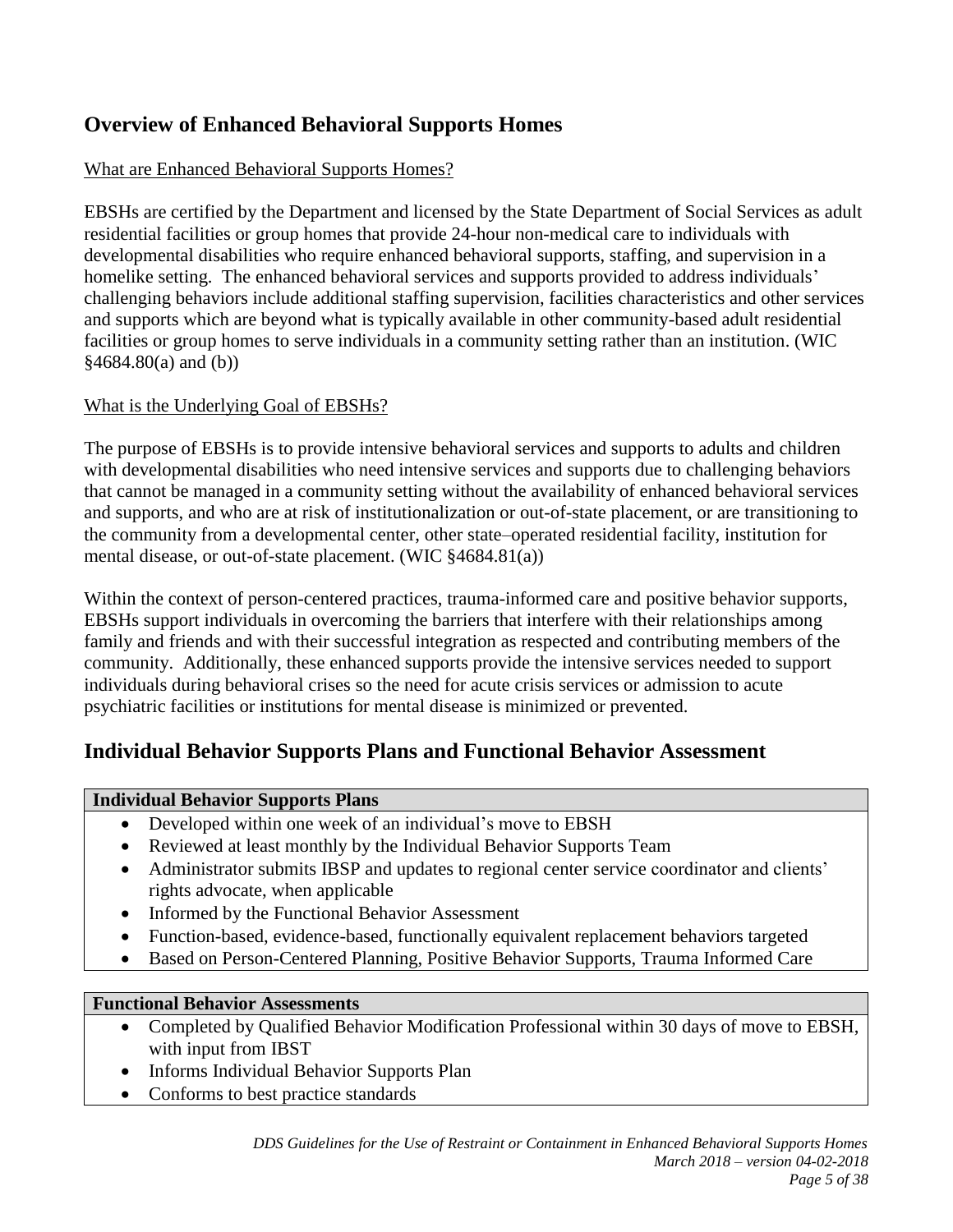As per WIC §4684.83, an initial Individual Behavior Supports Plan (IBSP) must be developed with the person's Individual Behavior Supports Team (IBST, described in detail below) within one week of an individual's move into an EBSH. The IBSP identifies and documents the individual's intensive service and support needs with particular focus on difficult behaviors and details the strategies that will best meet the person's needs [WIC §4684.80(c), Health and Safety Code §1567.61(b)]. The Department recommends that the Qualified Behavior Modification Professional (QBMP) write the IBSP. Qualifications for QBMPs can be found in the Staff Training section of these Guidelines.

From a person-centered perspective, services and supports should address the balance between what is *important to* and what is *important for* a person. The idea of the balance between what is *important to* and what is *important for* a person is rooted in the human condition where none of us has a life where we have everything that is *important to* us and none of us pay perfect attention to everything that is *important for* us. All of us strive for a balance between them. Through a discovery and person centered planning process, which includes the FBA and IBSP, we are more likely to support people in reaching their potential when we work together with them and their loved ones to find that balance between what they need to have a more satisfying and happier life, what is important for their health and safety, and what others see as necessary to helping them be valued and contributing members of the community.

Behavior support plans used prior to the person moving to an EBSH may contain effective strategies, replacement skill trainings, and known antecedents that can be the best starting point for the initial IBSP. If, however, previous plans include restrictive interventions that are not allowed in EBSHs (e.g., mechanical restraint, seclusion), they cannot be included in the initial IBSP.

Successfully supporting a person with challenging behaviors begins by getting to know the person in a meaningful way. Within the first month of an individual's move into an EBSH, the effectiveness of the IBSP will need to be closely monitored and may be revised to add additional strategies or remove ineffective ones. Even when cross training opportunities exist with prior staff, individuals often change or react differently to situations after moving to a new home.

Within 30 days, as per Title 17  $\S59056(c)(1)-(2)$ , a functional behavior assessment (FBA) must be done with input from the IBST and the IBSP must be updated to include relevant information from the FBA. If a FBA is conducted prior to the person moving in the EBSH, it should be updated within 30 days after the person moves to ensure the inclusion of new information as well as input from the IBST.

The IBST is to review the IBSP monthly and provide updated information as necessary (Title 17 §59054(c)). Revisions to the IBSP are likely as the person settles into the new home and establishes stronger relationships with peers and support staff. Over time, the IBSP is expected to even more accurately reflect the individualized services and supports the person needs to achieve health and wellbeing, develop and maintain relationships, increase participation in everyday community life and learn skills to cope with difficult situations in more productive ways.

The EBSH administrator is required to submit the IBSP and any updates to the regional center service coordinator (and vendoring regional center if the two are different) and, unless the individual objects on his or her behalf, to the regional center's clients' rights advocate, when applicable (Title 17 §59064(e)).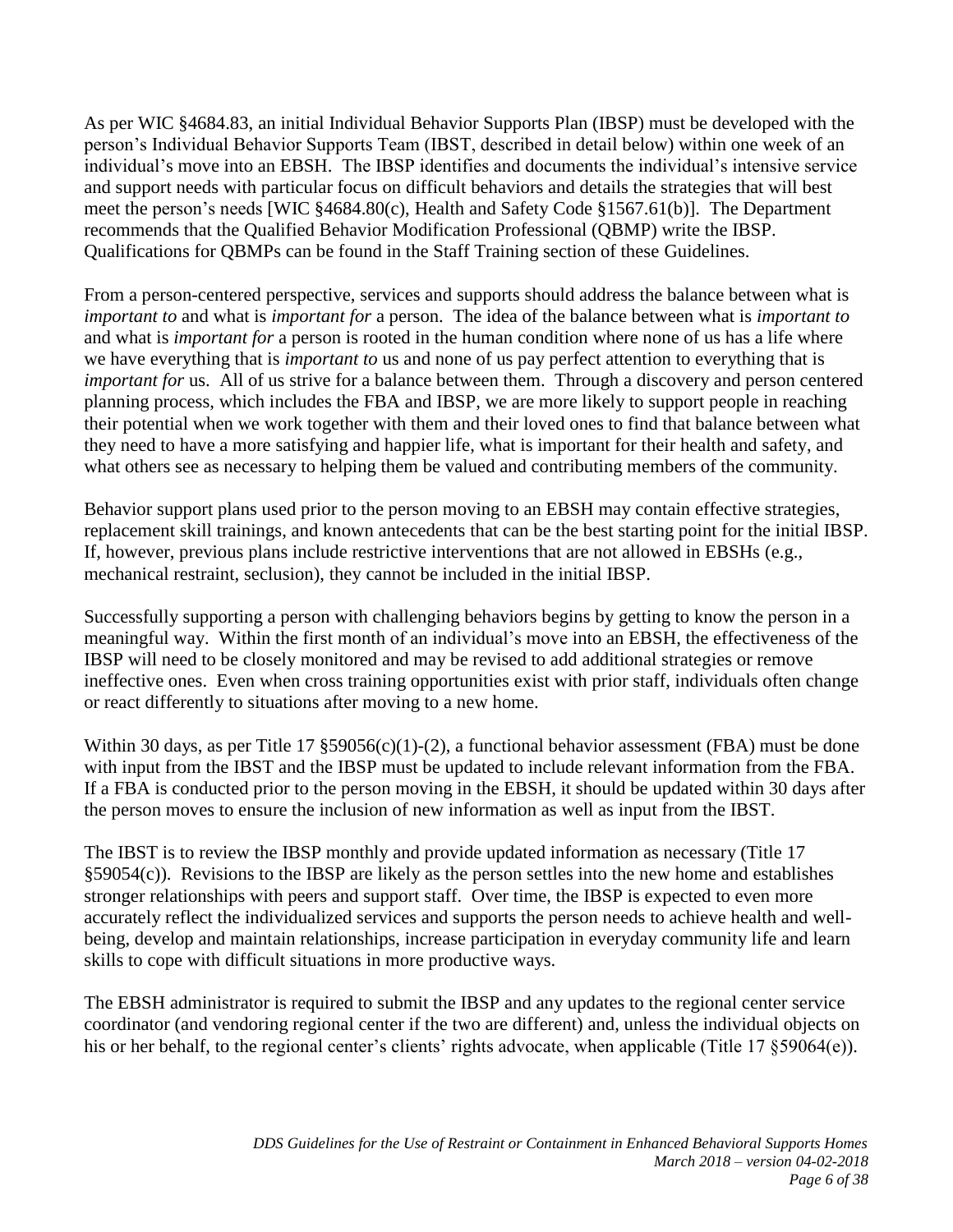As per Title 17 §59054(d), the IBSP must be function-based, evidence-based, target functionally equivalent replacement behaviors, and include a description of the following:

- Baseline behaviors;
- Target behaviors and goals;
- Functions of behaviors;
- Desired outcomes/replacement behaviors;
- Intervention strategies, including antecedent strategies, instructional strategies and consequence strategies;
- Entity responsible;
- Environmental changes;
- Timelines/review dates;
- Data collection/monitoring progress/evaluation methods; and
- Emergency interventions that may be necessary.

Title 17 regulations regarding the conduct of FBAs and development of IBSPs should be viewed as the minimum standards. EBSH providers, in coordination with their QBMPs, must also look to best practice standards when conducting FBAs and developing IBSPs.

The FBA is the foundation for the IBSP. Given the enhanced behavioral supports, staffing and supervision required by individuals living in EBSHs, it must be comprehensive. Best practice in conducting a comprehensive FBA includes direct observation of the person, interviews with the person and significant others (e.g., family, friends, support staff and other interdisciplinary team members), and a review of available relevant information (e.g., assessment reports, incident reports, medical records).

Based on direct observation and the records reviewed, the FBA should include operational definitions of the target behaviors (e.g., behaviors of concern), including onset and offset criteria to ensure that data can be collected with fidelity and analyzed in a meaningful way. A hypothesis about the function(s) of the target behavior(s) should be based on an antecedent and consequence analysis as well as an environmental analysis that assesses the matches and mismatches in the individual's physical, interpersonal and service environments. The environmental analysis should consider factors, such as participation and interest in various activities, teaching strategies, routines and rituals, degree of choice and control, and the quantity and quality of relationships. Setting variables should also be included, such as physiological factors (e.g. dietary, menses, and other sensitivities), medical factors (e.g. dementia, heart disease), developmental level, neurological or genetic factors (e.g. Traumatic Brain Injury, Prader-Willi Syndrome), and psychiatric disorders (e.g. mood disorders, anxiety disorders).

Additionally, any traumas an individual has experienced should be included in the FBA and considered when recommending support strategies. Even if serious traumatic events, referred to in the traumainformed care literature as "big T" traumas, are not identified in the individual's life, thought should be given to the likely "little t" traumas, or events experienced as traumatic at a personal level, that have occurred in the person's life. Moreover, past incidents of restraint and psychiatric hospitalizations should be recognized as potentially traumatic experiences. Sensitivity to an individual's culture and native language are also expected to be demonstrated in the conduct of the FBA and development of the IBSP.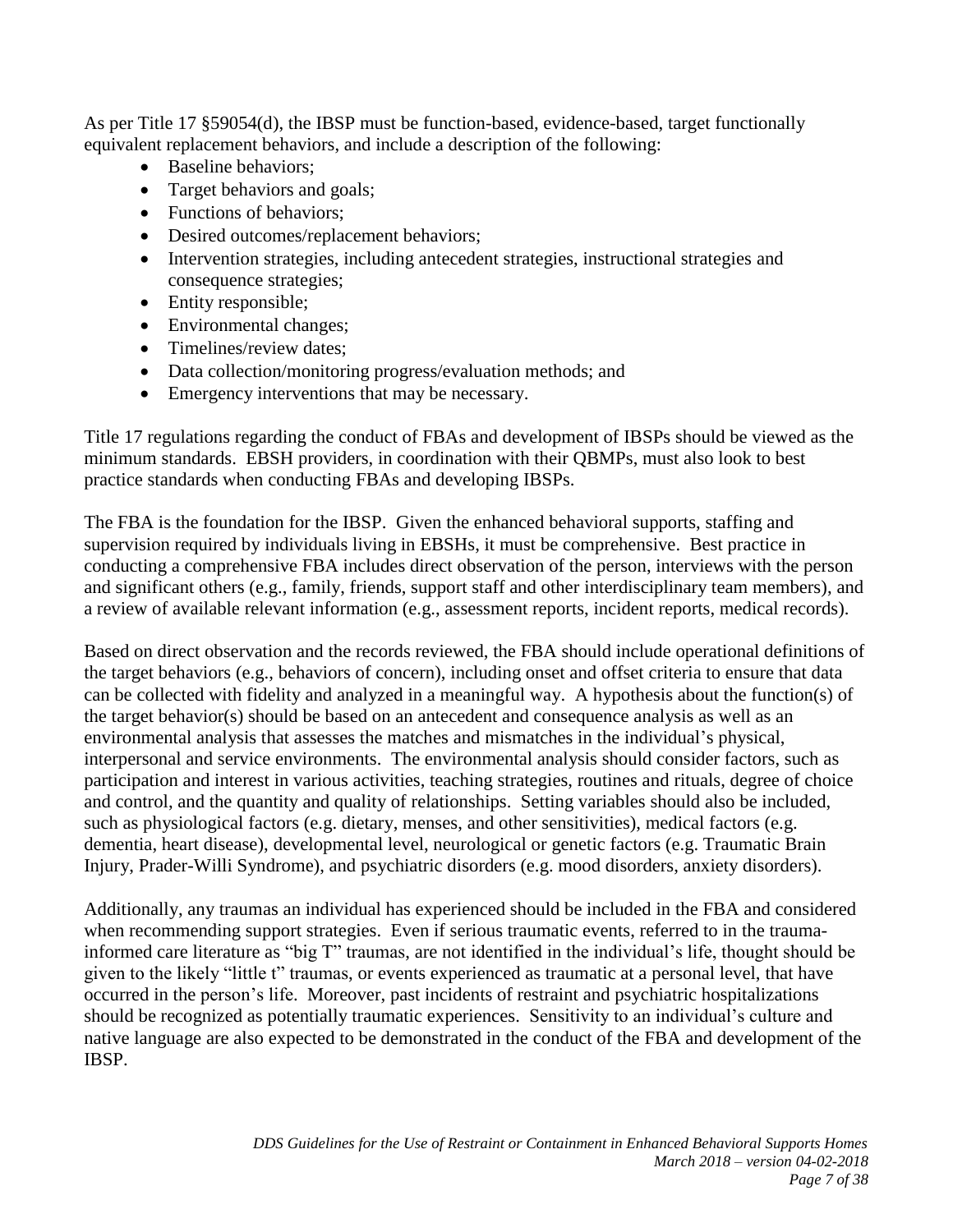Information gathered through the FBA process should lead to the development of the IBSP, especially hypotheses regarding the functions of the targeted behaviors. All services and supports provided and described in the IBSP should create an enriched, safe, supportive and healing environment where the individual has choices in matters affecting his/her everyday life. They should emphasize learning and teaching alternative behavior within a positive framework rather than relying on negative or punitive consequences to stop behaviors that are undesirable or dangerous.

IBSPs are to include both proactive and reactive strategies. Proactive strategies focus on future reductions in the occurrence of target behaviors, increases in skill development, and improvement in a person's quality of life, including the reduced use of restrictive procedures such as restraint. Proactive interventions include, but are not limited to: environmental changes that create better matches for the person; teaching general, functionally-equivalent, functionally-related, and coping and tolerance skills; preventative/antecedent strategies; and consequence strategies such as certain schedules of reinforcement.

Reactive strategies focus on rapid and safe management of a behavioral crisis. A continuum of emergency strategies should be individualized with an emphasis on less restrictive, non-physical strategies including, but not limited to: redirection; active listening, stimulus change, redirection to a preferred activity, withdrawing a demand, strategic capitulation, inter-positioning, and using cushions or pads. If less restrictive strategies are ineffective, more restrictive strategies, such as restraint, are only to be used in accordance with the facility's approved emergency intervention plan and with relevant laws and regulations.

### *Delayed Egress and Secured Perimeter*

If the EBSH has a delayed egress with or without a secured perimeter, the FBA and IBSP should directly address how the person is being supported and taught skills and replacement behaviors to ultimately live in the least restrictive setting possible. It is important to note that the EBSH model affords individuals the opportunity to live in a less restrictive environment without having to move. For example, as a person develops safety awareness and coping and tolerance skills, the door alarm or delayed egress may be turned off or the person may learn how to use the code independently, or there may be a decrease in the intensity of staff support. All staff must be trained in individual rights with regard to the delayed egress system and must understand that individuals retain the personal right to come and go from their home.

## **Individual Behavior Supports Teams**

#### **Individual Behavior Supports Teams**

- Develops, monitors, and revises the IBSP
- Includes, at minimum, the individual, administrator, QBMP with the authorized representative, regional center representative, and clients' rights advocate, unless the individual objects on his or her own behalf to their participation
- Meets at least monthly to review the IBSP

WIC §4684.80(d), Health and Safety Code §1567.61(c), and Title 17 §59050(s) define the IBST as those individuals who develop, monitor, and revise the IBSP for individuals living in EBSHs. These teams are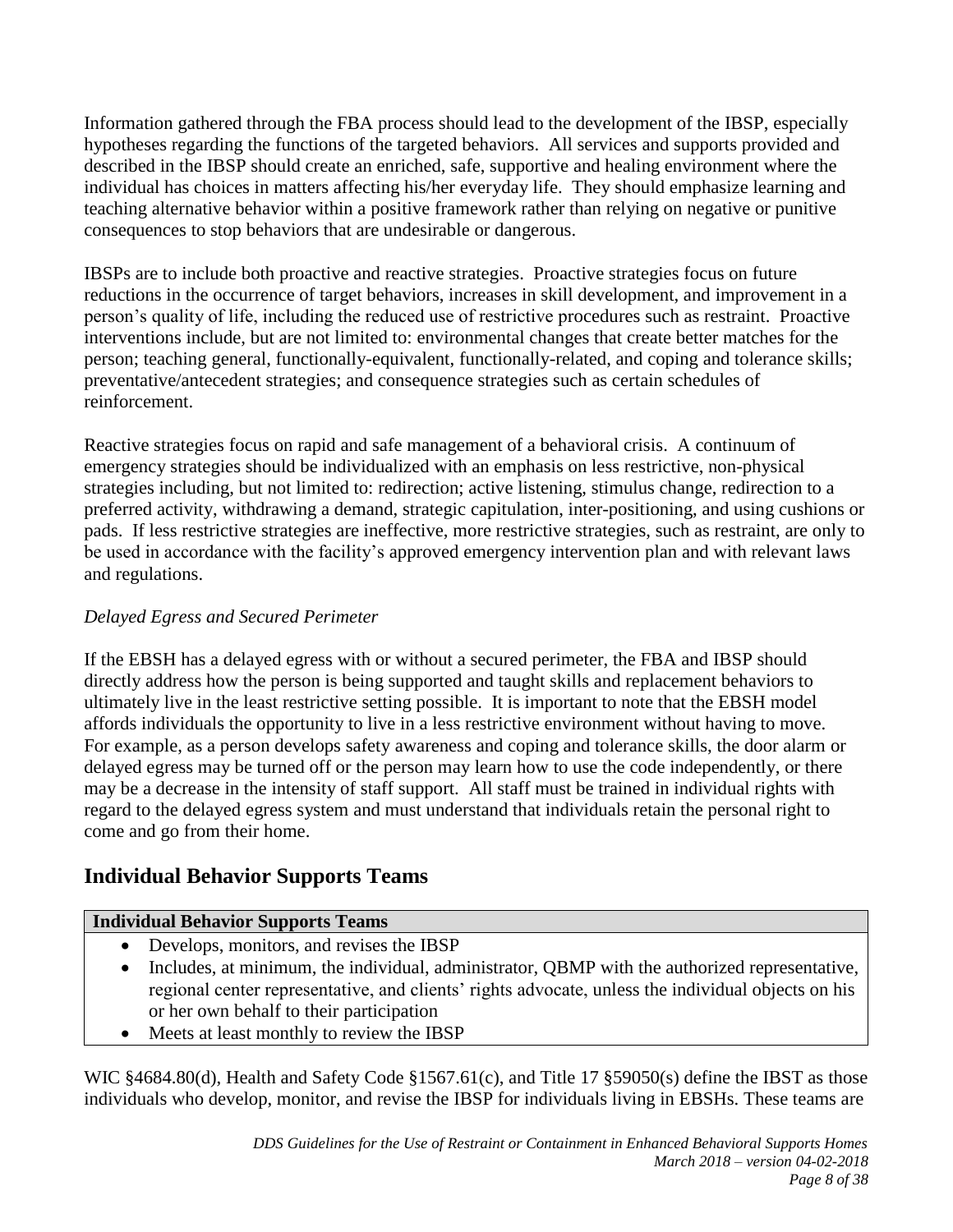required to, at a minimum, include: the individual and his or her authorized representative, as appropriate; the regional center service coordinator or other regional center representatives, as necessary; the EBSH's administrator and QBMP, the regional center clients' rights advocate unless the individual objects on his or her own behalf to their participation; and others deemed necessary by the individual, and his or her authorized representative, for developing a comprehensive and effective IBSP.

As noted above, the IBST includes the regional center clients' rights advocate. EBSH providers need to contact the Office of Clients' Rights Advocacy (OCRA, a part of Disability Rights California) to identify the Clients Rights' Advocate(s) assigned to their geographic area so they know who to invite to IBST meetings and where to send updated IBSPs as required in statute and regulation.

The goal of a person's support team is presumably to help the person have as much positive control as is possible in his/her life. The role of the IBST is to find the best balance between what the person wants, what others want for the person, and issues of health and safety. Within a person-centered framework, the individual, with the support from required IBST members, should identify other individuals (e.g., family, friends, direct support staff from day and/or residential services) who can make significant contributions to the planning process and include them on the IBST on a situational or regular basis.

Input from the IBST must be sought when developing the initial IBSP, as well as when conducting the FBA. Title 17 §59054(c) also notes that the IBST is required to review the IBSP monthly and provide updated information as necessary. The EBSH administrator must determine the structure of these monthly reviews and ensure that all IBST members, including the CRA, are given the opportunity to provide input.

The team may also be called together immediately after a significant event has occurred. For example, if law enforcement was involved in response to a crisis, the team may want to meet. Also, if physical restraint was used to safely resolve a dangerous situation, it is recommended that IBST members be added as participants in the debriefing process.

An effective person-centered thinking tool that can be used during monthly IBSP reviews and other IBST meetings, is the "4 plus 1 questions": *What have we tried? What have we learned? What are we pleased about? What are we concerned about?* These are useful questions in gathering the support team's learning about how the individual is doing since the team's last meeting. This is a particularly helpful process because the group can learn from each other's different perspectives. It is also a quick way to identify better ways of supporting the person and working together to answer the fifth ("plus 1") question – *Based on what we know, what do we do next?* – which results in updating the IBSP, as needed. Using this process, flip chart paper can be put on the wall, or regular sheets of paper can be placed on a table, with each question written on the top. As IBST members arrive for the meeting, they can write on the paper and during the meeting, the information gathered can be reviewed and discussed to inform the answer to the fifth question.

## **Emergency Intervention Plans**

The best crisis is the one that doesn't occur at all. To the extent that support staff can meet the immediate and long-term needs of the individuals they serve and show dignity and respect toward them, the greater the probability of avoiding a crisis. However, staff must be prepared should a behavioral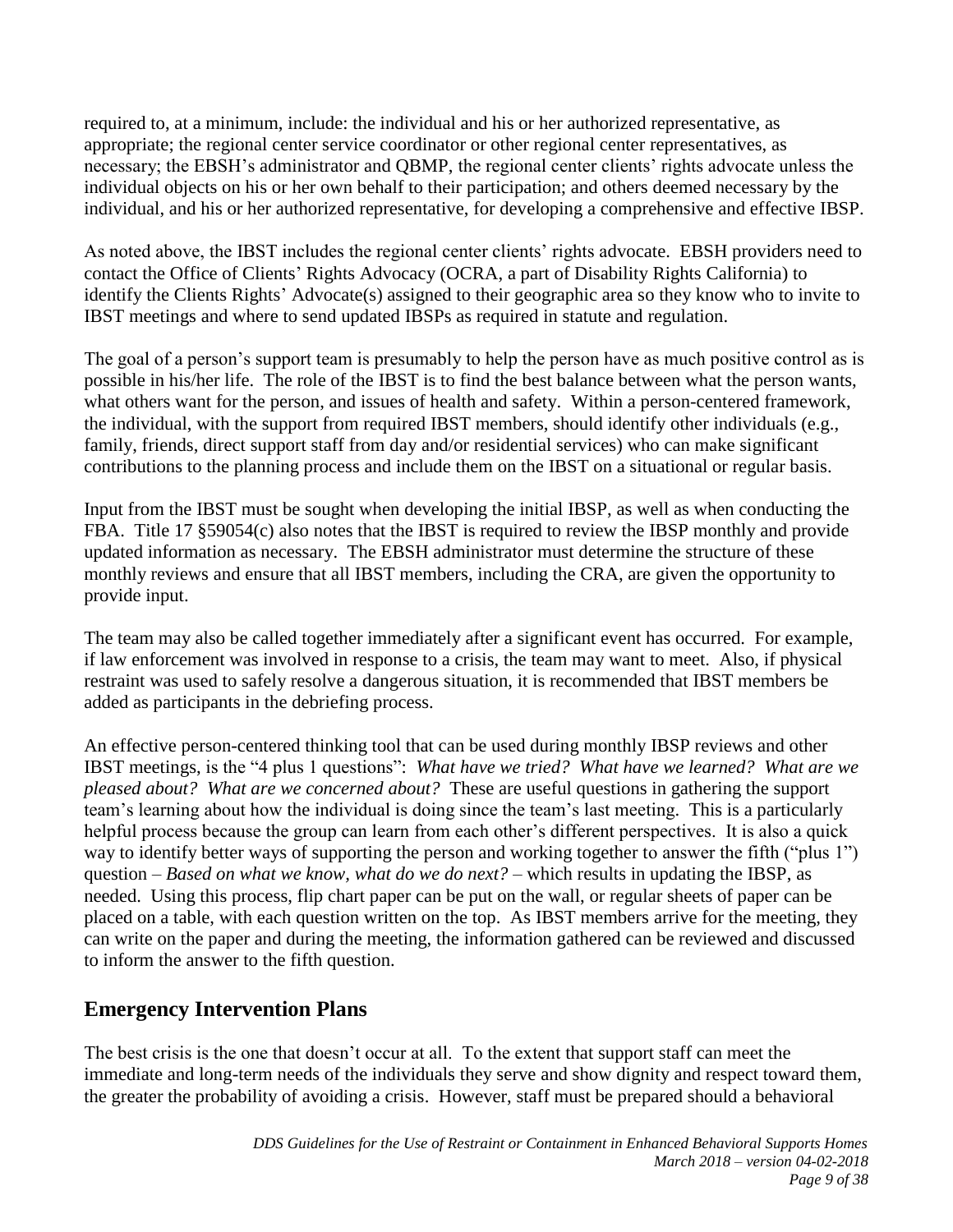crisis occur. EBSH providers are required to develop both facility and individual emergency intervention plans as per Title 22 §85322, §89901(a)(3) and §85301(i)(2).

As defined by Title 17 §59050(l)-(m) and Title 22 §85301, emergency interventions are those used during a time when an individual presents an imminent danger to self or others and only when less restrictive techniques have been used without success. They are safety measures meant to prevent impending risk of serious harm by offering immediate and short-term support to an individual who is experiencing an event that has the potential of resulting in injury to self or others. The emergency intervention plan is a written plan, addressing the implementation of emergency procedures and prevention of injury.

The regulations that guide the use of restraint in EBSHs, as well as in other community care facilities and group homes for individuals with developmental disabilities, focus heavily on the definition of restraint and parameters of its use. The regulations also state that more restrictive interventions can only be used after less restrictive strategies have been determined to be ineffective (Title 22 §85300(b)). These Guidelines provide supplemental information about a continuum of emergency interventions/reactive strategies and methods for measuring their effectiveness to assist EBSH providers in developing both their facility Emergency Intervention Plans (EIPs) and Individual Emergency Intervention Plans (IEIPs) for the individuals they serve.

### Facility Plans

As per Title 22 §85322(a), an EIP has to be developed and approved by the Department prior to the use of restraint or if it is reasonably foreseeable that staff will use this technique. The EIP must be designed and approved by the EBSH applicant or licensee in conjunction with a Behavior Management Consultant and must be part of the EBSH Plan of Operation (Title 22 §85322(a)(1)).

Title 22 §85322(b)-(c) also requires the EIP to specify the least restrictive or non-physical de-escalation methods that may be used to identify and prevent behaviors that could lead to the use of restraint. It must also specify those strategies that might be used in an emergency when the use of restraint is necessary to prevent serious physical harm to an individual and no lesser restrictive or non-physical technique has been effective in doing so. Similarly, Title 22 §85300(b) requires the use of a continuum of interventions starting with the least restrictive and only when those less restrictive interventions have proven ineffective, can a more restrictive intervention, such as restraint, be used when an individual's behavior presents an imminent danger of serious injury to self or others.

It is important to note that while Title 22 §85322(a)-(d) refers to both restraint and seclusion as last resort strategies to prevent serious physical harm; seclusion is never to be used in an EBSH (Title 17 §59051(f)). This is also consistent with Title 17 §50515(a), stating that no individuals with developmental disabilities in community care facilities or group homes shall be placed in seclusion. As such, these Guidelines refer only to restraint when describing required components of EIPs. EIPs are required to include, but are not limited to, the following items from Title 22 §85322(d):

- staff qualifications sufficient to implement the EIP;
- a list of the staff required to be trained to use restraint (by job title);
- a list of emergency interventions beginning with the least restrictive one, that includes a description of each of the interventions that may be used;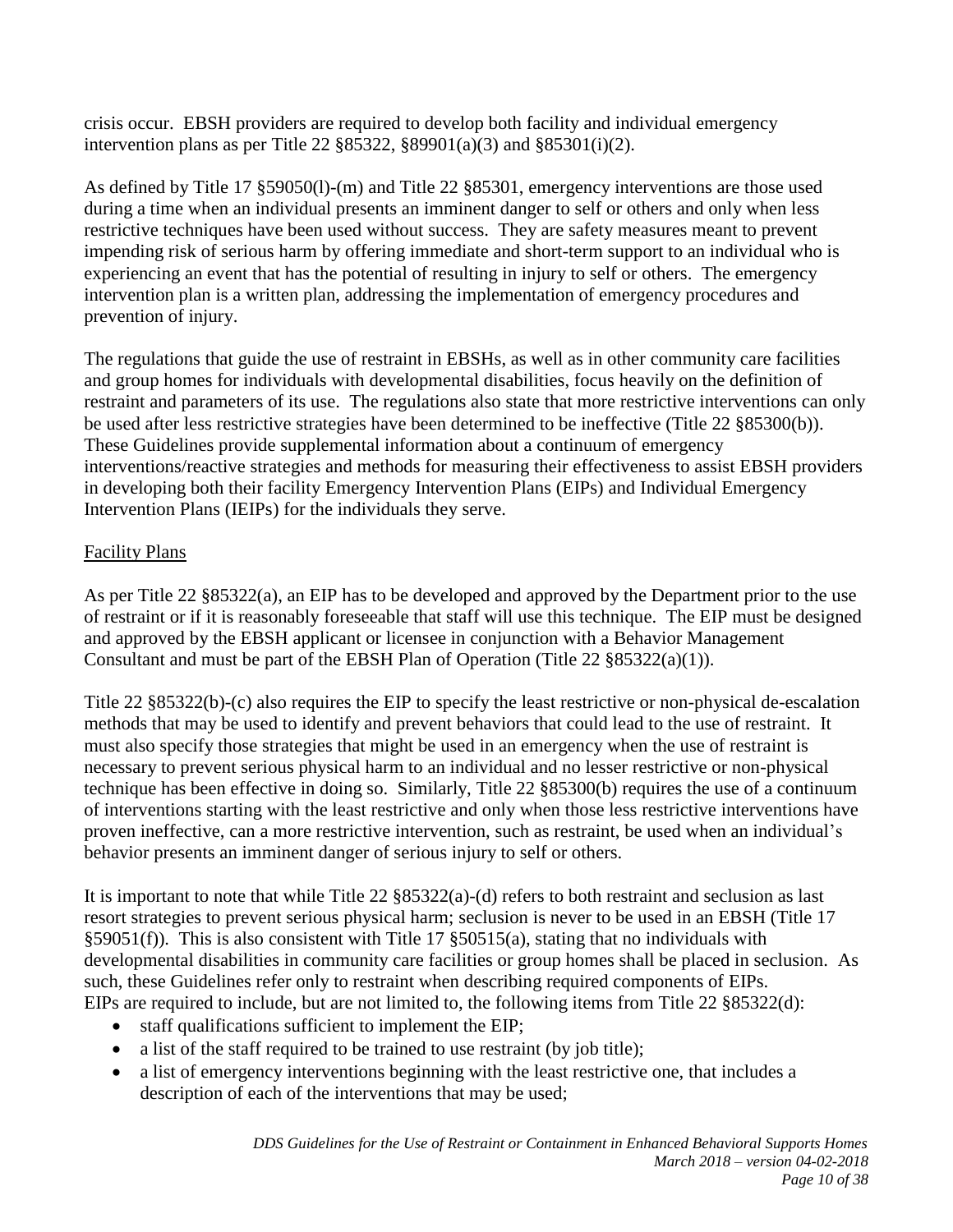- a statement that if prone containment is included as a potential emergency intervention in the EIP, it must only be used in compliance with Health and Safety Code §1180.4(f);
- a description of the circumstances and the types of behaviors for which the use of emergency interventions may be needed;
- procedures for maintaining care and supervision and reducing the trauma of other individuals with disabilities in the area when staff are required to use emergency interventions simultaneously;
- procedures for crisis situations, when more than one individual requires the use of emergency interventions simultaneously; and
- procedures for re-integrating the individual into their daily routine after the need for an emergency intervention has ceased.

Title 22 §85300(b) aligns with the above requirement to use a continuum of interventions, starting with the least restrictive intervention and requires that more restrictive interventions only be used when less restrictive interventions have been determined to be ineffective.

Additionally, Title 22  $\S 85322(f)(1)-(6)$  requires that the EIP include an emergency intervention training plan and outlines the required components of the plan, to include:

- (1) The course type, title and a brief description of the training staff completed;
- (2) Training requirements for new staff;
- (3) The ongoing training requirement for existing staff including timeframes and frequency of refresher training to ensure staff maintain their skills;
- (4) Training curriculum;
- (5) The qualifications of the instructor(s) providing the training;
- (6) Evidence that the training plan is based on research and that the training topics are appropriate for the targeted population and services provided by the facility.

More information about emergency intervention training can be found in the Staff Training section below. Specifically, recommendations are made in that section about selecting a professionally recognized crisis management training curriculum.

The EIP must also include procedures for debriefing each time after restraint is used (guidelines for debriefing are discussed in the Restraint and Containment section).

While proactive strategies focus on reducing the frequency, duration and intensity of a target behavior over time, reactive strategies focus on rapidly de-escalating a crisis by reducing the severity of a specific episode, or behavioral occurrence. When developing EIPs, EBSH providers must identify a continuum of emergency interventions/reactive strategies that prevent injury to, and maintain safety for, individuals who are a danger to themselves or others and must emphasize positive behavior supports and techniques that are alternatives to physical restraint (Health and Safety Code §1567.64).

Much conceptual and applied work in the area of emergency management and the use of less restrictive, nonphysical reactive strategies has been published by LaVigna and Willis (2002, 2004, 2005, 2005a, 2012, 2016, 2016a). As guest editors for a special issue of the *International Journal of Positive Behavioural Support* that focused on reactive strategies for situational management (LaVigna & Willis, 2016), they recommended clearly defining "first resort" or less restrictive, non-physical, reactive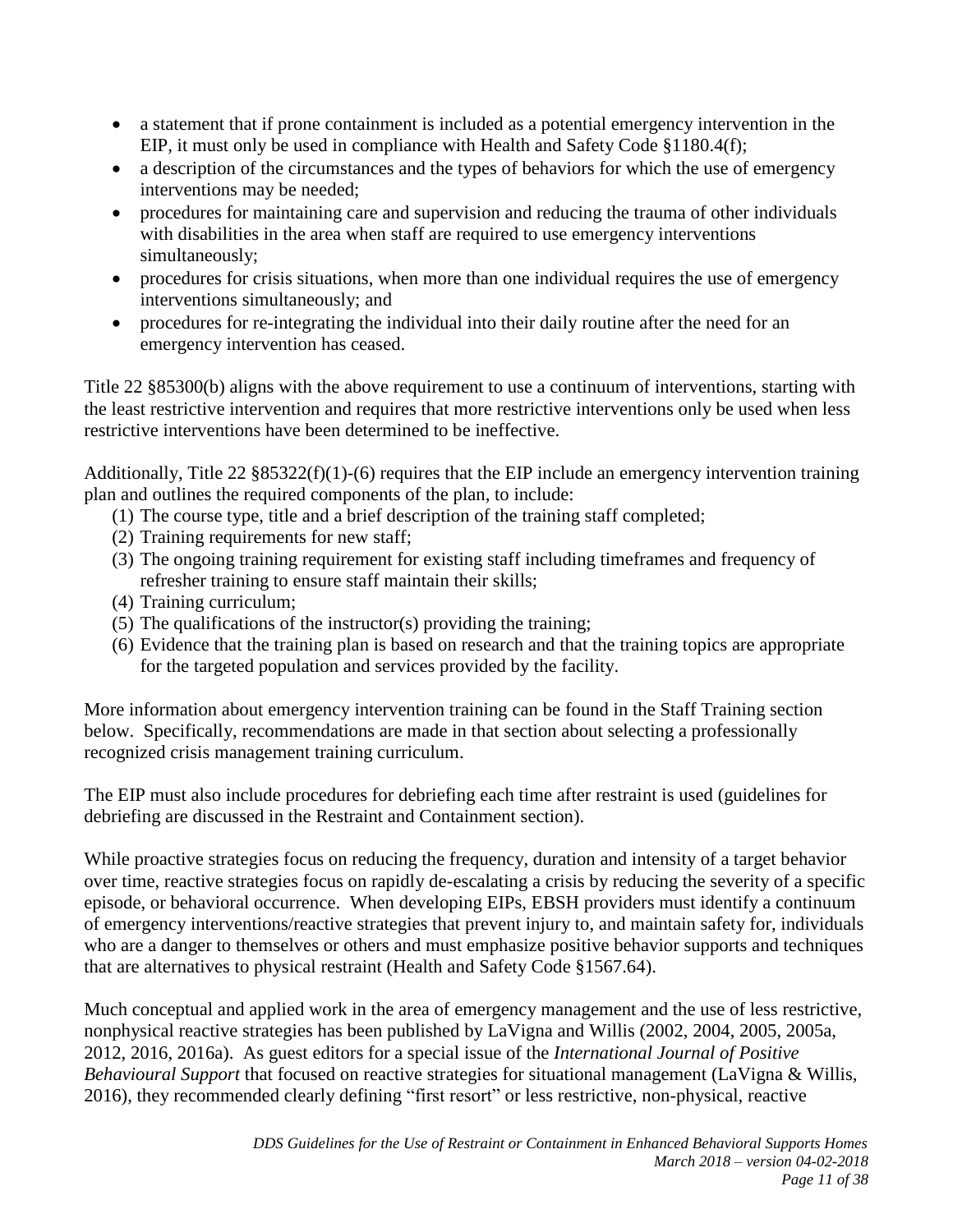strategies. This recommendation aligns with the regulatory requirement to include a list and description of emergency intervention strategies, beginning with the least restrictive, in the EIP. When developing the list and description of emergency interventions/reactive strategies for inclusion in the facility EIP, the EBSH provider and Behavior Management Consultant/QBMP is expected to include an array of potential strategies, least to most restrictive, that staff can use to prevent and de-escalate crisis situations. Descriptions should be described in terms that are easily understood by lead and direct care staff, but also detailed enough to ensure that staff are trained and practiced in using them with competence and fidelity.

The following is a sample of less restrictive, non-physical reactive strategies gathered from a few resources (LaVigna & Willis, 2004; Service Alternatives, Inc., 2012). As this is not an inclusive list, EBSH providers are encouraged to include these, as well as other strategies they are familiar with through their own research and practice, in their program designs.

| <b>Reactive Strategies</b>      | <b>Definitions</b>                                                |
|---------------------------------|-------------------------------------------------------------------|
| Active listening                | nondirective, nonjudgmental communication reflecting back the     |
|                                 | message the person is sending                                     |
| Relocating people               | if the presence of a particular staff person or peer has a high   |
|                                 | likelihood of escalating the situation further, have that person  |
|                                 | move or disengage from the interaction                            |
| Removing unnecessary            | avoiding additional prompts or demands to allow person time to    |
| demands/requests                | focus on using coping strategies                                  |
| Changing proximity              | move away from or closer to the person at strategic times         |
| Providing strategic instruction | for individuals' who are compulsive about following directions,   |
|                                 | either generally or specifically, asking them to do something     |
|                                 | when they start escalating can divert them.                       |
| Facilitating relaxation         | provide instructions to promote relaxation and calm based on the  |
|                                 | coping skills the person has been learning proactively            |
| Redirecting                     | to a preferred item or activity or quiet location                 |
| Stimulus change                 | introduce an unexpected and sudden change in the environment      |
|                                 | to break the escalation cycle                                     |
| Chain interruption              | divert the person to a powerfully preferred or compelling event   |
|                                 | or activity                                                       |
| Strategic capitulation          | giving in to the communicative message of the person's            |
|                                 | behavioral incident, e.g., withdrawing demands, giving the        |
|                                 | person what they are requesting                                   |
| Inter-positioning               | use of the immediate environment to minimize or eliminate         |
|                                 | potential injury or damage to self or others                      |
| Blocking                        | physically blocking aggressive behavior taught in certified self- |
|                                 | defense program with arm or protective padding or household       |
|                                 | items (e.g. pillows)                                              |
| Escorting                       | walking or staying with consumer without physically guiding       |
|                                 | them to continue engagement and supports                          |

Providers are prohibited from using punitive strategies in reaction to crisis situations as one of the potential side effects of punishment is an increase in aggression. This is in direct conflict with the goal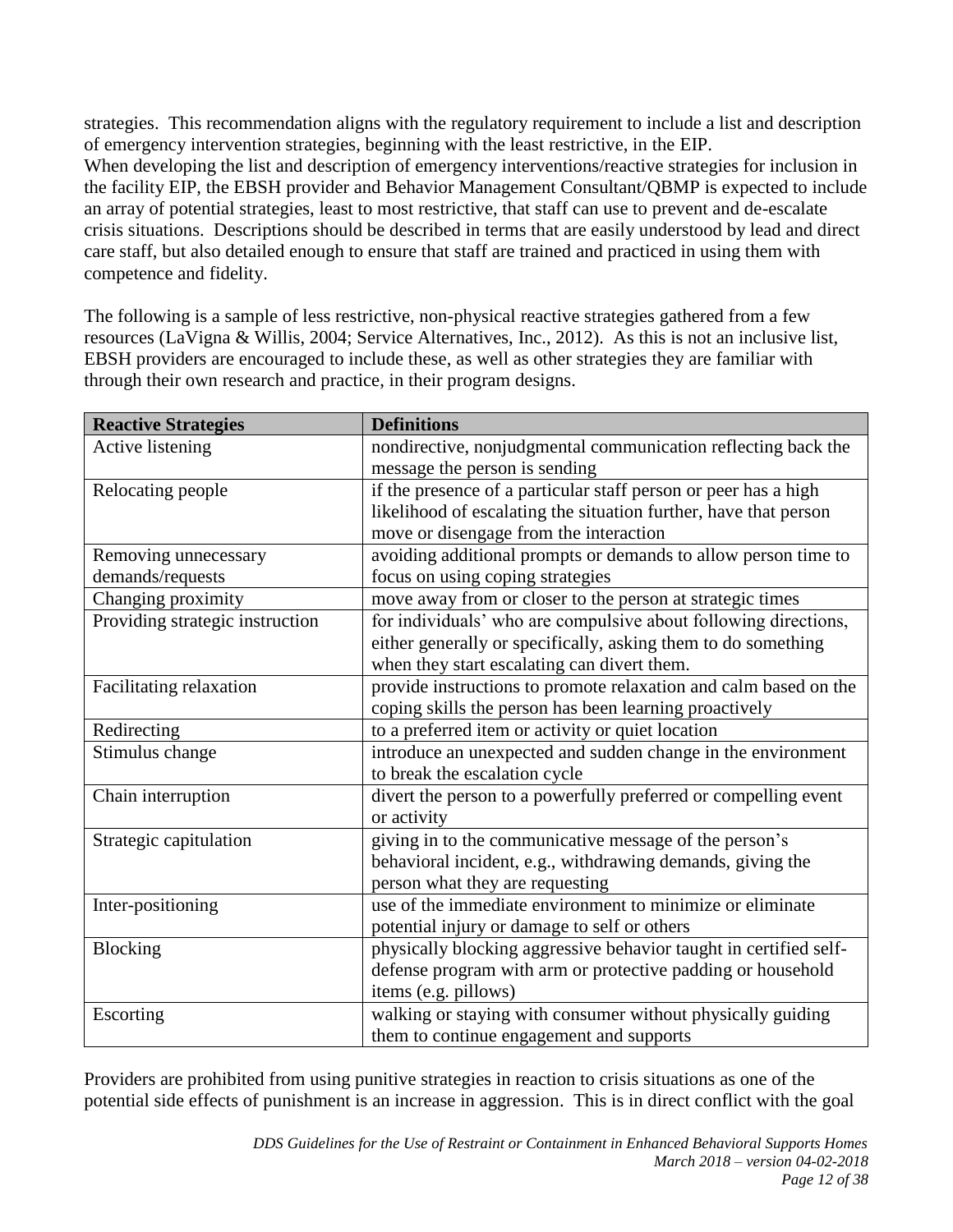of a reactive strategy, which is to resolve a crisis situation as quickly and safely as possible. Concerns about "accidentally reinforcing" target behaviors by using reactive strategies that withdraw requests or "give in" to the communicated message of the person in crisis are understandable. Though such strategies may seem counterintuitive, the risk of reinforcing target behaviors are minimized or avoided within a positive behavior supports framework because proactive strategies enrich the individual's environment and provide a rich schedule of reinforcement for alternative non-challenging behaviors (Crates & Spicer, 2016; LaVigna & Willis, 2004).

When developing the facility's EIP, EBSH providers are strongly encouraged to evaluate their own and/or their staffs' resistance to using potentially effective strategies because they don't want to "give in" and lose a perceived power struggle. It is critical that all staff supporting individuals with challenging behaviors have well-developed self-regulation skills to ensure that the desire to "win" a power struggle does not preclude the use of strategies that safely and rapidly end crisis situations without the use of restraint (Crates & Spicer, 2016; LaVigna & Willis, 2012). There must be a "shift in mindset from the goal of winning the power struggle to the goal of serving the person's need" [\(http://rightresponse.org/training-workshop/physical\\_intervention\)](http://rightresponse.org/training-workshop/physical_intervention).

#### Individual Emergency Intervention Plans

In addition to the facility EIP, EBSH providers must develop IEIPs for the individuals they serve based on the initial assessment done prior to placement in the EBSH (Title 22 §89968.2(a)(1) and §85068.2(b)(1)(G)). A separate IEIP document is not required if the IBSP addresses all the provisions of the IEIP (Title 17 §59054). The Department recommends one unifying document for ease of training staff and ensuring consistent implementation of all proactive and reactive strategies, including emergency interventions.

Title 22 §89901(a)(3) and §85301(i)(2) defines an IEIP as "a written plan addressing the prevention of injury and implementation of emergency intervention techniques by the licensee that will be used with a specific client, which are in addition to and are not prohibited by, the emergency intervention techniques set forth in the facility Emergency Intervention Plan. The plan shall be developed in consultation with a Qualified Behavior Modification Professional with input from the client and if available, someone whom he or she desires to provide input in accordance with Health and Safety Code §1180.4(a). The plan shall include client-centered problem solving strategies that diffuse and safely resolve emerging crisis situations and strategies to minimize time spent in seclusion or behavioral restraints."

As per Health and Safety Code  $\S1180.4(a)(1)$ -(5), the initial assessment is required to include the following items based on information available at the time it is conducted:

- (1) A person's advanced directive regarding de-escalation or the use of seclusion or behavioral restraints.
- (2) Identification of early warning signs, triggers, and precipitants that cause a person to escalate, and identification of the earliest precipitant of aggression for persons with a known or suspected history of aggressiveness, or persons who are currently aggressive.
- (3) Techniques, methods, or tools that would help the person control his or her behavior.
- (4) Preexisting medical conditions or any physical disabilities or limitations that would place the person at greater risk during restraint or seclusion.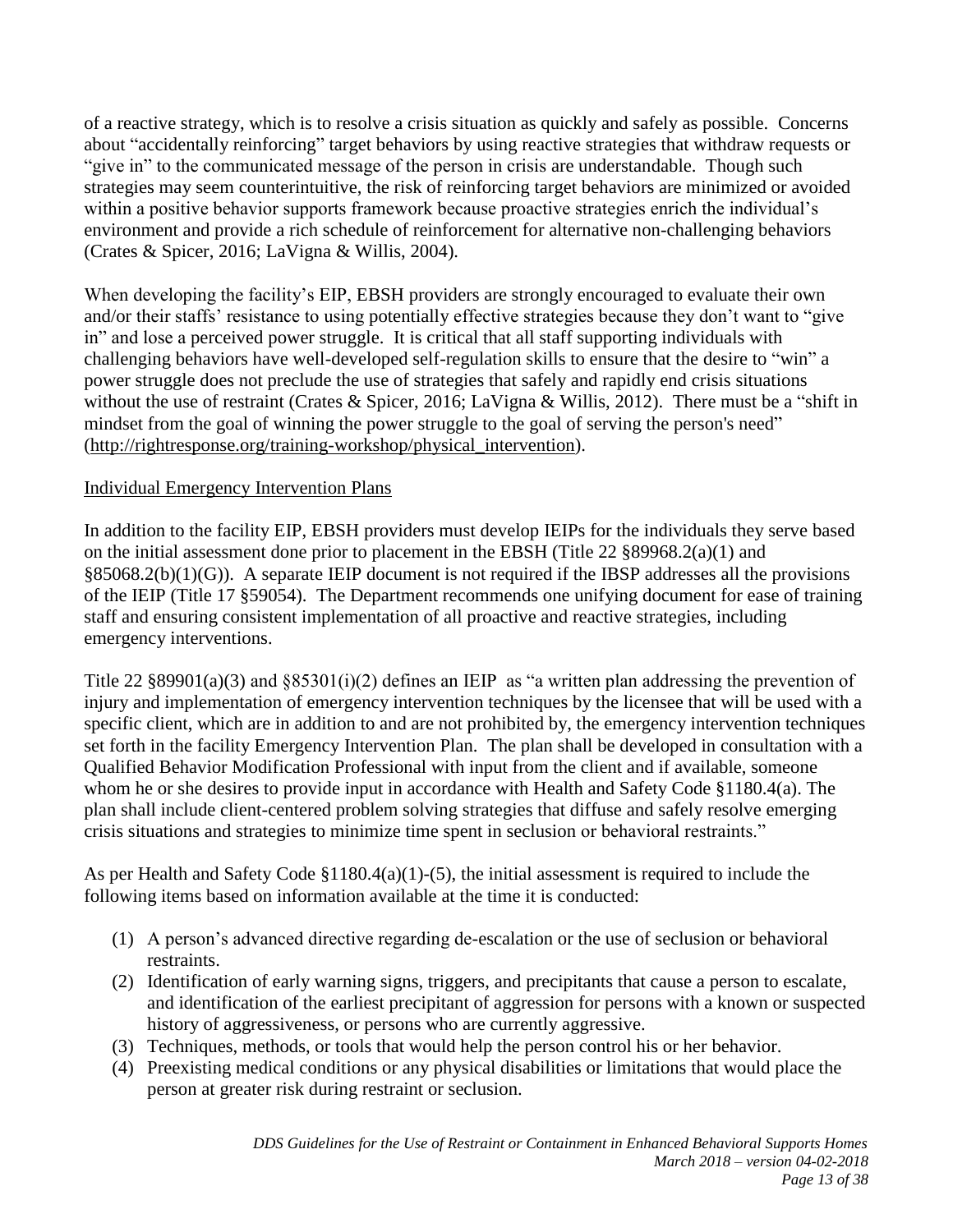(5) Any trauma history, including any history of sexual or physical abuse that the affected person feels is relevant.

Seclusion is prohibited in EBSHs, even though it is included in the above Health and Safety Code reference (Title 17 §59051(f)).

While the facility EIP provides a toolbox of emergency interventions/reactive strategies that staff may use to help someone de-escalate, one size does not fit all. The reactive strategies that have the highest probability of gaining safe and rapid control of a behavioral incident for one person may be ineffective or even escalate the situation with someone else. Therefore, an individualized continuum of emergency interventions/reactive strategies must be identified through the initial assessment process done prior to the person's placement in an EBSH, through the FBA process and in the development of the IBSP. In addition to gathering information about an individual's medical conditions, physical limitations and trauma history, psychological and medical contraindications to particular emergency interventions, including restraint, must also be included in the IEIP. Identifying signs specific to the individual that indicate when imminent risk no longer exists must also be included so that more restrictive strategies are discontinued as soon as safely possible.

As per Title 22 § 85368.2(a)(1)-(3), an IEIP must be developed if restraint is reasonably expected to be used due to an individual's potential to engage in behavior that results in an imminent danger to self or others. The IEIP must be updated as needed to ensure it meets the safety needs of the individual. Additionally, the individual or his/her authorized representative, if any, must receive a copy of and approve the IEIP and any revisions to the plan prior to implementation.

The IEIP can be useful in managing a crisis situation and in reducing or avoiding the use of restraint for an individual. However, there are differing views among professionals about whether restraint should be included in the IEIP as a potential emergency intervention. Some view the inclusion of restraint in the IEIP as approval of its use; potentially increasing the probability of its use. Others view the inclusion of restraint in the IEIP as a safeguard for ensuring full knowledge of the individual's unique circumstances and needs, thusly minimizing risk of injury and length of time in restraint, should it be needed as a last resort intervention. Based on the regulations defining the purpose and components of the IEIP, if restraint is reasonably expected to be used due to an individual's potential of engaging in behavior that results in an imminent danger to self or others, the Department expects a description of how and when the restraint will be used and strategies to reduce the duration of the restraint to be included in the IEIP.

Development of the IEIP is meant to be a collaborative effort that includes the individual. It is intended to help the individual maintain or regain control of his/her emotions and actions at the earliest signs of distress to avert a crisis. It also intends to ensure that staff know what to do to support an individual if a problem arises and that they use strategies that minimize risk and trauma. If there is any possibility that restraint may be needed in response to a crisis situation, the individual and his/her authorized representative, if any, should have the opportunity to share preferences and recommendations for inclusion in the IEIP. Given that individuals, and their authorized representatives, if any, must receive a copy of and approve the IEIP, inclusion of restraint as a last resort emergency intervention is also seen as an important safeguard if there is any possibility of its use.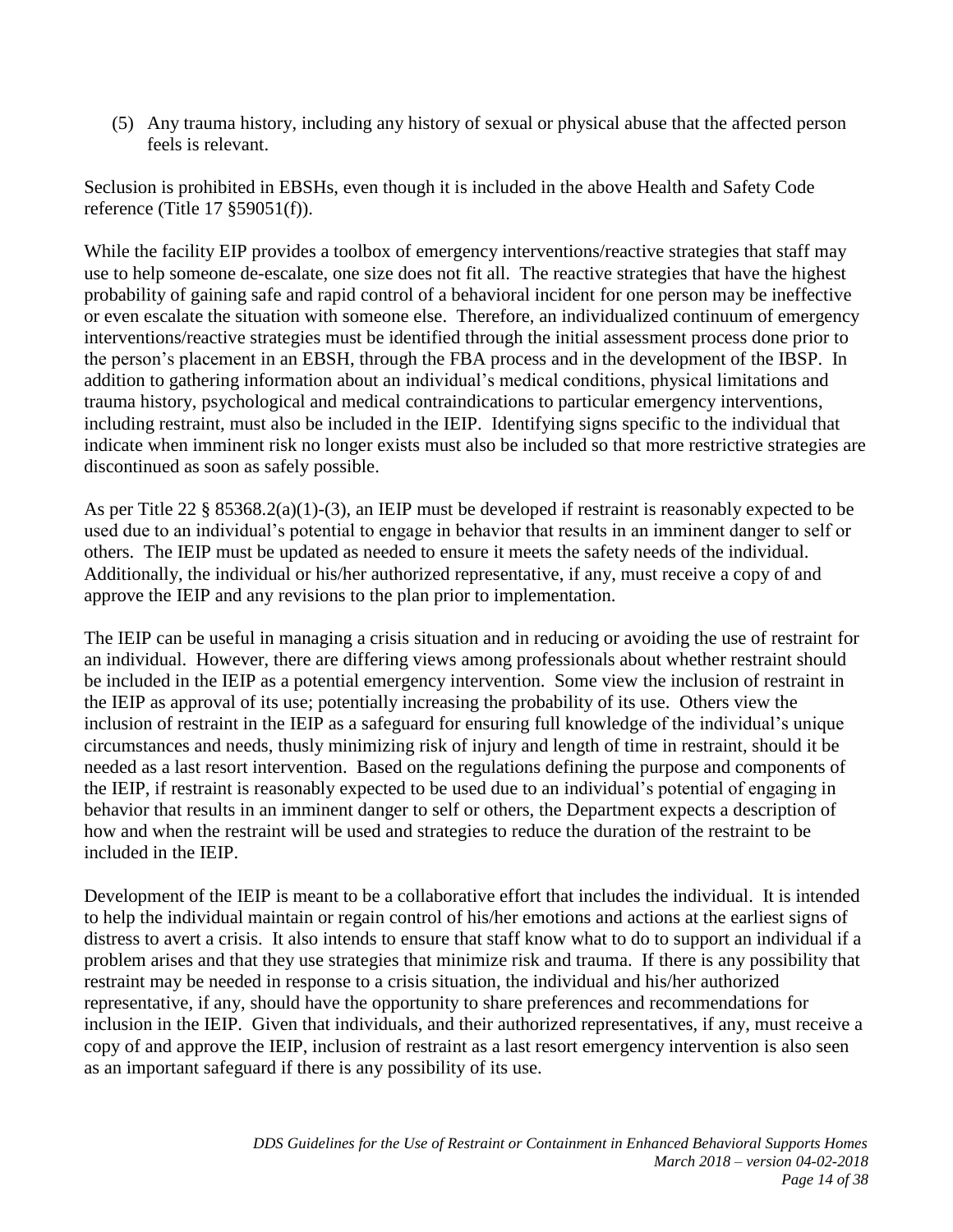When IEIPs include restraint as a last resort emergency intervention, EBSH providers must ensure that staff do not view it as approval or acceptance of its use, but rather as a safeguard for ensuring that the unique safety needs of the individual are met in a crisis. EBSH providers are responsible for creating a culture that ensures a positive therapeutic environment and reduces or eliminates the use of restraint.

To foster such a culture, EBSH providers should focus on figuring out what went wrong during incidents where restraint was used. What was missed? What wasn't understood about the needs of the individual? This is not done to be punitive, but rather to evaluate the circumstances in a way that upholds dignity and respect for the individual, works to repair the relationships that may have been impacted by the restraint event, and identifies different actions that can be taken to avoid the use of restraint in the future.

Moreover, EBSH providers must assess and monitor the use of restraint and ensure that it is only used as a last resort measure. EBSH providers also must evaluate the fidelity in which less restrictive, nonphysical reactive strategies are used and their effectiveness in safely and quickly decreasing the severity of a specific incident. This evaluation will inform the development and/or revision of the IBSP and/or IEIP to ensure that the most effective and least restrictive strategies are used to avoid or quickly deescalate an imminent crisis.

## **Restraint and Containment**

EBSH providers have a responsibility to ensure that staff are prepared to identify an individual's triggers and early warning signs and to respond effectively to prevent or resolve conflict. When services and supports are person-centered and strive to minimize conflict and other triggers, the use of restraint can be reduced or avoided. That said, it is important to recognize that EBSH providers support individuals with complex needs and some trigger events may not always be prevented. In circumstances when restraint is used, it is the EBSH provider's responsibility to ensure that restraint is not misused or abused.

Each time restraint is used, it should be recognized as potential trauma to the individual. Its use can affect an individual's relationships with support staff and have short- or long-term effects on the person's mental health. For example, it can generate shame, embarrassment and fear that can linger long after restraint has ended. Restraint is not a treatment or a substitute for treatment. Restraint use for punitive purposes, discipline, staff convenience, retaliation or coercion is considered abuse. As such, there are numerous laws and regulations related to the use of restraint with individuals with developmental disabilities. Restraint is always a last resort safety measure when there is an imminent threat to the health and/or safety of the individual or others and only when less restrictive methods have been ineffective in resolving a crisis situation safely and rapidly.

The Association for Behavior Analysis International (ABAI) published a position statement on restraint and seclusion (Vollmer, et al., 2011), which includes a discussion on the use of emergency restraint as well as on the oversight and monitoring of restraint. Reference to ABAI's position in these Guidelines is specific to their position on the use of emergency restraint. It should also be noted that ABAI's position statement refers to the use of seclusion in addition to restraint; however, Title 17 §59051(f) clearly states that EBSHs shall not utilize seclusion, which is also consistent with Title 17 §50515(a) stating that no person with a developmental disability shall be placed in seclusion. The following is an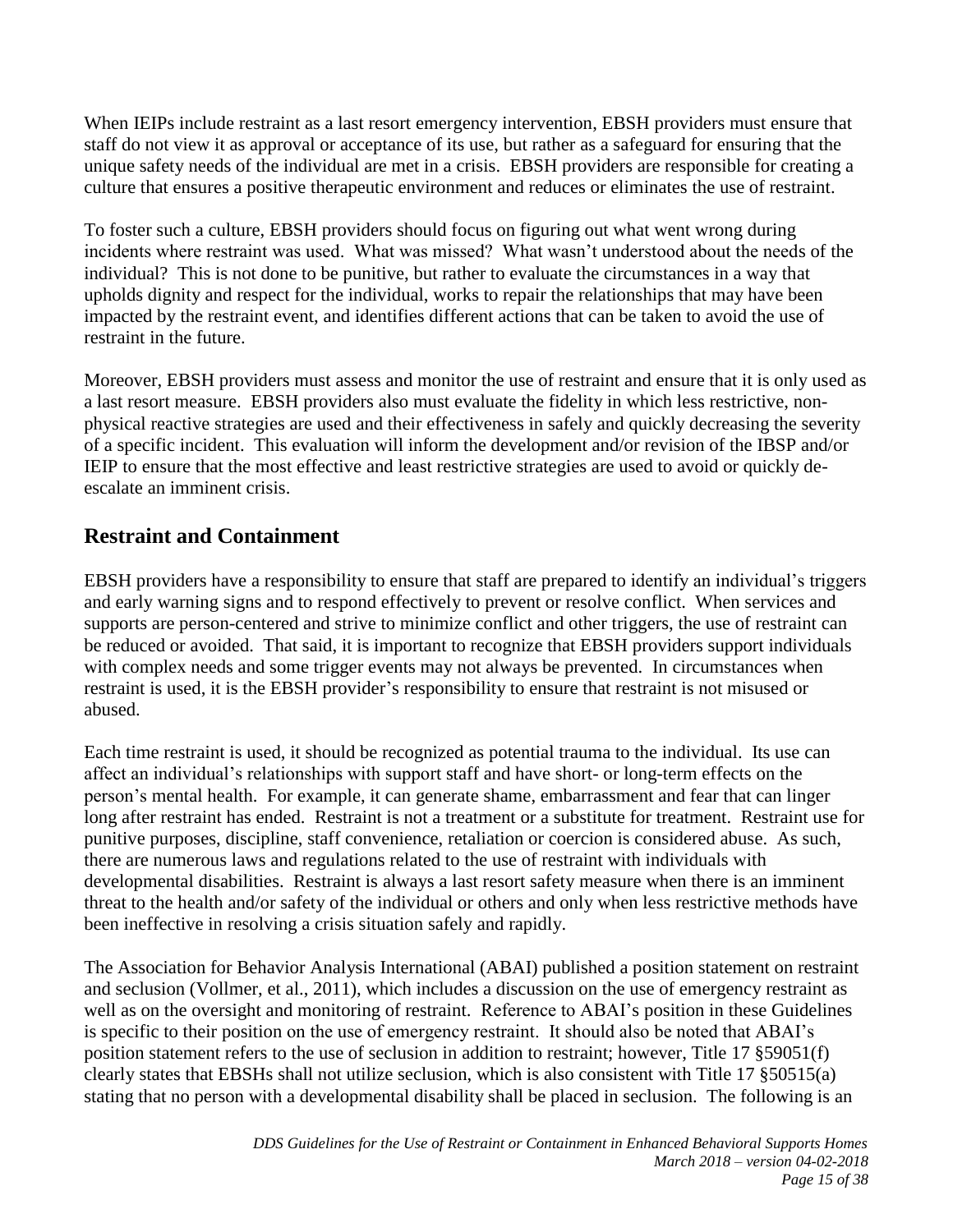excerpt from ABAI's position statement (Vollmer, et al., 2011) that aligns well with California laws and regulations and supports the recommendations made in these Guidelines.

#### *"The Necessity for the Use of Emergency Restraint and Seclusion*

*…When applied for crisis management, restraint or seclusion should be implemented according to well-defined, predetermined criteria; include the use of de-escalation techniques designed to reduce the target behavior without the need for physical intervention; be applied only at the minimum level of physical restrictiveness necessary to safely contain the crisis behavior and prevent injury; and be withdrawn according to precise and mandatory release criteria.* 

*Emergency restraint procedures should be limited to those included in a standardized program. Medical professionals should review restraint procedures to ensure their safety.* 

*Consideration of emergency restraint should involve weighing the relative benefits and limitations of using these procedures against the risks associated with not using them. Associated risks of failure to use appropriate restraint when necessary include risk of injury; excessive use of medication; expulsion from school; placement in more restrictive, less normalized settings; and increased involvement of law enforcement…* 

#### *Oversights and Monitoring*

*Restraint….situations should be made available for professional review consistent with prevailing practices.*

*…These procedures should be implemented only by staff who are fully trained in their use, receive regular in-service training, demonstrate competency using objective measures of performance, and are closely supervised by a Board Certified Behavior Analyst or a similarly trained professional…*

*…With respect to emergency treatment, efficacy refers only to the time and risk associated with achieving calm."* 

*(Vollmer, et al., 2011, p.106, 107)*

#### Summary of Laws and Regulations

A multitude of laws and regulations exist with regard to use of physical restraint or containment. Many of the regulations referenced here address both the use of physical restraint and seclusion. However, Title 17 §59051(f) clearly states that EBSHs shall not utilize seclusion, which is also consistent with Title 17 §50515(a) stating that no person with a developmental disability shall be placed in seclusion.

Throughout this document, the term "restraint" is used to mean physical restraint. Within Title 17 and Title 22 regulations, as well as in Health and Safety Code, the terms "manual restraint" and "behavioral restraint" are used synonymously (e.g., Title 22 §85301(m)(1), Health and Safety Code §1180.1).

#### *Definitions of Containment and Restraint*

Although defined somewhat differently across regulations, the two critical features across all regulations is that (1) restraint or containment limits a person's voluntary movement and (2) restraint is solely used for the purpose of keeping the person from causing serious harm to self or others. Some definitions differentiate between restraint and the physical contact staff may have with individuals to calm or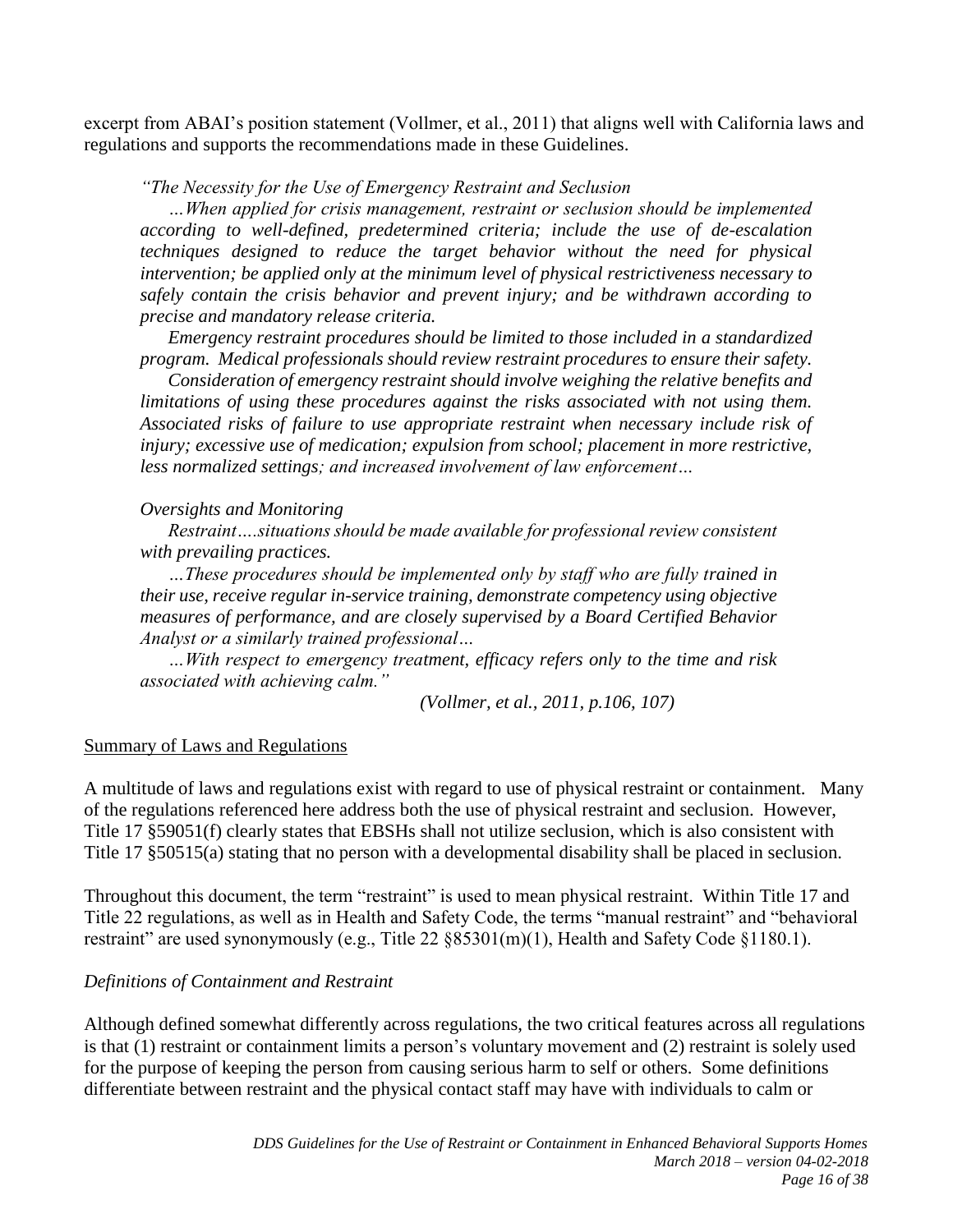comfort them, to assist them in performing tasks or guiding them from one place to another. All support staff should have knowledge of the following definitions.

Containment is defined in Health and Safety Code §1180.1(b) and Title 22 §85301(c)(3) as "a brief physical (manual) restraint of a person for the purpose of effectively gaining quick control of a person who is aggressive or agitated or who is a danger to self or others."

In Title 22 §85301(m)(1), manual restraint is synonymous with physical restraint and is defined as "the use of a manual hold to restrict freedom of movement of all or part of a person's body, or to restrict normal access to the person's body, and that is used as a behavioral restraint on a client who presents an imminent danger to his or her self or to others. Techniques include, but are not limited to, forced escorts; holding; wall restraint; brief prone containment; or any staff-to-person physical contact in which the person unwillingly participates."

Physical restraint is similarly defined by Health and Safety Code §1180.1(d) as "the use of a manual hold to restrict freedom of movement of all or part of a person's body, or to restrict normal access to the person's body, and that is used as a behavioral restraint." It is also described as any "staff-to-person physical contact in which the person unwillingly participates." The definition of physical restraint "does not include briefly holding a person without undue force in order to calm or comfort, or physical contact intended to gently assist a person in performing tasks or to guide or assist a person from one area to another." (Health and Safety Code §1180.1(d))

Restraint, as per Title 17 §50501(16) is defined as "control of the client's behavior or activities through the use of physical or pharmaceutical means other than postural support" and is "distinguished from the temporary constraint of a client by direct physical contact only, where there is clear evidence for believing the existence of an imminent danger to either the client or others if such constraint is not accomplished."

#### The Use of Restraint as a Last Resort

Restraint may be used as a last resort emergency intervention in limited, unforeseen circumstances for the purpose of protecting the safety of an individual or others. Restraint may only be used by support staff who are trained in the proper use of restraint. There must be a real possibility of serious physical harm or death to someone's life, health or safety if no action is taken. There also must be documented evidence that less restrictive, nonphysical strategies were attempted first and without success.

Restraint should only be used when it will make the situation safer. The use of restraint is inherently risky and is associated with risk of injury and potential trauma to both the individual and to the staff who use it. It can also escalate rather than de-escalate the immediate situation and create a more unsafe situation. As such, staff must be trained to weigh the risks in the moment. Is the person's behavior more dangerous than the danger of using restraint? Will a physical response reduce the imminent danger or will it increase the risk of harm? If staff have to use restraint, it must be done in accordance with all laws and regulations and in compliance with an authorized training program and the facility and individual EIP.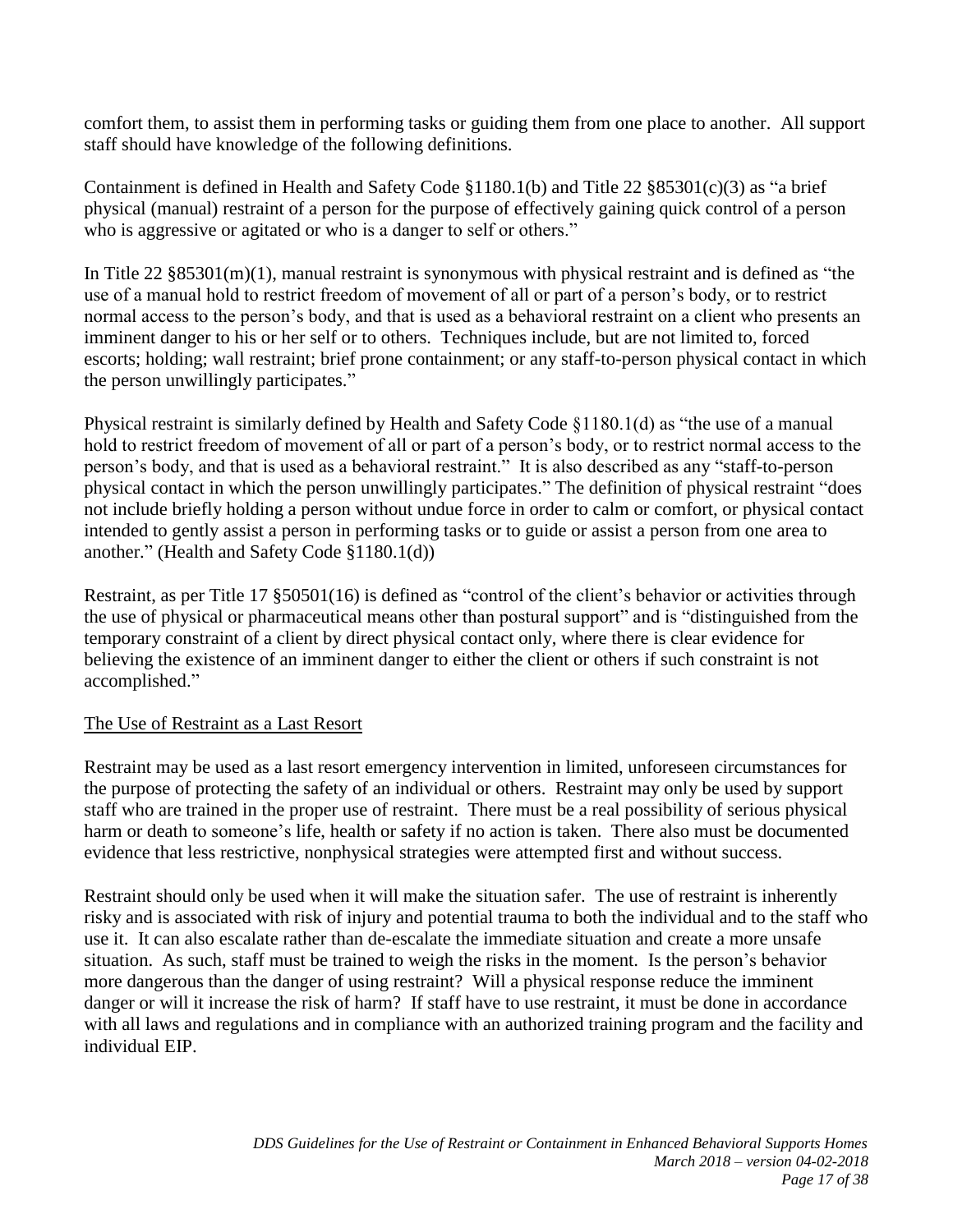Restraint is never to be used for the purpose of controlling or managing behavior (i.e., as a proactive consequence strategy). Nor should it be used for compliance, punishment or retaliation. Restraint must only be used as a last resort measure for the purpose of protecting the safety of the individual and others. The goal is not to win a power struggle. The goal is to maintain safety in a way that serves the person's needs and shows respect and dignity to the person. To that end, every effort should also be made to protect the individual's privacy and not restrain him/her in public view.

During the use of restraint, a trained staff not involved in the restraint should be constantly assessing and monitoring the individual's physical and psychological status to ensure health and safety as outlined in Title 22 §85322(e)(5)(A)-(F). The assigned staff must be able to visually observe the individual at all times and should be able to hear and be heard by the individual. The staff should also assess the situation to ensure the safety of the staff involved and to ensure that they are maintaining control of their emotions and actions. If there is an issue with a staff member losing emotional or physical control, the monitoring staff should take immediate steps to have that person replaced or directed to regain composure. This staff is also monitoring the situation to determine when imminent danger no longer exists so that restraint can be discontinued as soon as possible and/or to determine whether community emergency services need to be called.

#### Prohibited Emergency Interventions

Title  $22 \frac{885302(a)(1)-(15)}{2}$  lists emergency interventions that are prohibited in all community care facilities, including EBSHs. Those prohibitions include the use of:

- Mechanical restraint:
- Restraint as an extended procedure;
- Restraint when imminent risk is no longer present;
- Emergency interventions that rely on punishment, discipline, harassment, humiliation, coercion, retaliation, verbal abuse or physical threats for control;
- Emergency interventions that rely on pain for control;
- Restraint that restricts breathing;
- Restraint that holds a person's hands behind the back;
- Restraint in which a staff member places pressure on a person's back or places his/her body weight against the person's torso or back;
- Placement of an item that covers a person's head or face (padding under the head to prevent injury is permitted if it does not impair breathing);
- The use of behavior modifying drugs in a manner prohibited by Health and Safety Code  $$1180.4(k);$
- Emergency interventions, including restraint, that are medically contraindicated;
- Isolation in an area from which a person cannot leave voluntarily;
- Restraint lasting for more than 15 consecutive minutes unless in compliance with Title 22 §85322(e)(6).

Furthermore, as specified by Title 22 §85302(b)(1)-(7), restraint is never to be used as a substitute for staff or for the convenience of staff. Nor is it a substitute for a treatment or behavior support plan. It should not be used to prevent an individual from leaving a room or area of the home when no immediate threat exists to the health and safety of the individual or others. Restraint is never to be used when an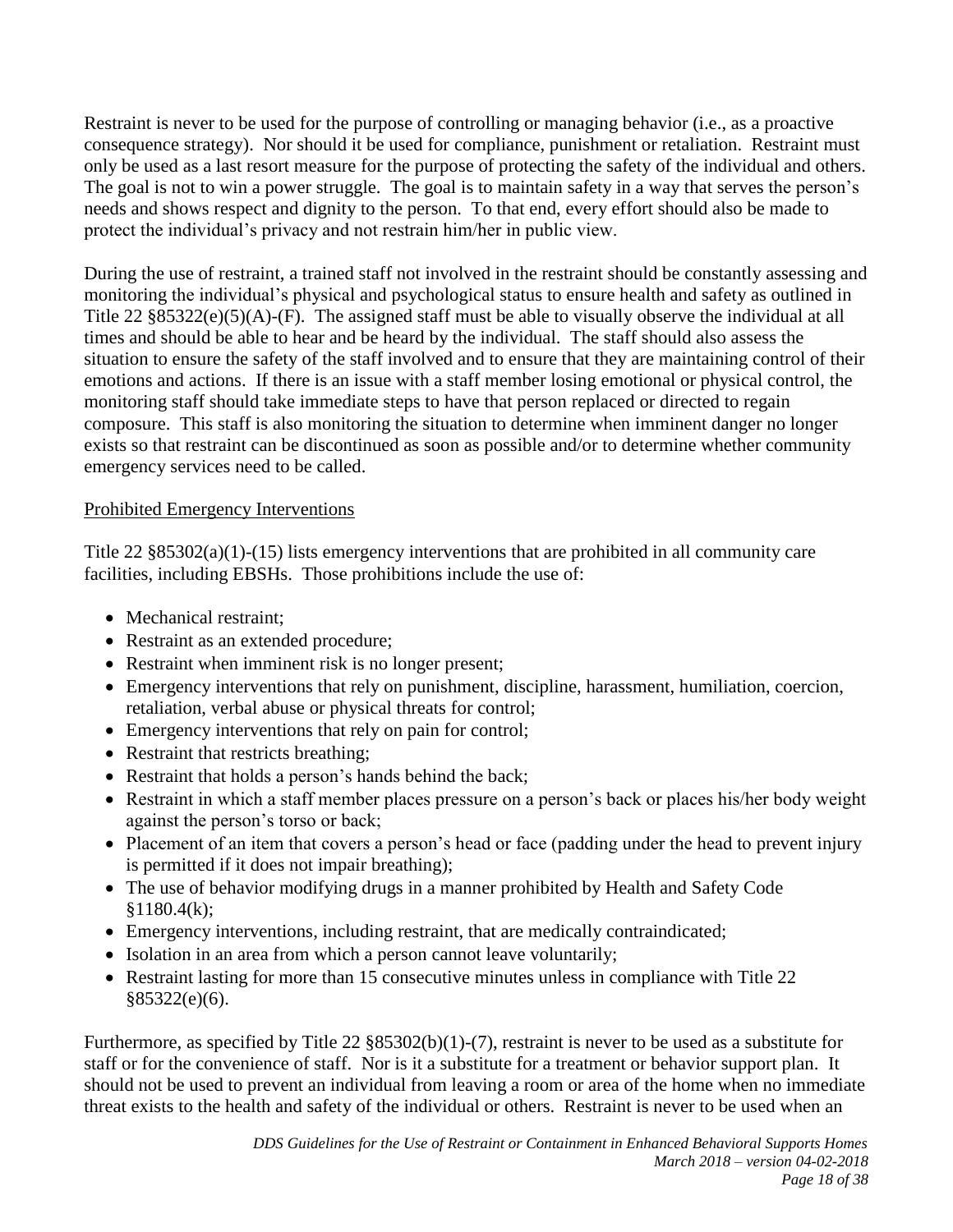individual has a medical or physical condition that could endanger the individual's life or when it could worsen the medical condition. Nor can it be used if it is prohibited in the facility EIP or the IEIP.

#### Concerns about Prone Containment

As per Health and Safety Code §1180.4(f), community care facilities, including EBSHs, must "avoid the deliberate use of prone containment techniques whenever possible, utilizing the best practices in early intervention techniques, such as de-escalation. If prone containment techniques are used in an emergency situation, a staff member shall observe the person for any signs of physical duress throughout the use of prone containment. Whenever possible, the staff member monitoring the person shall not be involved in restraining the person." Of note, Title 22 §85322(e)(5) requires monitoring to be done by a trained staff who is not involved in the restraining the person without exception, not "whenever possible". The Department also strongly advises against prone containment procedures that includes staff physically forcing an individual from a standing position to a prone containment position due to the risks of injury to the individual and staff.

Alternative restraint positions to prone containment are strongly advised. EBSH providers should take this into account when selecting a professionally recognized emergency intervention training program to ensure that staff are trained in using alternative positions. However, that does not suggest that other restraint positions are completely safe. No type of restraint is completely safe. EBSH providers and staff must understand that restraint-related deaths and injuries have occurred in other restraint positions, not just in prone position. The critical concern is the potential of compromised breathing and the potential risk factors that may increase the likelihood of injury to an individual as a result of being restrained.

#### Time Limits on the Use of Restraint

When restraint is used, it needs to be kept at an absolute minimum in terms of frequency and should be used with the minimum force necessary for the shortest period of time. It should only be used while an unsafe situation continues and imminent danger remains. The use of restraint must be discontinued as soon as the unsafe situation ends.

Title 17 §50515(b)(2), for example, states that restraint must not continue longer than necessary to control the behavior for which the restraint was employed. EBSHs, specifically, must ensure that physical restraint is not used as an extended procedure (WIC  $\frac{4684.81(i)}{(3)}$ . Title 22  $\frac{85302(a)}{(14)}$ , and Health and Safety Code §1180.4(h), state that physical restraint is not to be used for more than 15 consecutive minutes.

The only exception to the 15-minute limitation is described in Title 22  $§85322(e)(6)(A)$ , which allows for restraint to continue only when there is a continued need to protect the immediate health and safety of the individual or others from imminent danger and there is concurrent approval obtained by the EBSH administrator for every exception. In such cases, the administrator is not to be a participant in the manual restraint. Extreme caution and diligent monitoring are especially critical during episodes in which restraint lasts more than 15 minutes to ensure the health and safety of the individual and the staff.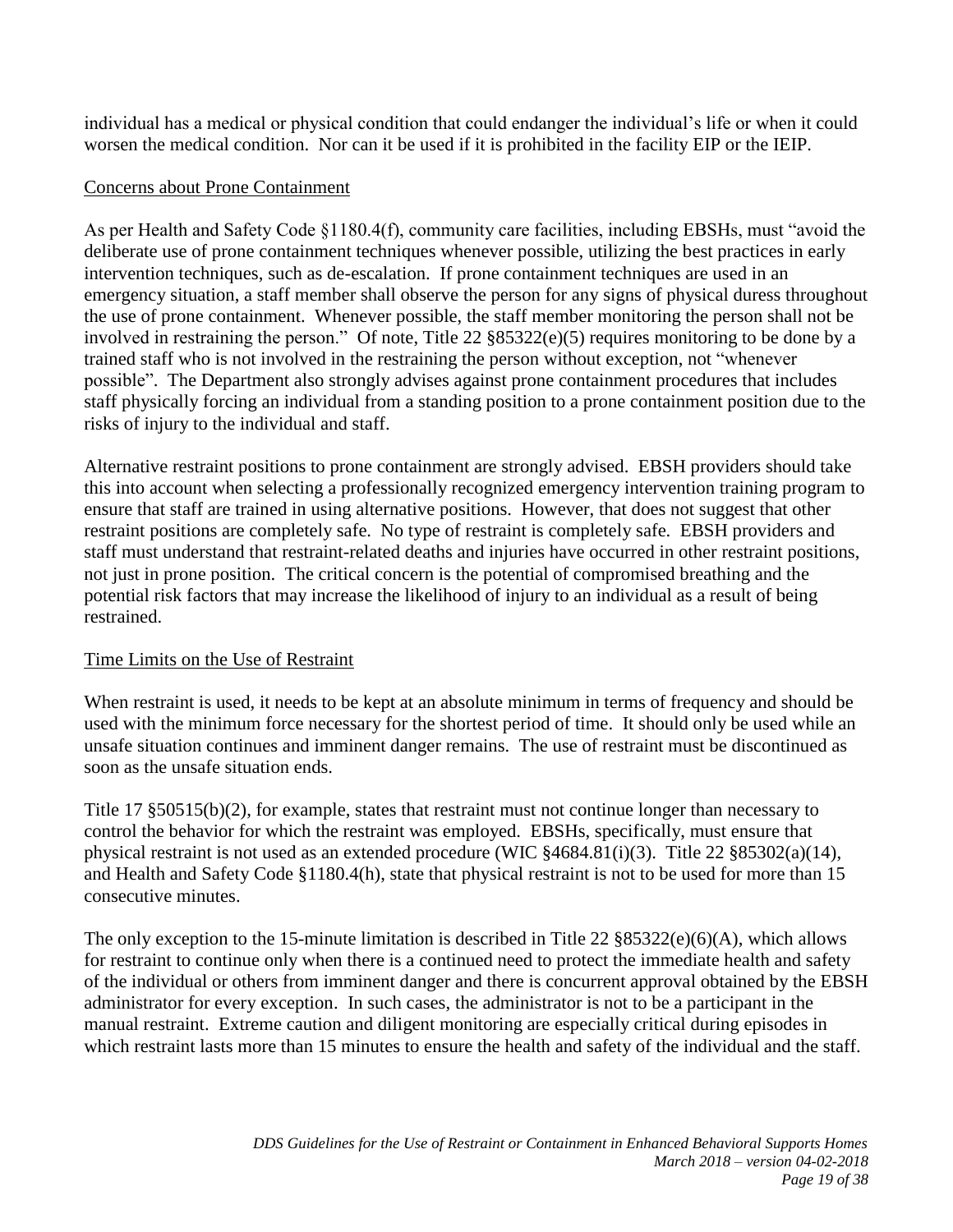The facility EIP must outline procedures to ensure the safety of individuals and staff in the event that an exception to the 15-minute limit must be made. This includes required documentation in the individual's record of administrator approval within 24 hours, an explanation of why it was necessary for restraint to go beyond 15 minutes and a detailed description of the individual's imminently dangerous behavior.

By regulation, restraint cannot continue after 15 minutes if an exception has not been authorized and/or individual safeguards are not outlined in the facility EIP. If imminent risk continues upon release from the restraint after the 15-minute period ends, it may need to be implemented again to maintain safety if less restrictive emergency interventions are utilized without success.

#### Assessment of Potential Physical Injury after Each Use of Restraint

Immediately after each use of restraint, the individual's immediate needs should be assessed by the EBSH administrator or administrator's designee. This must be an in-person communication with the individual to assess physical well-being. Title 22 §85369(a)-(b) specifically requires an assessment to determine whether there is physical injury or suspected physical injury and whether a medical examination is needed by a qualified medical professional. If medical attention is sought, it must be documented in the individual's record. If suspected physical injury or a complaint of physical injury to the individual are reported to or witnessed by staff during or after the restraint, it must be reported to the administrator or administrator's designee immediately. In this case, a written incident report must be submitted to the Department of Social Services (Title 22 §85361(b)) and the regional center (Title 17 §54327). Suspected serious injury is also to be reported immediately to a qualified medical professional for examination.

The individual's psychological well-being should also be immediately assessed and steps should be taken to determine the need for emotional support and treatment of trauma for the individual. EBSH providers are also encouraged to immediately assess the physical and psychological well-being of the staff involved in the restraint as well as of anyone who observed the restraint and provide support as needed.

### Debriefing After the Use of Restraint

EBSH providers must ensure that a post-event analysis, including debriefing activities, occurs after every incident involving the use of restraint. A formal debriefing should take place to determine what led to the incident, what might have prevented or shortened the incident, and what can be done to prevent future incidents. Both Health and Safety Code §11809.5(a)-(d) and Title 22 §85368.3 and Health and Safety Code §1180.5 describe the debriefing process that must occur after each episode of the use of restraint.

EBSHs are required to conduct a clinical and quality review for each episode of the use of restraint as quickly as possible, but no more than 24 hours after the incident. Attendees of the debriefing should include, at minimum, the individual who was restrained and as requested, the individual's significant others (e.g., family) or authorized representative, as well as the staff involved in the incident and a supervisor if they can be present at the time of the debriefing and at no cost to the facility. The individual's participation in the debriefing is voluntary and EBSH providers are encouraged to actively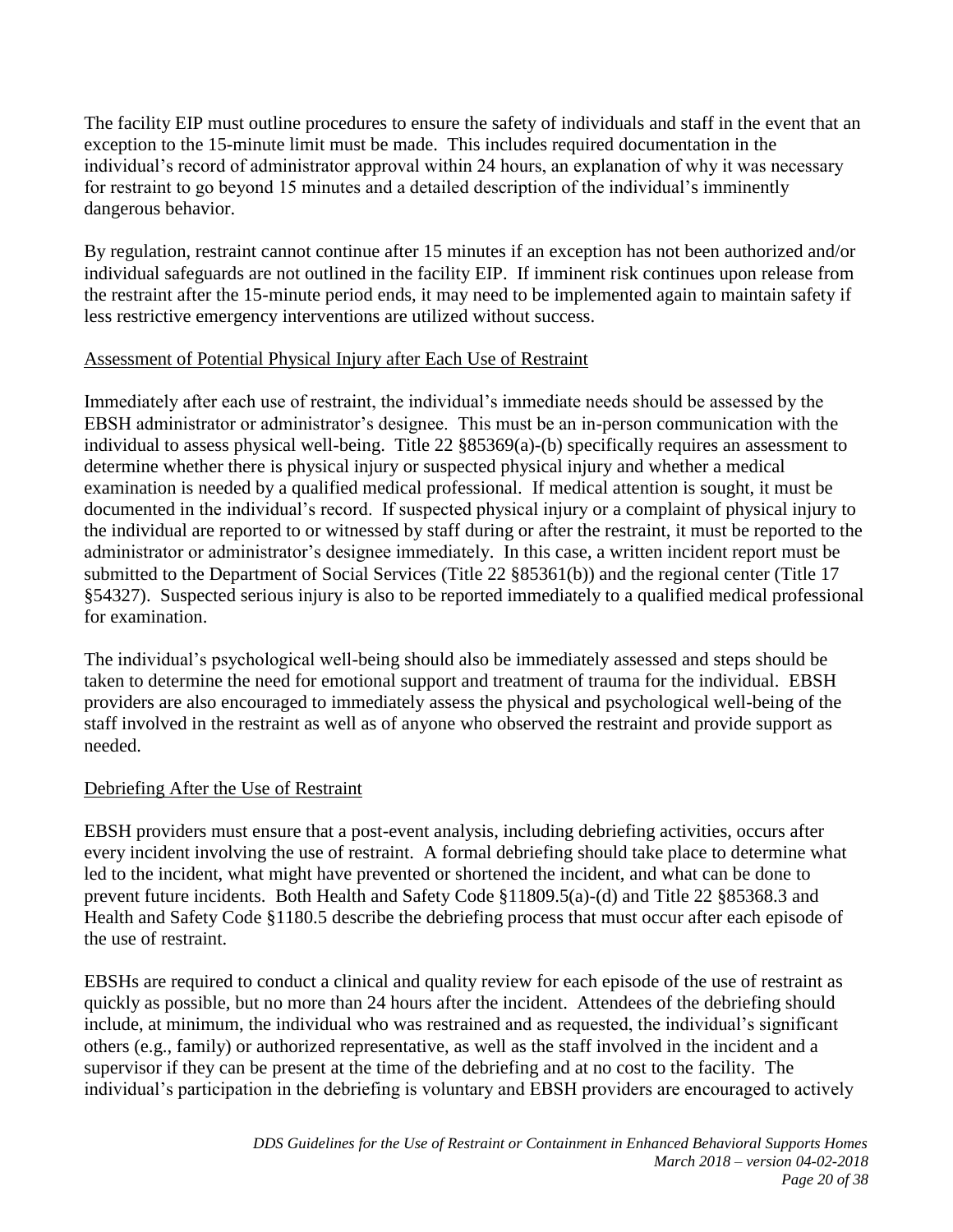engage and support the individual in the process. The QBMP plays a critical role in ensuring that the IBSP and IEIP are effectively serving the individual, so should also be in attendance.

Debriefing activities include:

- Identifying what lead to the incident and what factors contributed to it leading to the use of restraint.
- Assessing alternative methods of responding to the incident that may have avoided the use of restraint.
- Evaluating whether staff used emergency interventions consistent with the facility EIP, the IBSP and IEIP, and with staff training.
- Evaluating whether the individual was in restraint for the least amount of time necessary.
- Evaluating the effectiveness of less restrictive de-escalation strategies that were attempted to ensure that they were implemented with fidelity and if they were not effective or were counterproductive, that they are discontinued.
- Determining whether the individual's physical and psychological well-being and right to privacy were addressed appropriately.
- Considering treatment for any trauma that may have been experienced for the individual and staff as a result of the incident.
- Identifying alternative ways of helping the individual avoid or cope with difficult situations such as those that led to the use of restraint.
- Identifying the need to do a new FBA, revise or refine the IBSP and IEIP, retrain staff and/or investigate medical variables.

Documentation of the debriefing meeting must include findings of the review, any revisions needed to the IBSP and IEIP to better serve the individual, and any refusal by the individual to participate in the review.

If the individual refused to participate in the debriefing, EBSH providers are encouraged to seek input from the individual in other ways that ensure dignity and respect. Consideration should be given to finding alternative ways to debrief with the individual to ensure that relationships are reestablished and the person feels safe. Whether during the formal debrief meeting or at another time after the episode of restraint, questions that might be asked of the individual are as follows:

- How can we better understand what you needed at that time?
- How can we better understand what you need to deal with challenging situations?
- What upset you most about the situation?
- What did we do that helped you?
- What did we do that didn't help you or got in the way of helping you?
- What can we do better or differently to support you next time?
- Is there anything you would do differently?

Responses to these and other questions, even if gathered separate from the formal debriefing meeting, should be used to determine if revisions are needed to the IBSP and IEIP or if additional staff training is needed. These responses should also be documented in the individual's record and could be included as an addendum to the debriefing meeting minutes.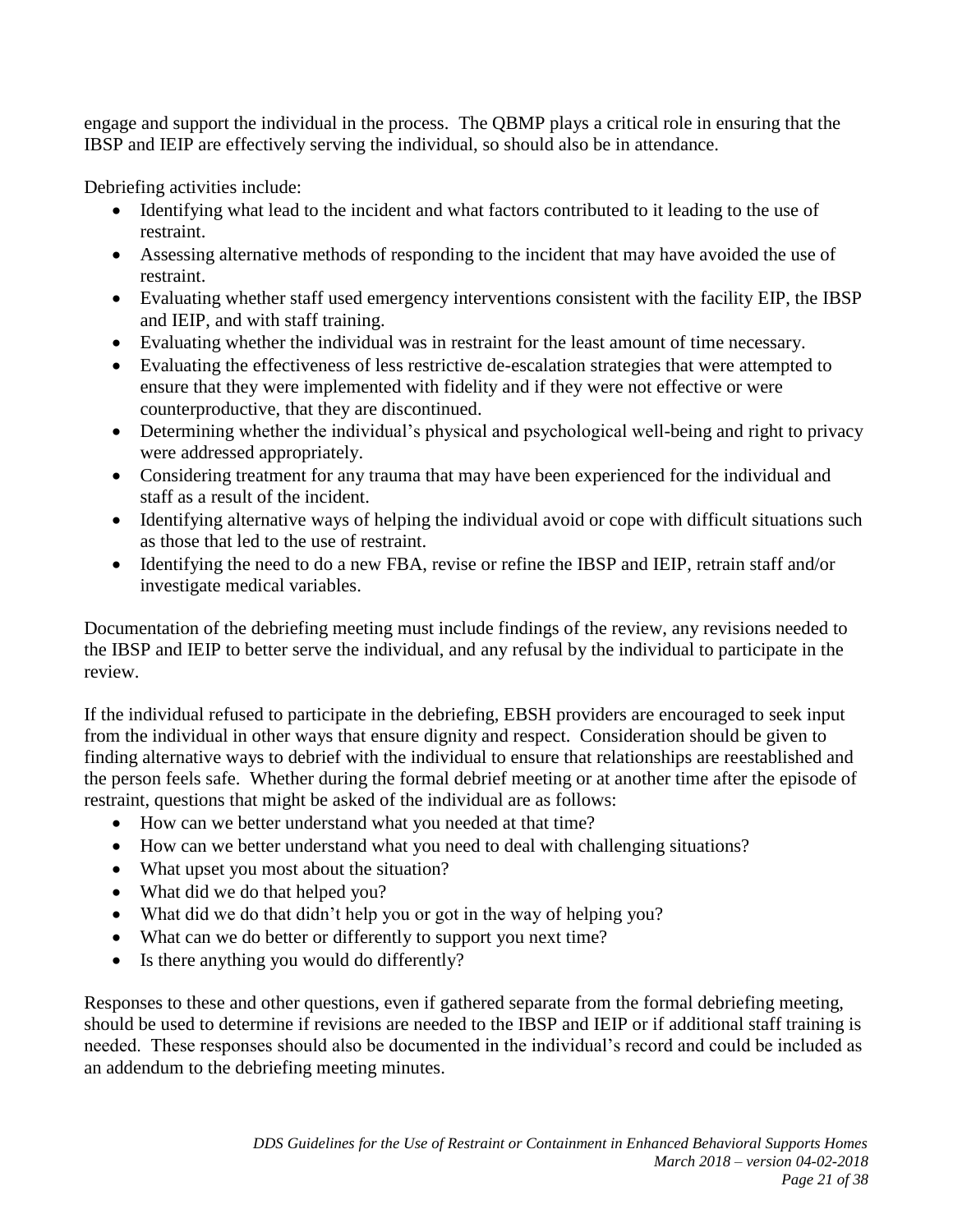In addition to a review of each incident of restraint, if emergency restraint used on more than three occasions within a three-month period and/or the recurrence of the dangerous behavior can be anticipated, the Department strongly recommends that the person and the IBST meet. The person's IBSP, the person's ongoing support needs, and alternatives to restraint should be reviewed. In addition to IBST members, other key individuals should be invited to attend the meeting as appropriate.

# **Staff Training**

Service providers consistently share that the key to their success in providing quality services to individuals with developmental disabilities is through the recruitment, training and retention of quality staff. This is especially true when the individuals served by the provider have intensive needs, such as those living in EBSHs.

### EBSH Staff Qualifications

The table below shows the staffing requirements for EBSHs as per Title 17 §59060, §59061 and§59050.

| <b>Qualifications</b> | Administrator                                                                                                                                                                                                | Lead                                                                                                                                                              | <b>Direct Support</b><br><b>Professional</b><br>(DSP)                                                                                                                 | <b>Qualified Behavior</b><br><b>Modification</b><br><b>Professional (QMBP)</b>                                                                                                                                                                                                                                                                                                       |
|-----------------------|--------------------------------------------------------------------------------------------------------------------------------------------------------------------------------------------------------------|-------------------------------------------------------------------------------------------------------------------------------------------------------------------|-----------------------------------------------------------------------------------------------------------------------------------------------------------------------|--------------------------------------------------------------------------------------------------------------------------------------------------------------------------------------------------------------------------------------------------------------------------------------------------------------------------------------------------------------------------------------|
| <b>Experience</b>     | Minimum two<br>years' prior<br>experience with<br>individuals with<br>developmental<br>disabilities                                                                                                          | Minimum one<br>year prior<br>experience with<br>individuals with<br>developmental<br>disabilities with<br>a focus on<br>behavioral<br>services                    | Six months' prior<br>experience with<br>individuals with<br>developmental<br>disabilities with a<br>focus on<br>behavioral services                                   | Minimum two years'<br>prior experience in<br>designing, supervising<br>and implementing<br>behavior modification<br>services                                                                                                                                                                                                                                                         |
| <b>Credentials</b>    | Must be:<br>(A) A registered<br>behavior<br>technician (RBT)<br><b>OR</b><br>(B) A licensed<br>psychiatric<br>technician (LPT)<br><b>OR</b><br>$(C)$ A qualified<br>behavior<br>modification<br>professional | Must become a<br>RBT within 60<br>days of initial<br>employment;<br>or be either<br>$(A)$ A LPT OR<br>(B) A qualified<br>behavior<br>modification<br>professional | Must become a<br>RBT within 12<br>months of initial<br>employment;<br>or be either<br>$(A)$ A LPT OR<br>$(B)$ A qualified<br>behavior<br>modification<br>professional | Must be: $(1)$ An<br><b>Assistance Board</b><br><b>Certified Behavior</b><br>Analyst (BCaBA) OR<br>(2) A Board Certified<br><b>Behavior Analyst</b><br>(BCBA) OR<br>(3) A Licensed Clinical<br>Social Worker (LCSW)<br><b>OR</b><br>$(4)$ A Licensed<br>Marriage and Family<br>Therapist (LMFT) OR<br>(5) A psychologist,<br>licensed by the<br>California Board of<br>Psychology OR |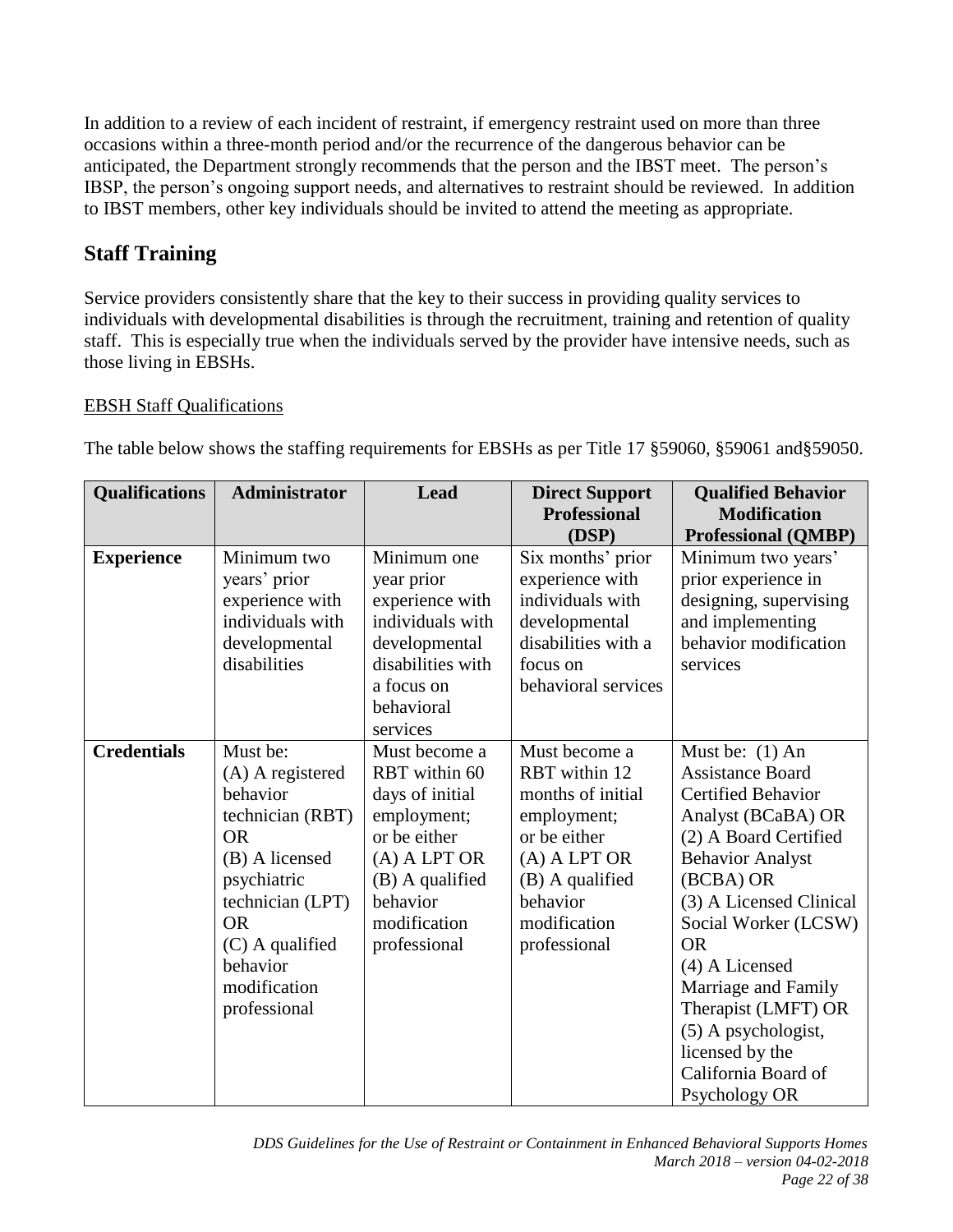| <b>Qualifications</b> | Administrator | Lead | <b>Direct Support</b><br><b>Professional</b><br>(DSP) | <b>Qualified Behavior</b><br><b>Modification</b><br><b>Professional (QMBP)</b>                                                        |
|-----------------------|---------------|------|-------------------------------------------------------|---------------------------------------------------------------------------------------------------------------------------------------|
|                       |               |      |                                                       | (6) A professional with<br>California licensure,<br>which permits the<br>design of behavior<br>modification<br>intervention services. |

#### Selection of Qualified Behavior Modification Professionals

In addition to ensuring that EBSH providers recruit QBMPs who meet the minimum qualifications required by Title 17 as stated above, the Department also encourages a critical evaluation of additional knowledge, skills and abilities of potential candidates. To assist with that evaluation, the following checklist is offered as a starting point for vetting QBMP candidates.

#### **Considerations when Recruiting Qualified Behavior Modification Professionals**

Meets qualifications as required by Title 17 section  $59050(v)$ 

Experience working with adults with significant challenging behaviors (and/or with children if the EBSH provides services to children)

Experience training, coaching and mentoring DSPs

Embraces an approach that emphasizes positive behavior supports, person-centered practices and trauma-informed care in their practice

Utilizes best practices when conducting functional behavior assessments and developing individual behavior supports plans

Uses objectives to plan, implement and evaluate the effectiveness of the interventions recommends Employs an array of empirically validated teaching strategies – modeling, incidental teaching, task analysis, chaining, activity-embedded instruction

Incorporates a variety of techniques to help with skill building – prompting, errorless teaching, maximizing learning opportunities, effective reinforcement, preference assessment and choice procedures

Employs a wide range of strategies for skill acquisition and skill generalization over time and across people, settings, situations, and activities

Knowledgeable about the laws and regulations regarding the provision of services in EBSHs and on the use of restraint

Another consideration when selecting a QBMP is whether or not the EBSH provider employs DSPs who will become RBTs and/or who will need to maintain their RBT certifications. The Behavior Analyst Certification Board outlines on its website [\(www.bacb.com/rbt/\)](http://www.bacb.com/rbt/) the requirements for RBT certification (i.e., 40-hour training, competency assessment and exam), maintenance of the certification (i.e., ongoing supervision and annual competency assessment) and the required qualifications of those who can conduct competency assessments and provide ongoing supervision (i.e., a Board Certified Behavior Analyst – BCBA). If the QBMP is not a BCBA, the EBSH provider will need to engage a BCBA to meet the RBT requirements for initial certification and for maintenance of the certification.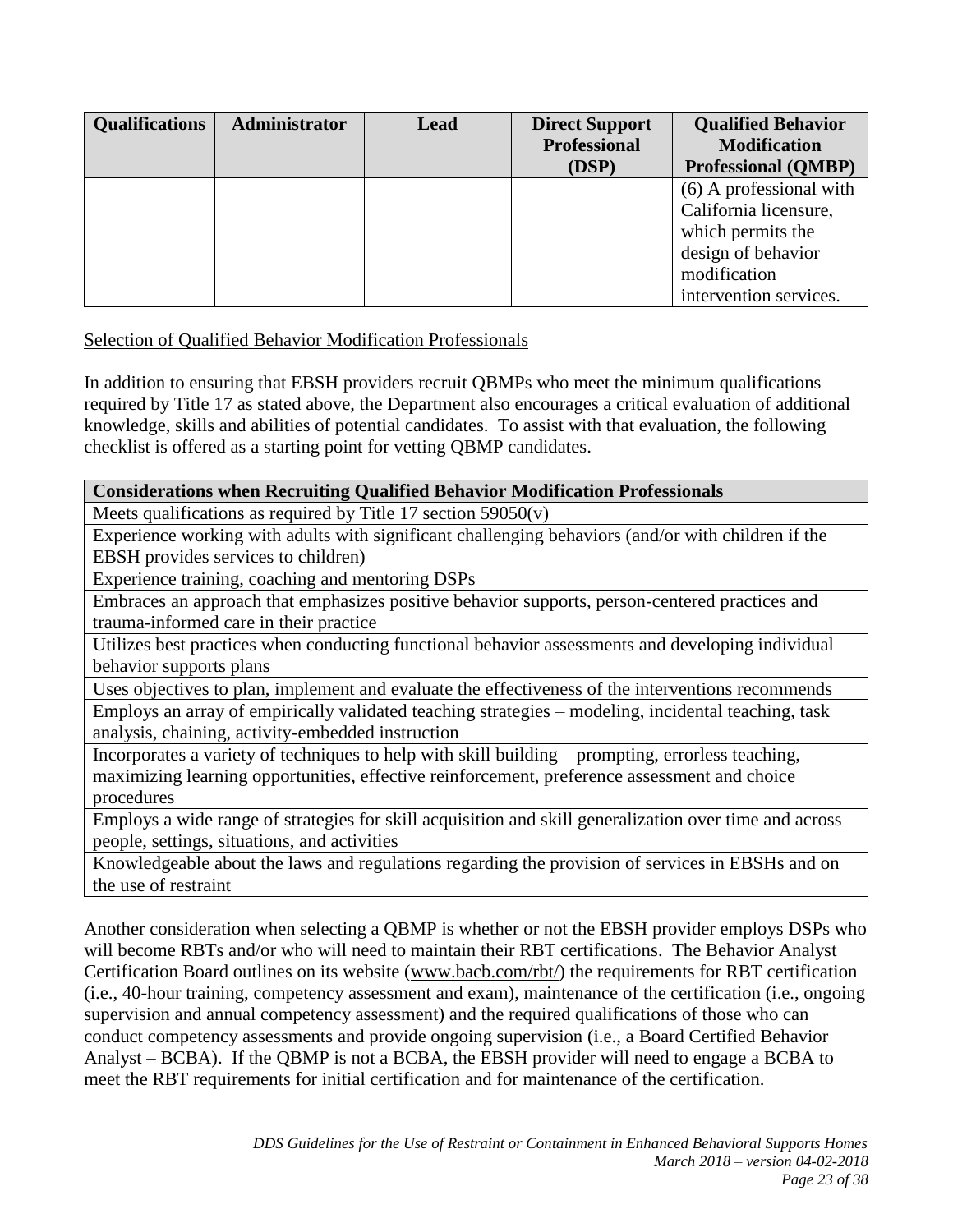#### Training Requirements for Direct Support Professionals

The Department believes that individuals with developmental disabilities are entitled to the highest standard of service and that direct support professionals deserve training and recognition as professionals. The table below shows the training requirements for all DSPs working in EBSHs, regardless of whether they are RBTs, LPTs or QBMPs.

| <b>Statute/Regulation</b>      | <b>Training Requirement</b>   | <b>Hours Required</b> | <b>By When</b>         |
|--------------------------------|-------------------------------|-----------------------|------------------------|
| Title 17 §59063(a),            | On-site orientation           | 32 hours              | Within first 40 hours  |
| Title 22 §80065(f),            |                               |                       | of employment          |
| §84065(i)                      |                               |                       |                        |
| Title 17 § 59063(d)            | Hands-on training in first    | Not specified         | Certification prior to |
|                                | aid and cardiopulmonary       |                       | providing direct care  |
|                                | resuscitation                 |                       | to individuals and     |
|                                |                               |                       | maintained             |
|                                |                               |                       | throughout             |
|                                |                               |                       | employment             |
| Title 17 $\S 56033(b)-(g),(i)$ | Two segments of               | 70 hours              | Prior to or within one |
|                                | competency-based              |                       | year of employment     |
|                                | training* and passage of      |                       |                        |
|                                | competency test OR            |                       |                        |
|                                | Pass the challenge test       |                       |                        |
| WIC $§4684.86(a)(1)(A),$       | <b>Emergency intervention</b> | 16 hours              | Prior to               |
| Title 17 §59063(b),            | training                      |                       | implementing           |
| Title 22 §85322(f),            |                               |                       | emergency              |
| §85301(3), §85365,             |                               |                       | intervention           |
| §89965(i), §89901(e)(3),       |                               |                       | techniques             |
| Health & Safety Code           |                               |                       |                        |
| §1567.64                       |                               |                       |                        |
| Title 22 §89965(m),            | Continuing education          | 20 hours              | Annually               |
| §89965(h)                      |                               |                       |                        |

\*The Department has established a competency-based training program that is mandatory for all DSPs (and administrators who provide direct support) working in licensed community care facilities vendored by regional centers. The DSP Training is based upon core competencies or skills necessary for satisfactory job performance (http://www.dds.ca.gov/dspt/).

#### Emergency Intervention Training

As the focus of these Guidelines is on the use of restraint or containment, emergency intervention training is of particular importance. EBSH providers are required to have training in place that addresses how people are supported in emergency situations where an individual's health and safety may be at risk. As noted in the Emergency Intervention Plans section above, Title 22 §85322(f)(1)-(6) also requires that the EIP include an emergency intervention training plan.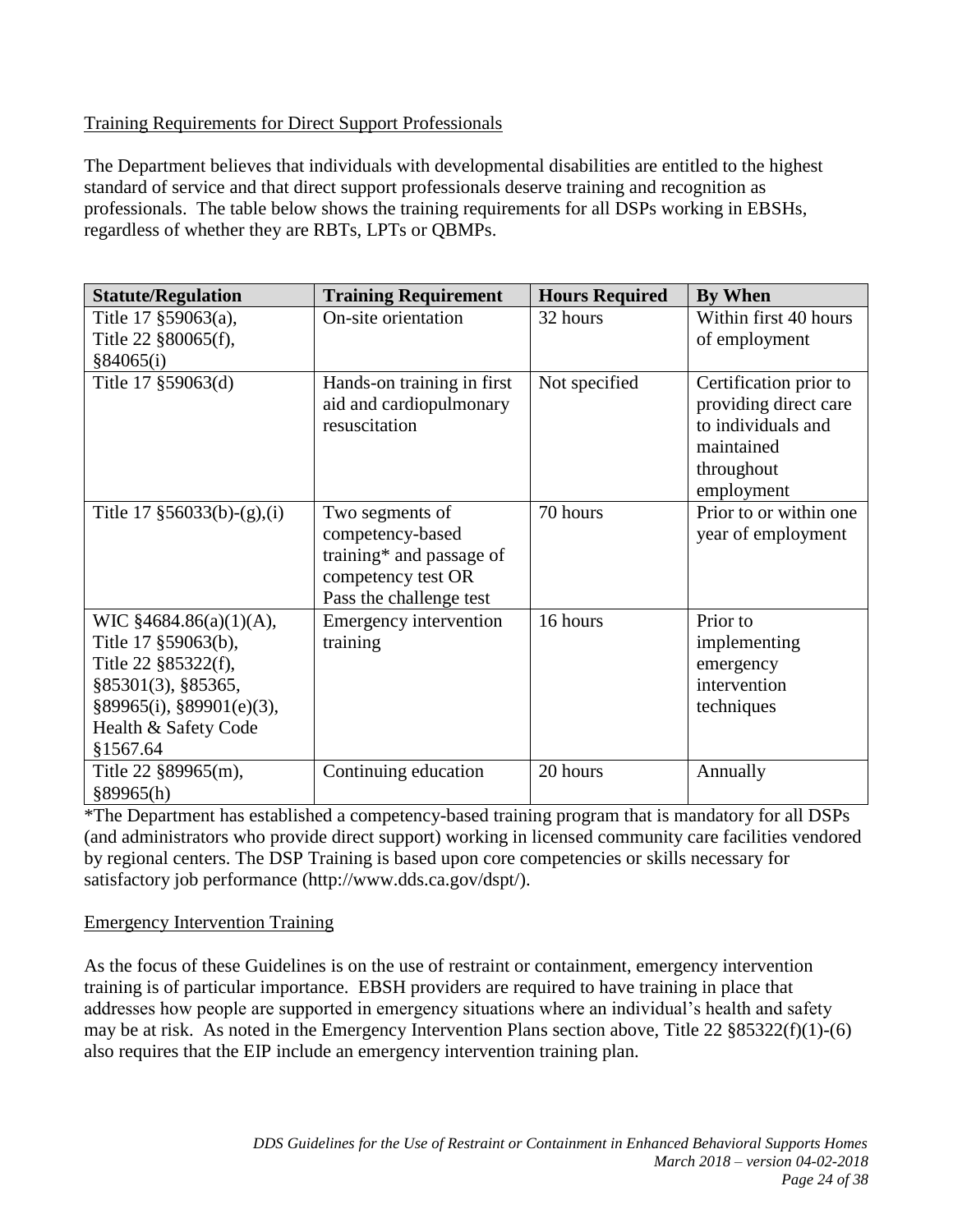In accordance with Title 22 § 89965(j), a DSP shall not implement emergency intervention techniques until they successfully complete the emergency intervention training. Title 22 §85365(c)-(d) delineates who can conduct emergency intervention staff training and what, at a minimum, must be included in the training curriculum.

Emergency intervention training must include a minimum of 16 hours of instruction to EBSH staff regarding techniques that may be used to prevent injury to, and maintain safety for, individuals who are a danger to themselves or others. The training curriculum must be evidence-based, emphasize positive behavior supports and include techniques that are alternatives to physical restraint. When an individual's behavior presents an imminent danger of serious injury to self or others, staff are required to use a continuum of strategies starting with the least restrictive strategy (Title 22 §85300(b)). Therefore, EBSH providers must ensure that DSPs receive competency-based training on less restrictive, nonphysical reactive strategies aimed at rapid, safe situational management (such as those described above in the Emergency Intervention Plans, Facility Plans, section of this document).

The Department does not endorse any one curriculum. The following list is offered as a resource for EBSH providers who are searching for a professionally recognized crisis or emergency intervention program. Presented in alphabetical order, these are the organizations currently known to be used by providers throughout California. EBSH providers should also work with their vendoring regional centers to learn whether they know of other organizations or have specific recommendations.

- Crisis Prevention Institute (CPI), Inc. [www.crisisprevention.com](http://www.crisisprevention.com/)
- Mandt System [www.mandtsystem.com](http://www.mandtsystem.com/)
- Management of Aggressive Behavior (MOAB) [www.moabtraining.com](http://www.moabtraining.com/)
- Pro-Act, Inc. Professional Assault Crisis Training [www.proacttraining.com](http://www.proacttraining.com/)
- Professional Crisis Management Association [www.pcma.com](http://www.pcma.com/)
- Quality Behavioral Solutions (QBS), Inc. [www.qbscompanies.com](http://www.qbscompanies.com/)
- Therapeutic Options, Inc. [www.therops.com](http://www.therops.com/)
- Ukeru Systems (Grafton Method) [https://www.ukerusystems.com/our-solutions/the-grafton](https://www.ukerusystems.com/our-solutions/the-grafton-method/)[method/](https://www.ukerusystems.com/our-solutions/the-grafton-method/)

The Department encourages EBSH providers to critically evaluate emergency intervention training programs before selecting the one they will use to meet staff training requirements. To assist with that evaluation, the following checklist is offered as a starting point for vetting emergency intervention training programs.

### **Considerations when Evaluating Emergency Intervention Training Programs**

Instructor holds a valid certificate from a program for preventing and safely managing dangerous behavior

Professionally recognized organization

Purpose/mission aligns with purpose/mission of the EBSH provider

Evidence-based information about the broad range of variables that are important to preventing a behavioral crisis

Knowledgeable about the laws and regulations regarding the use of restraint in California and more specifically, in EBSHs.

Components included in curriculum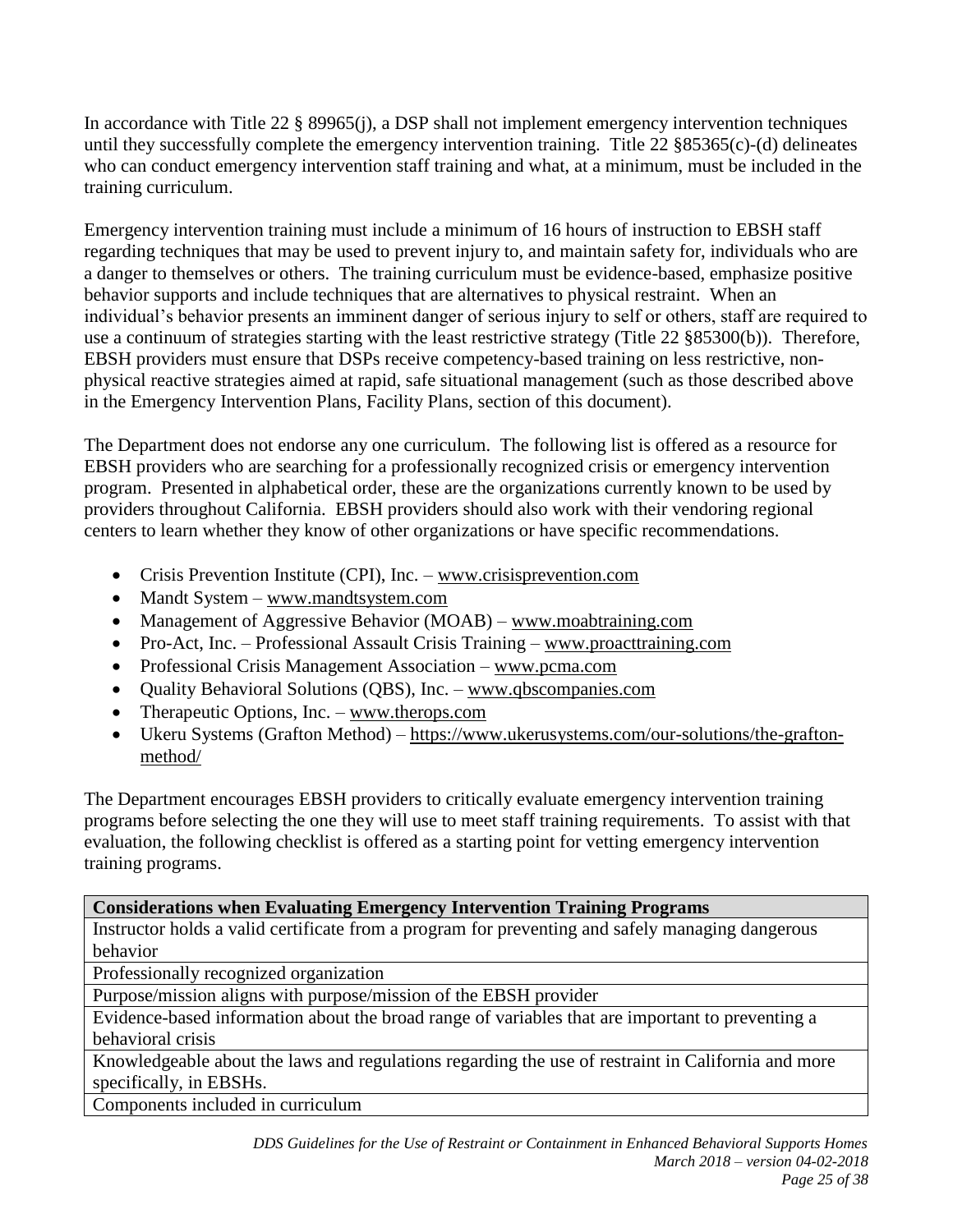| <b>Considerations when Evaluating Emergency Intervention Training Programs</b>       |
|--------------------------------------------------------------------------------------|
| Positive behavior supports approach to prevention                                    |
| Trauma informed care                                                                 |
| Methods for assessing individual-specific information to ensure safety               |
| Crisis antecedents and de-escalation                                                 |
| Non-physical intervention techniques                                                 |
| <b>Restraint procedures</b>                                                          |
| Restraint monitoring procedures                                                      |
| Reintegration of individual back into routine after an crisis situation ends         |
| Procedures for documenting the use of restraint                                      |
| Debriefing and follow-up after restraint is used                                     |
| Types of restraint included in curriculum                                            |
| Protection and releases                                                              |
| Physical escorts                                                                     |
| Wall restraints                                                                      |
| Seated restraints                                                                    |
| Prone or supine floor restraints                                                     |
| Safety procedures included in curriculum                                             |
| Time limits on restraint                                                             |
| More than one person involved in the restraint                                       |
| Monitoring the individual's physical state for symptoms of distress during restraint |
| Monitoring the individual's emotional state during restraint                         |
| Types of instructional strategies incorporated within the training                   |
| Time allotment for each component of the training program                            |
| Training includes written and hands-on competency test                               |
| Training and certification/recertification requirements                              |

Continuing Education for Direct Support Professionals

As per Title 22 §89965(m), in addition to any other required training, direct care staff shall complete a minimum of 20 hours of continuing education on an annual basis covering, at a minimum, the following subjects specified in §89965(h) – specialized needs of each individual, individual rights and protections, EBSH regulations, facility program plan, implementation of the individual's IPP, health and emergency procedures, including fire safety, and disaster and mass casualty plan.

The Department requires that EBSHs provide an additional 5 hours of competency-based continuing education in the areas of person-centered practices, positive behavior supports, trauma-informed care, and cultural competency. The Department also requires frequent refresher trainings on both facility EIPs and IEIPs, including role plays, return demonstrations, or hands-on practices to ensure ongoing DSP competence and confidence in dealing with crisis situations. DSPs need a high degree of readiness to implement every technique along the continuum so that at some point, they become "reflex actions". For example, monthly refreshers of 15 to 20 minutes could focus on one of the emergency strategies along the continuum. Refresher trainings could also be incorporated into the monthly IBSP review and focus on techniques that are most effective in avoiding or quickly resolving crisis situations for that particular individual. EBSH providers need to incorporate the details of these additional training hours into the facility program plan.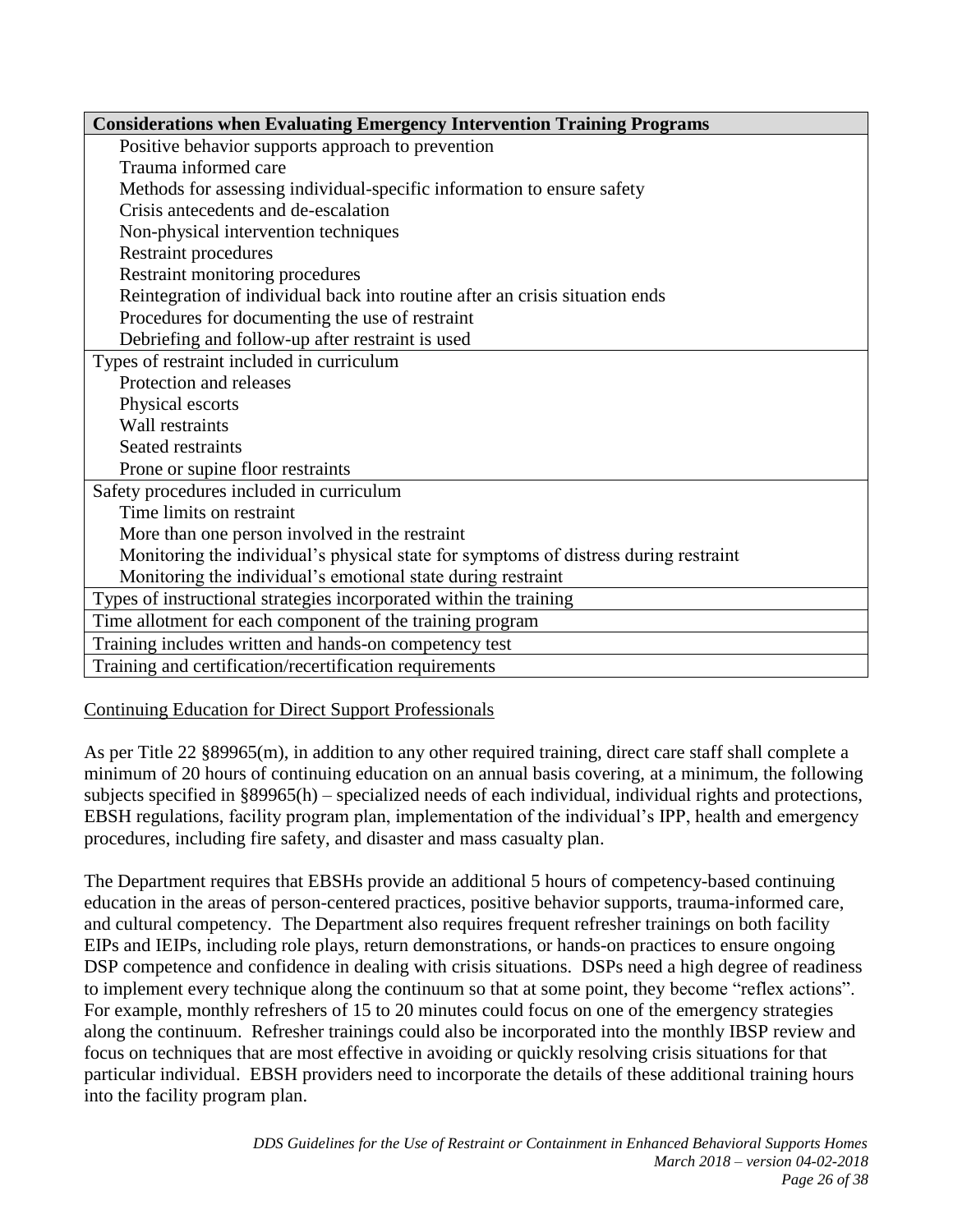## **Data Collection, Monitoring and Reporting**

#### Data Collection

EBSH program plans are required to include the methods they will use to measure an individual's progress (Title 17  $\S 59052(a)(9)(A)$ ). This includes the types of data to be collected, including data regarding the use of emergency interventions. EBSHs must maintain a facility file on site, which may be in an electronic format, and as related to these Guidelines, must include at least the EIP as well as data collection and reporting for target behaviors and emergency interventions (Title 17 §59070(d) and (h)).

#### *Individual Behavior Supports Plans and Emergency Intervention Plans*

Data should be collected regarding the effectiveness of both the proactive and reactive strategies included in the IBSP and IEIP. This includes collection of data regarding the frequency, duration and severity of targeted behaviors as well as skill development. Intensity of a targeted behavior is often measured on a scale of least to most harm or injury as a result of an occurrence of the target behavior.

It is standard practice to measure reductions in the frequency, duration and intensity of behaviors targeted in the IBSP to ensure that proactive strategies are contributing to desired outcomes (i.e., reductions in the target behaviors over time). Episodic severity, a measure of the intensity of a behavioral incident within the context of a behavioral cycle (LaVigna & Willis, 2005; Vollmer, et al., 2013), should also be included as a data collection method for evaluating an individual's progress. Analysis of data should include correlations with reductions or increases with setting events, such as medical issues, psychiatric conditions, changes to psychotropic medication, changes in routines, social or family relationships, and environment.

Reactive strategies are aimed at rapid, safe situational management so it is equally important to measure their effectiveness in resolving crisis situations. EBSH providers are obligated to protect the safety of the individuals they serve, and that of others, by using the least restrictive emergency strategies that effectively reduce the severity of, and quickly de-escalate, a behavioral crisis. The momentary effectiveness of a reactive strategy is measured, then, by determining if it results in de-escalating the crisis situation. If it escalates the situation, even momentarily, then it may be doing the opposite of what is sought from a reactive strategy (Spicer & Crates, 2016).

#### *Restraint*

Documentation of the use of restraint should include a description of the individual's behavior that required the use of restraint; the rationale for the use of restraint; what less restrictive, non-physical interventions were used and why more restrictive interventions were needed; and the individual's response to the use of restraint, including any injuries.

Title 22 §85361 (a)-(h) further details the documentation and reporting requirements regarding the use of restraint as an emergency intervention. EBSH providers must ensure compliance with these and other documentation and reporting requirements.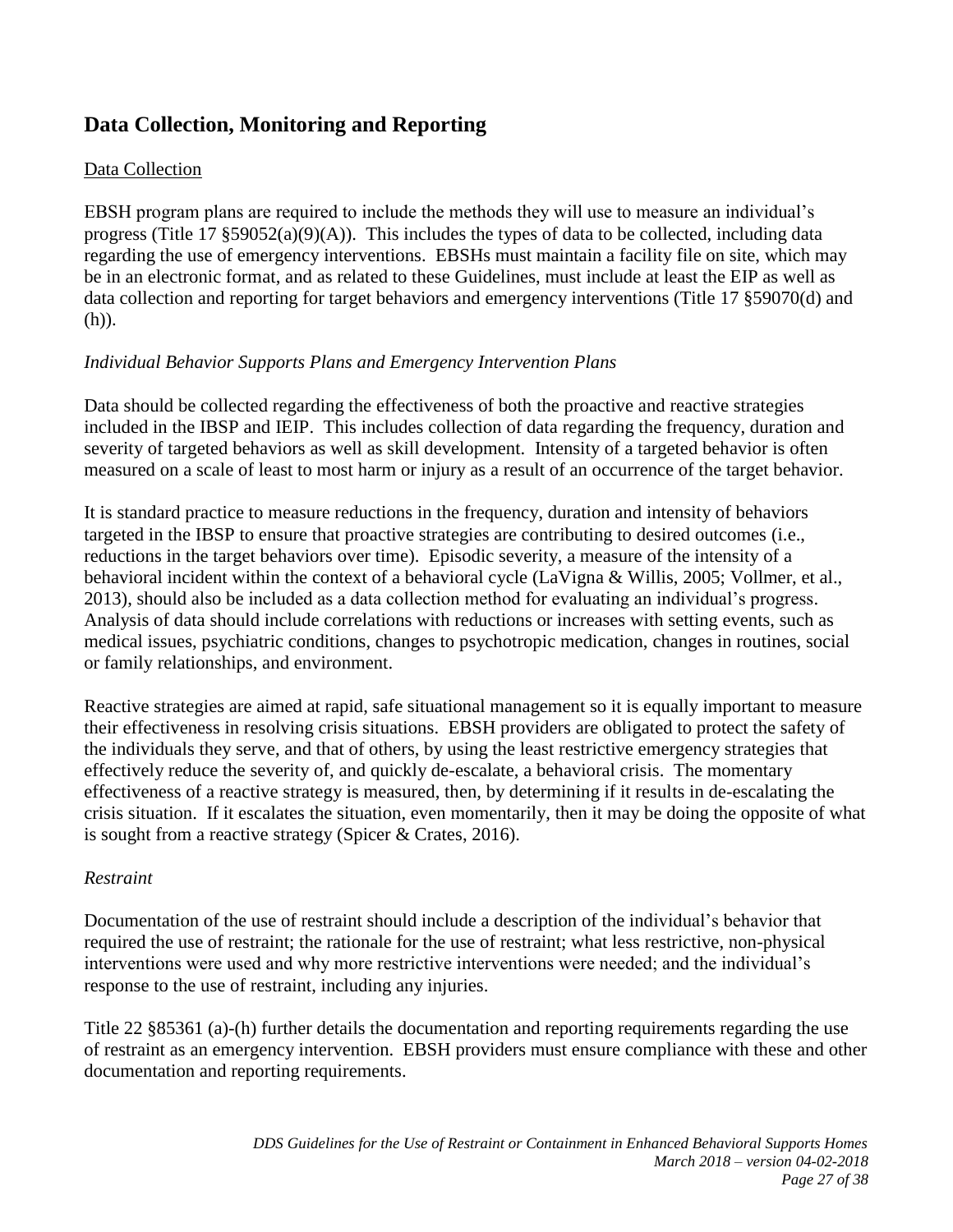#### Monitoring

#### *Quality of Functional Behavior Assessments*

The following is an example of a brief checklist that might be created and utilized by Administrators to ensure that QBMPs are conducting FBAs that include all necessary components.

| <b>Functional Behavior Assessment Components</b>                   | <b>Included</b> | <b>Not Included</b> |
|--------------------------------------------------------------------|-----------------|---------------------|
| Review of historical records (e.g., educational, psychological     |                 |                     |
| reports, previous behavior support plans) and available data       |                 |                     |
| Identification and prioritization of socially significant behavior |                 |                     |
| change goals                                                       |                 |                     |
| Assessment of relevant skill strengths and deficits                |                 |                     |
| Preference assessment                                              |                 |                     |
| Describes functions of target behaviors                            |                 |                     |
| Descriptive assessment and/or functional analysis of the target    |                 |                     |
| behaviors                                                          |                 |                     |
| Interpretation of functional assessment data                       |                 |                     |

#### *Quality of Individual Behavior Supports Plans*

The following is an example of a brief checklist that might be created and utilized by Administrators to ensure that IBSPs include all necessary components.

| <b>Individual Behavioral Supports Plan Components</b>            | <b>Included</b> | <b>Not Included</b> |
|------------------------------------------------------------------|-----------------|---------------------|
| Intervention goals are objective and measurable                  |                 |                     |
| Potential interventions are based on assessment results and are  |                 |                     |
| evidence-based                                                   |                 |                     |
| Intervention goals and strategies are based on the individual's  |                 |                     |
| preferences, supporting environments, risks and constraints, and |                 |                     |
| social validity                                                  |                 |                     |
| When a behavior is targeted for reduction, an acceptable         |                 |                     |
| alternative behavior is selected to be established or increased  |                 |                     |
| Staff training on plan implementation                            |                 |                     |
| Process for data-based monitoring of progress and need for plan  |                 |                     |
| revision                                                         |                 |                     |

*Integrity of Individual Behavior Supports Plan/Emergency Intervention Plan Implementation*

EBSH Administrators and QBMPs must train and support DSPs to ensure that the IBSPs and IEIPs are implemented as intended (i.e., with treatment integrity). DSPs should be knowledgeable about the proactive and reactive strategies specific to the individuals they support and be able to demonstrate their skills. It is recommended that a monitoring tool be developed to record DSP skill/competency for each individual they support. The following is an example of a checklist that might be created and utilized by Administrators and QBMPs for this purpose.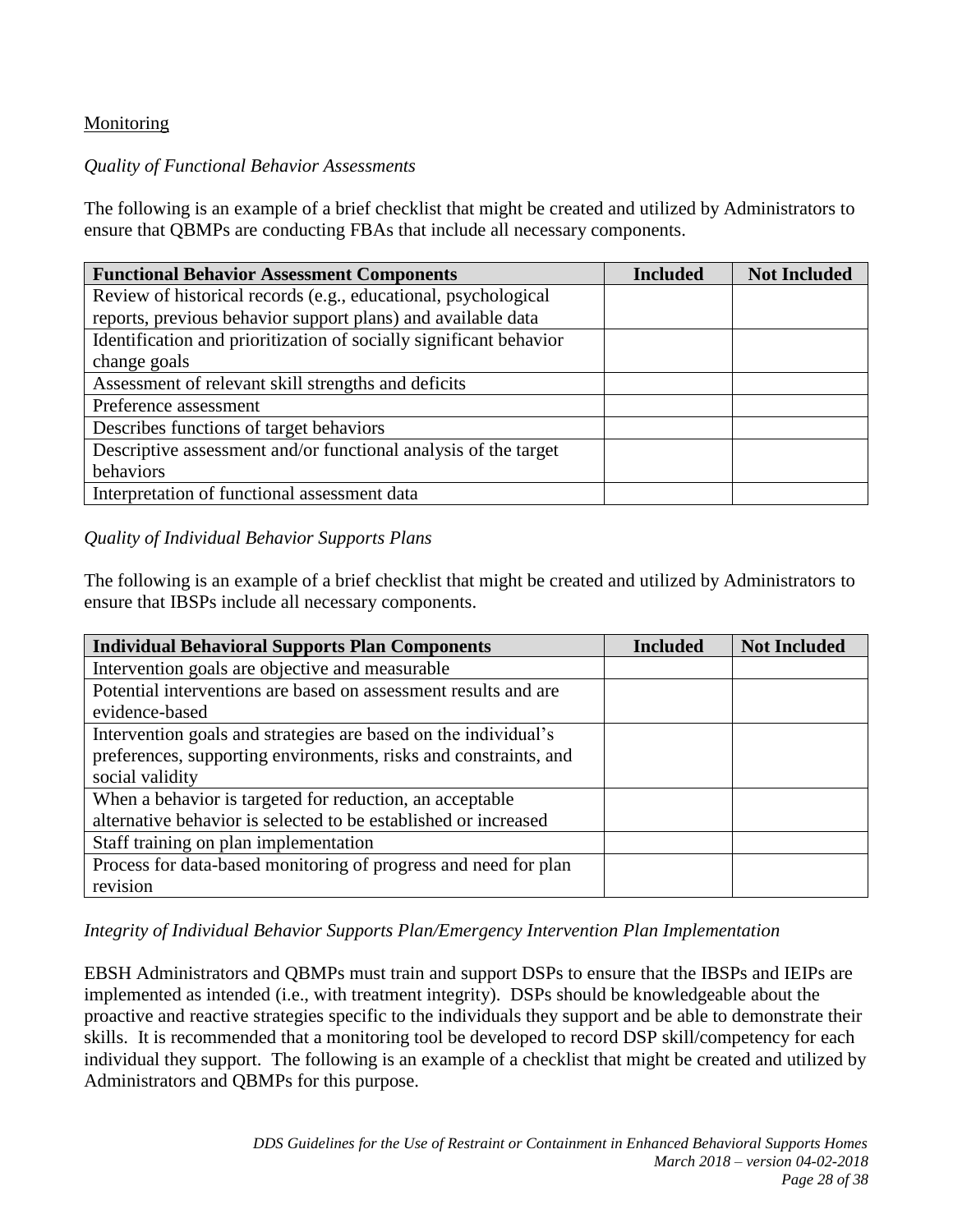| <b>Name of Individual Being Served:</b> |                          |                 |                    |  |  |
|-----------------------------------------|--------------------------|-----------------|--------------------|--|--|
| Skill/                                  | <b>Still Learning/</b>   | <b>Mastered</b> | <b>Generalized</b> |  |  |
| Competency                              | <b>Needs Improvement</b> |                 | (across settings)  |  |  |
|                                         |                          |                 |                    |  |  |
|                                         |                          |                 |                    |  |  |
|                                         |                          |                 |                    |  |  |

*Integrity of Emergency Intervention Plan Implementation*

With regard to the facility EIP, a similar checklist to the one for the IBSP/IEIP is recommended to ensure that it is implemented as intended. The checklist could be used in training and may also be a useful tool during debriefing meetings after the use of restraint.

Additionally, Title 22 §85322 (g)-(h) also requires that EBSH providers conduct and document an internal review of the use of restraint every six months. This is another opportunity to evaluate the integrity with which restraint and other emergency interventions are being implemented.

#### Reporting Requirements

The following table was created to assist EBSH providers in complying with all reporting requirements related to the use of restraint. It is the provider's responsibility to know the entirety of reporting requirements for EBSHs and to stay current with statute and regulations as what is included below may change over time.

| <b>Statute/Regulation</b>                                                        | <b>What to Report?</b>                                                                                                                                            | To Whom?                                                                                           | When?                              | How?                            |
|----------------------------------------------------------------------------------|-------------------------------------------------------------------------------------------------------------------------------------------------------------------|----------------------------------------------------------------------------------------------------|------------------------------------|---------------------------------|
| Title 22 §80061(b)<br>and $(g)$ ,<br>(also, references to<br>WIC $$15630$ below) | Unusual incident<br>injury, death, abuse)<br>related to restraint                                                                                                 | Department of<br><b>Social Services</b><br>and client's<br>authorized<br>representative, if<br>any | Next working<br>day                | Report                          |
| Title 17<br>$§54327(b)(1)(B)$ and<br>(D);<br>Title 17<br>§54327(b)(2)(A)         | Reasonably<br>suspected<br>abuse/exploitation,<br>including physical<br>and/or chemical<br>restraint, serious<br>injury/accident,<br>death regardless of<br>cause | <b>Regional Center</b><br>and client's<br>authorized<br>representative, if<br>any                  | Within 24 hours<br>Within 48 hours | Verbal report<br>Written report |
| Title $22$ §80061(b)<br>(also, references to<br>WIC $$15630$ below)              | Unusual incident<br>injury, death, abuse)<br>related to restraint                                                                                                 | Department of<br><b>Social Services</b>                                                            | 7 days                             | Written report                  |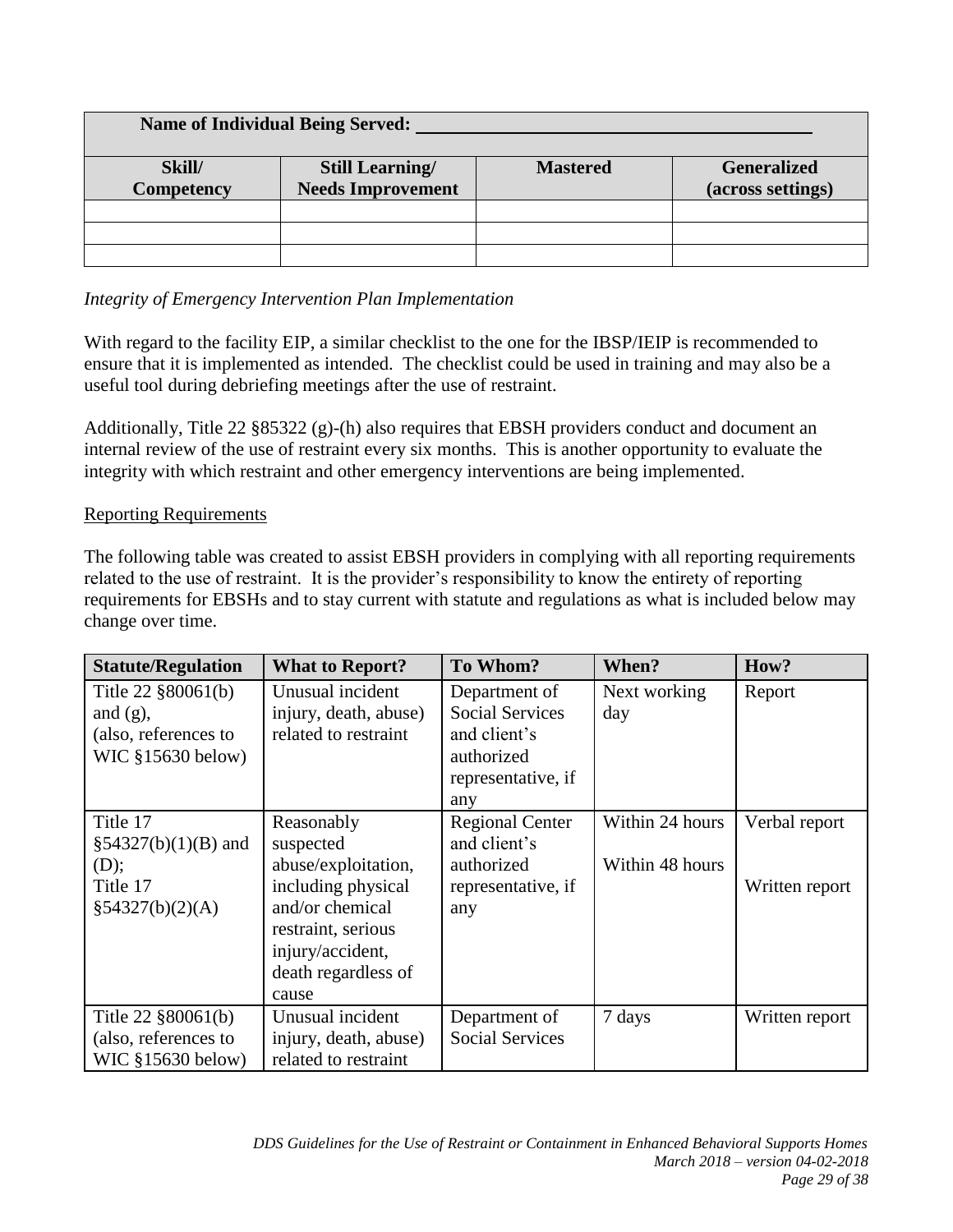| <b>Statute/Regulation</b>                               | <b>What to Report?</b>                                                                           | To Whom?                                                                | When?                                 | How?                            |
|---------------------------------------------------------|--------------------------------------------------------------------------------------------------|-------------------------------------------------------------------------|---------------------------------------|---------------------------------|
| Title 22 §85361(b)<br>(supersedes<br>$§80061(b)$ above) | Use of physical<br>restraint                                                                     | Department of<br><b>Social Services</b>                                 | No later than<br>next business<br>day | Incident<br>Report              |
| Title 22 §85361(a)                                      | Use of physical<br>restraint                                                                     | Client's<br>authorized<br>representative, if<br>any                     | No later than<br>next calendar<br>day | By phone                        |
| Title 22<br>§85361(g)(h),<br>Title 17 §59070(h)         | <b>Restraint log</b>                                                                             | Available to<br>CDSS and DDS                                            | Monthly                               | Written log                     |
| $\overline{W}$ IC §15630(b)(1)                          | Physical abuse<br>resulting in serious<br>bodily injury                                          | Ombudsman,<br>Law enforce, &<br>Department of<br><b>Social Services</b> | 2 hours                               | Telephone                       |
| WIC §15630(b)(1)                                        | Physical abuse                                                                                   | Ombudsman, law<br>enforce, &<br>Department of<br><b>Social Services</b> | 24 hours                              | Telephone and<br>written report |
| <b>WIC</b><br>§4659.2(b)(1)(A)                          | Death or serious<br>injury related to use<br>of physical or<br>chemical restraint                | <b>Disability Rights</b><br>California                                  | Close of next<br>business day         | Report                          |
| <b>WIC</b><br>§4659.2(c)(1)(B)                          | Number of incidents<br>of behavioral<br>restraint and time<br>spent per incident of<br>restraint | <b>Disability Rights</b><br>California                                  | Monthly                               | Written report                  |
| <b>WIC</b><br>§4659.2(c)(1)(C)                          | Number of<br>involuntary<br>emergency<br>medication used to<br>control behavior                  | <b>Disability Rights</b><br>California                                  | Monthly                               | Written report                  |

## **Facility Program Plan Requirements**

As per WIC §4684.81(i)(1), these Guidelines regarding the use of restraint or containment in EBSHs shall be maintained in the facility program plan and plan of operation. EBSHs certified and licensed prior to adoption of these Guidelines shall meet that requirement within 30 days of adoption (WIC §4684.81(i)(2)).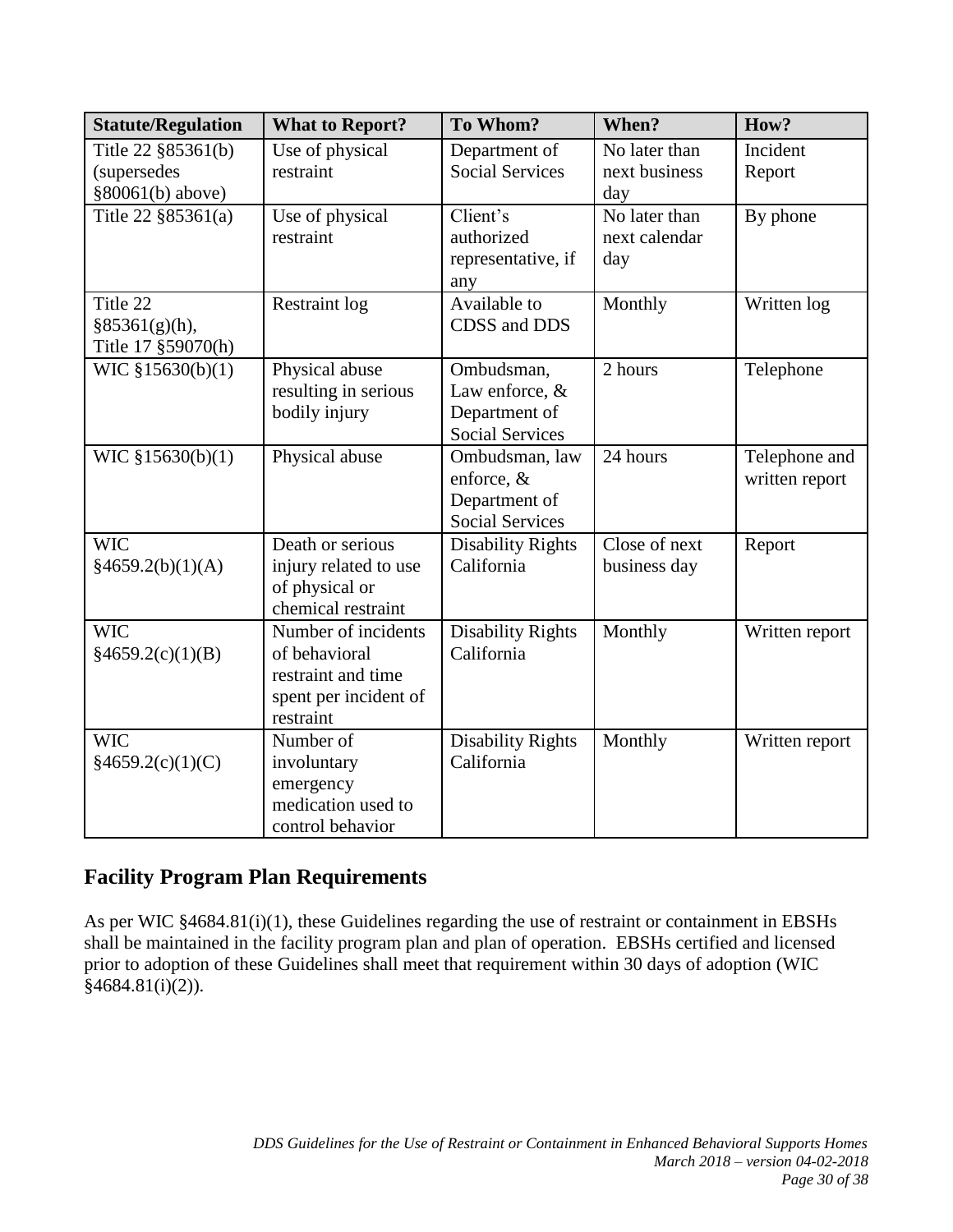## **Periodic Review of Guidelines**

These Guidelines will be reviewed periodically to ensure that they maintain their relevance and accurately reflect statute, regulations and/or best practices regarding the use of restraint and containment in EBSHs.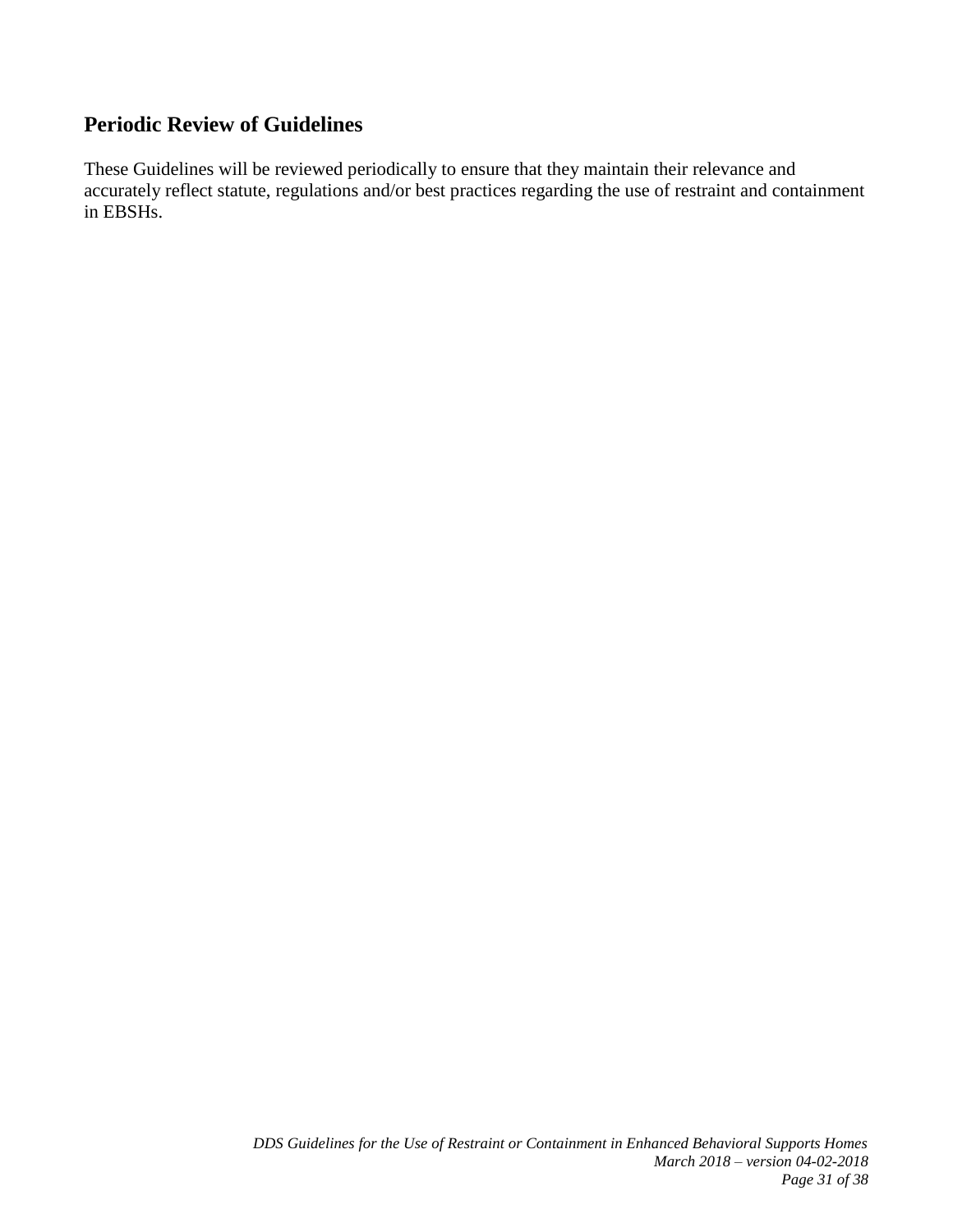# **Acronyms**

| <b>AAPT</b>  | American Association of Psychiatric Technicians        |
|--------------|--------------------------------------------------------|
| <b>AAPT</b>  | American Association of Psychiatric Technicians        |
| <b>ABAI</b>  | Association for Behavior Analysis International        |
| <b>APBS</b>  | Association for Behavior Analysis International        |
| <b>APBA</b>  | <b>Association of Professional Behavior Analysts</b>   |
| <b>BACB</b>  | <b>Behavior Analyst Certification Board</b>            |
| <b>BCaBA</b> | <b>Board Certified Assistant Behavior Analyst</b>      |
| <b>BCBA</b>  | <b>Board Certified Behavior Analyst</b>                |
| <b>BVNPT</b> | Board of Vocational Nurses and Psychiatric Technicians |
| <b>DSP</b>   | <b>Direct Support Professional</b>                     |
| <b>EBSH</b>  | <b>Enhanced Behavioral Supports Home</b>               |
| EIP          | <b>Emergency Intervention Plan</b>                     |
| <b>FBA</b>   | <b>Functional Behavior Assessment</b>                  |
| <b>IBSP</b>  | <b>Individual Behavior Supports Plan</b>               |
| <b>IBST</b>  | <b>Individual Behavior Supports Team</b>               |
| <b>IEIP</b>  | Individual Emergency Intervention Plan                 |
| <b>LCSW</b>  | <b>Licensed Clinical Social Worker</b>                 |
| <b>LMFT</b>  | Licensed Marriage and Family Therapist                 |
| <b>LPT</b>   | Licensed Psychiatric Technician                        |
| <b>PBS</b>   | <b>Positive Behavior Supports</b>                      |
| PCP          | Person Centered Practices (or Planning)                |
| <b>PCT</b>   | Person Centered Thinking                               |
| <b>QBMP</b>  | Qualified Behavior Modification Professional           |
| <b>RBT</b>   | Registered Behavior Technician                         |
| <b>WIC</b>   | Welfare and Institutions Code                          |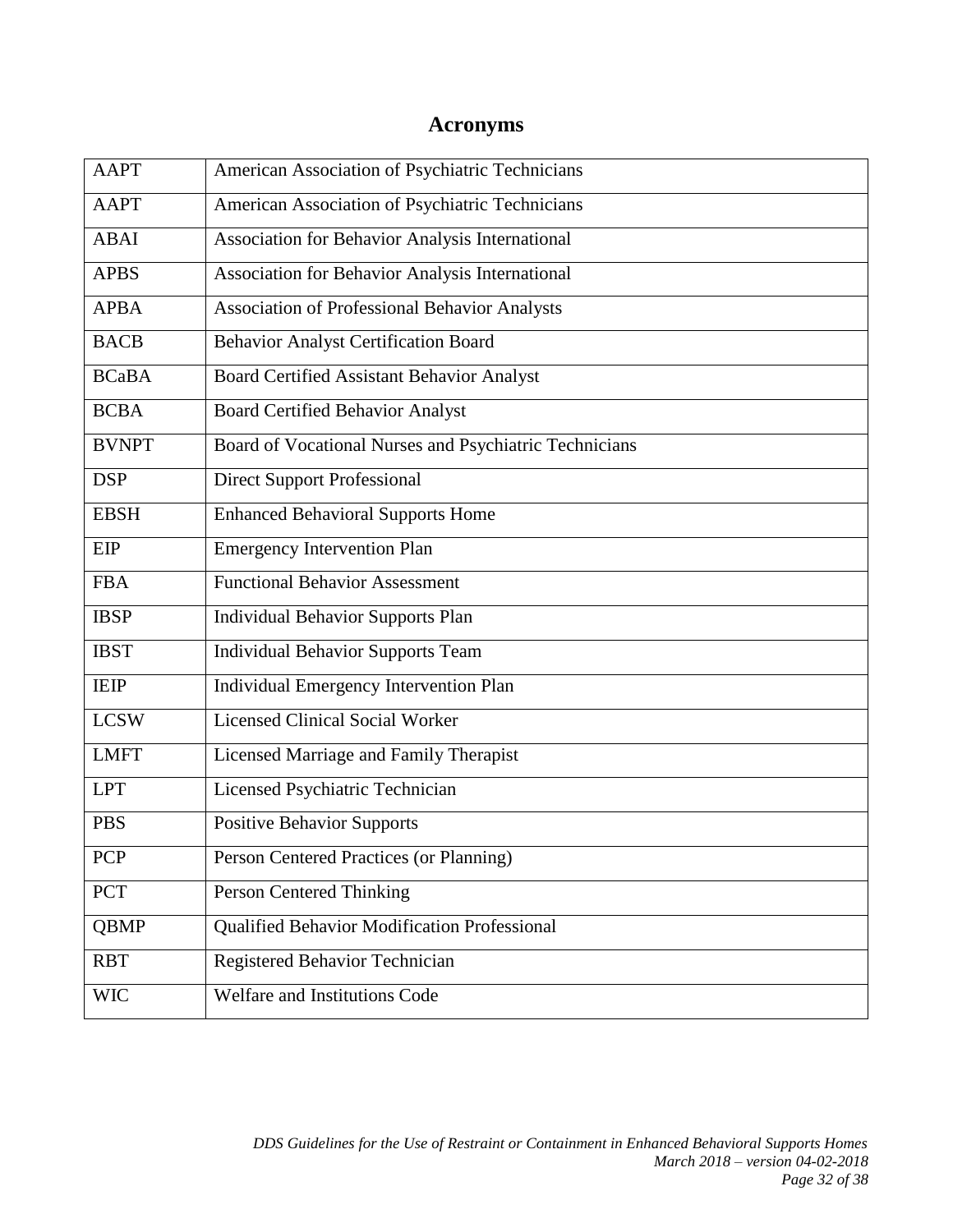# **Definitions**

| American Association of Psychiatric         | A nonprofit organization that administers a voluntary national   |
|---------------------------------------------|------------------------------------------------------------------|
| Technicians                                 | certification examination to test knowledge of psychiatric       |
|                                             | technology.                                                      |
| <b>Behavior Analyst Certification Board</b> | A nonprofit $501(c)(3)$ corporation established in 1998 to meet  |
|                                             | professional credentialing needs identified by behavior          |
|                                             | analysts, governments, and consumers of behavior analysis        |
|                                             | services.                                                        |
| <b>Behavior Crisis or Emergency</b>         | A situation in which the individual is at risk for or imminently |
|                                             | engaging in physical or emotional harm to self or others, or     |
|                                             | other target behaviors and is in immediate need for supports.    |
| <b>Board Certified Assistant Behavior</b>   | An undergraduate-level certification in behavior analysis        |
| Analyst                                     | through the BACB. Professionals who are certified at the         |
|                                             | BCaBA level may not practice independently, but must be          |
|                                             | supervised by someone certified at the BCBA/BCBA-D level.        |
|                                             | BCaBAs can supervise the work of Registered Behavior             |
|                                             | Technicians, and others who implement behavior-analytic          |
|                                             | interventions, but cannot conduct competency assessments for     |
|                                             | RBT <sub>s</sub> .                                               |
| Board Certified Behavior Analyst/           | An individual with a graduate-level certification in behavior    |
| Board Certified Behavior Analyst-           | analysis through the BACB. Professionals who are certified       |
| Doctorate                                   | at the BCBA level are independent practitioners who provide      |
|                                             | behavior-analytic services.                                      |
| Board of Vocational Nurses and              | The California BVNPT licenses vocational nurses (LVNs)           |
| Psychiatric Technician                      | and psychiatric technicians (PTs) and protects consumers         |
|                                             | from unprofessional and unsafe LVNs and PTs.                     |
| Containment                                 | A brief physical (manual) restraint of a person for the purpose  |
|                                             | of effectively gaining quick control of a person who is          |
|                                             | aggressive or agitated or who is a danger to self or others.     |
|                                             | (Health and Safety Code §1180.1(b) and Title 22                  |
|                                             | §85301(c)(3))                                                    |
| De-escalation                               | Helping someone who is escalated stabilize back to their         |
|                                             | baseline so they can manage their own needs                      |
| <b>Direct Support Professional</b>          | A person who assists an individual with a disability to lead a   |
|                                             | self-directed life and contribute to the community, assists with |
|                                             | activities of daily living if needed, and encourages attitudes   |
|                                             | and behaviors that enhance community inclusion.                  |
| <b>Enhanced Behavioral Supports Home</b>    | Homes certified by the Department of Developmental               |
|                                             | Services and licensed by the State Department of Social          |
|                                             | Services as adult residential facilities or group homes that     |
|                                             | provides 24-hour nonmedical care to individuals with             |
|                                             | developmental disabilities who require enhanced behavioral       |
|                                             | supports, staffing, and supervision in a homelike setting.       |
|                                             | (WIC $$4684.80(a)$ )                                             |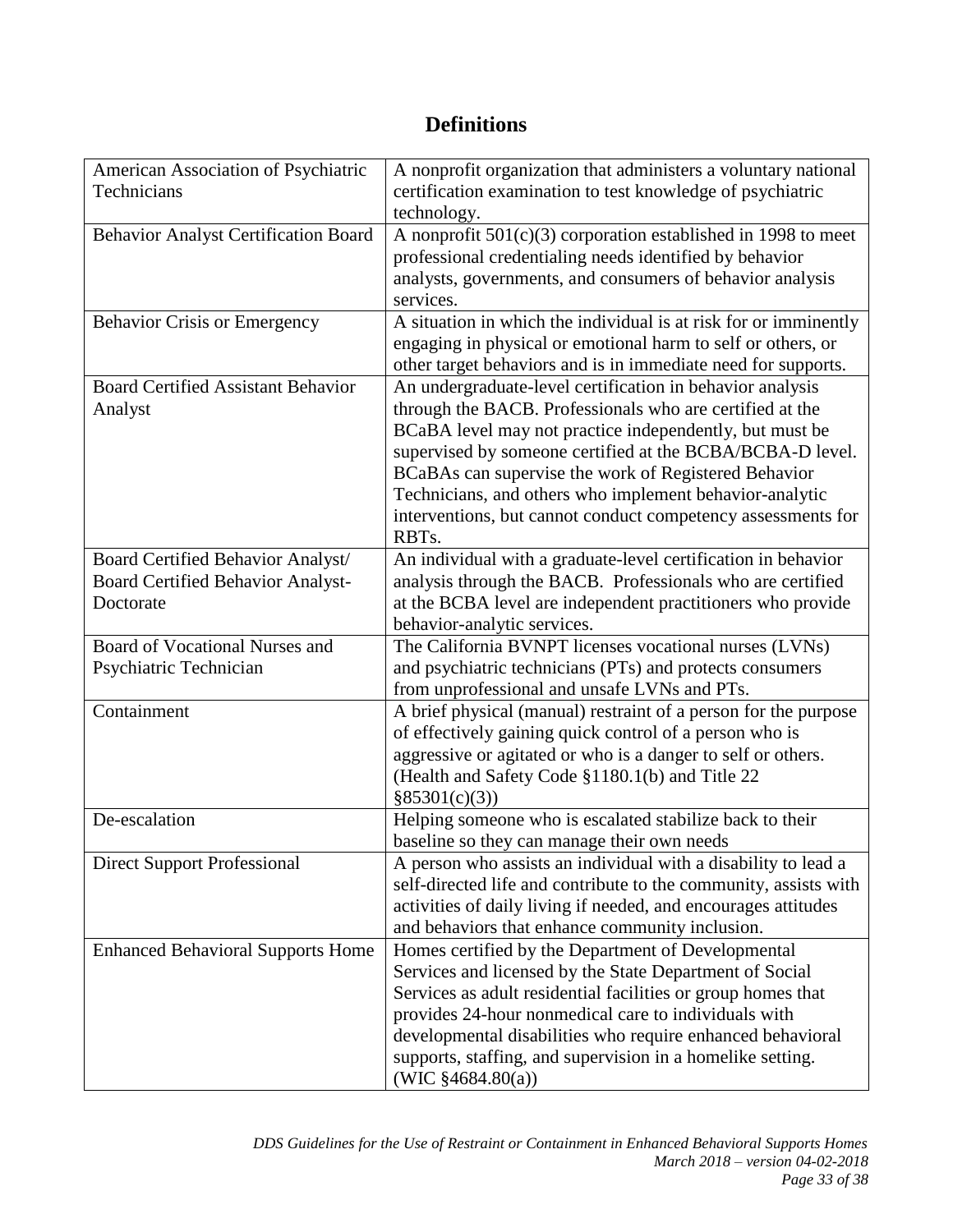| <b>Emergency Intervention Plan</b>       | As per Title 22 §85322(a), an Emergency Intervention Plan is        |
|------------------------------------------|---------------------------------------------------------------------|
|                                          | a written plan that has to be developed and approved by the         |
|                                          | Department of Developmental Services prior to the use of            |
|                                          | restraint, if staff use, or it is reasonably foreseeable that staff |
|                                          | will use, this technique. It must be designed and approved by       |
|                                          | the EBSH applicant or licensee in conjunction with a                |
|                                          | Behavior Management Consultant and must be part of the              |
|                                          | EBSH Plan of Operation (Title 22 §85322(a)(1)).                     |
| <b>Functional Behavior Assessment</b>    | A variety of systematic information-gathering activities            |
|                                          | regarding factors influencing the occurrence of a behavior          |
|                                          | (e.g., antecedents, consequences, setting events, or motivating     |
|                                          | operations) including interview, direct observation, and            |
|                                          | experimental analysis.                                              |
| <b>Individual Behavior Supports Plan</b> | An individualized plan developed by the QBMP with the               |
|                                          | IBST that contains strategies designed to teach or increase         |
|                                          | adaptive skills, reduce or prevent the occurrence of target         |
|                                          | behaviors through interventions that build on the individual's      |
|                                          | strengths.                                                          |
| <b>Individual Behavior Supports Team</b> | A team of individuals that includes, at minimum, the                |
|                                          | consumer, administrator, QBMP with the authorized                   |
|                                          | representative, regional center representative, and clients'        |
|                                          | rights advocate, as appropriate to develop, monitor and revise      |
|                                          | IBSP. Meets at least monthly.                                       |
| <b>Licensed Clinical Social Worker</b>   | A licensed mental health professional who works in a sub-           |
|                                          | sector within the field of Social Work to help individuals deal     |
|                                          | with issues involving mental and emotional health.                  |
| Licensed Marriage and Family             | A licensed mental health professional trained in                    |
| Therapist                                | psychotherapy and family systems, and licensed to diagnose          |
|                                          | and treat mental and emotional disorders within the context of      |
|                                          | marriage, couples and family systems.                               |
| Licensed Psychiatric Technician          | A licensed person who provide hands-on care to people with          |
|                                          | varying degrees of mental illnesses and/or developmental            |
|                                          | disabilities and is licensed through the BVNPT.                     |
| <b>Positive Behavior Supports</b>        | A is a set of research-based strategies used to increase quality    |
|                                          | of life and decrease problem behavior by teaching new skills        |
|                                          | and making changes in a person's environment. Positive              |
|                                          | behavior support combines: valued outcomes; behavioral and          |
|                                          | biomedical science; validated procedures; and systems change        |
|                                          | to enhance quality of life and reduce problem behaviors.            |
|                                          | (Association for Positive Behavior Supports)                        |
| Person Centered Planning                 | A way to assist people who need support in their life to            |
|                                          | construct and describe how they envision their life, their          |
|                                          | goals, what they need, and how they prefer their needs be           |
|                                          | met, to include purpose and meaning in their life. This             |
|                                          | typically includes paid and unpaid support and may or may           |
|                                          | not include publicly funded services.                               |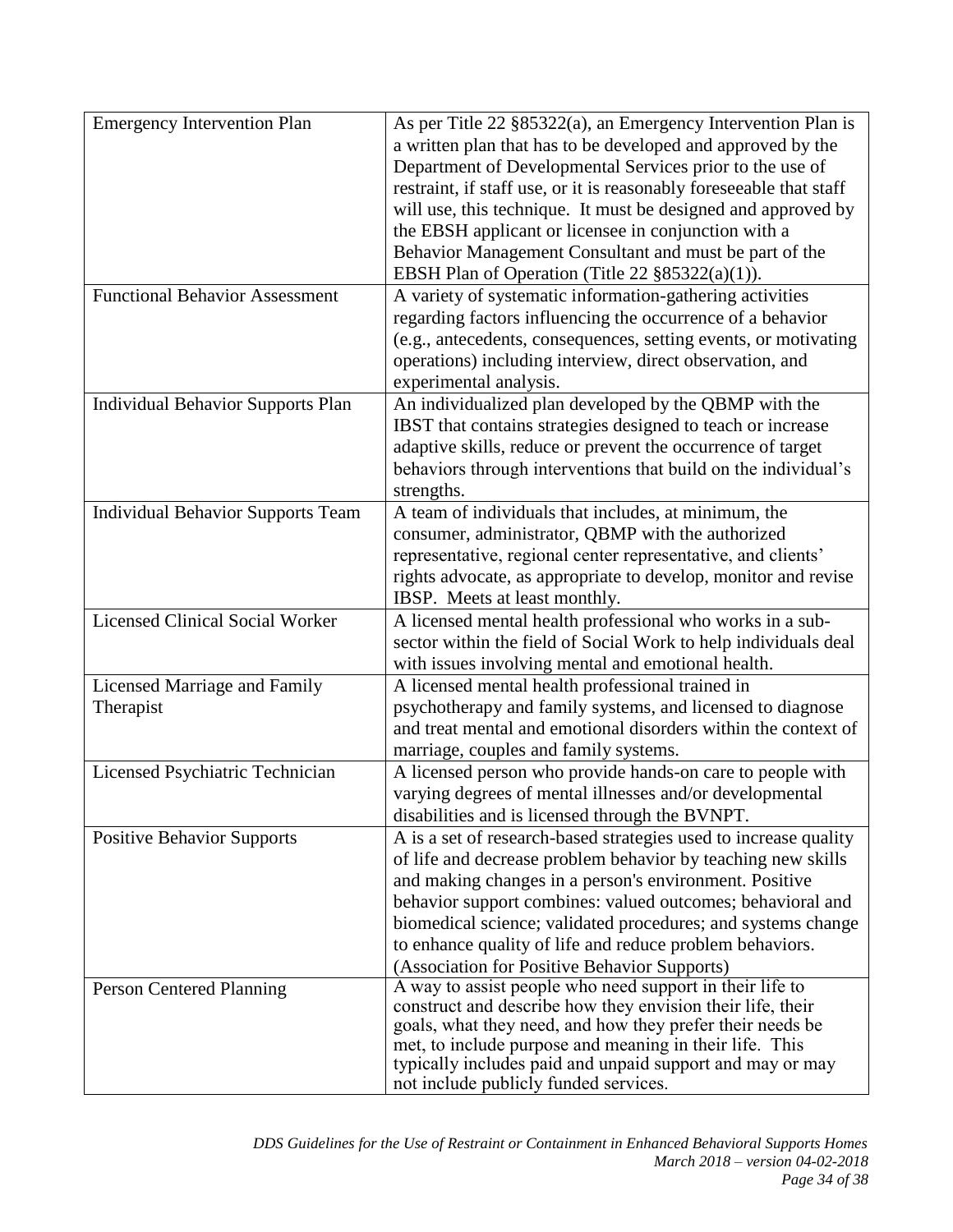| <b>Person Centered Practices</b>                       | Any activity engaged in recognizing a person's capabilities<br>and keeping the person's desired life/lifestyle as the primary<br>focus which guides discussions, decisions and agreements<br>regardless of professional or traditional service system<br>priorities and available support.                                                                                                                                      |
|--------------------------------------------------------|---------------------------------------------------------------------------------------------------------------------------------------------------------------------------------------------------------------------------------------------------------------------------------------------------------------------------------------------------------------------------------------------------------------------------------|
| Person Centered Thinking                               | A consistency in language, values and actions, which reveal<br>respect, view person and their loved ones as the experts, and<br>equally emphasizes satisfaction with quality of life and<br>satisfaction with health/safety status.                                                                                                                                                                                             |
| <b>Qualified Behavior Modification</b><br>Professional | As per Title 17 $\S$ 59050(v), a QBMP is an individual with a<br>minimum of two years of experience in designing,<br>supervising, and implementing behavior modification services<br>and who is one of the following: (1) BCaBA; (2) BCBA; (3)<br>LCSW; $(4)$ LMFT; $(5)$ licensed psychologist; $(6)$ a<br>professional with a California license, which permits the<br>design of behavior modification intervention services. |
| Registered Behavior Technician                         | A paraprofessional who practices under the close, ongoing<br>supervision of a BCBA, BCaBA, or FL-CBA through the<br>BACB. The RBT is primarily responsible for the direct<br>implementation of behavior-analytic services. The RBT does<br>not design intervention or assessment plans.                                                                                                                                         |
| Restraint                                              | As per Health and Safety Code §1180.1(d) it is "the use of a<br>manual hold to restrict freedom of movement of all or part of<br>a person's body, or to restrict normal access to the person's<br>body, and that is used as a behavioral restraint.                                                                                                                                                                             |
| <b>Target Behaviors</b>                                | Specific behaviors exhibited by an individual that the<br>consumer and IBST has identified for modification or<br>reduction. Target behaviors could include, but not limited to,<br>harm to self, others, or property.                                                                                                                                                                                                          |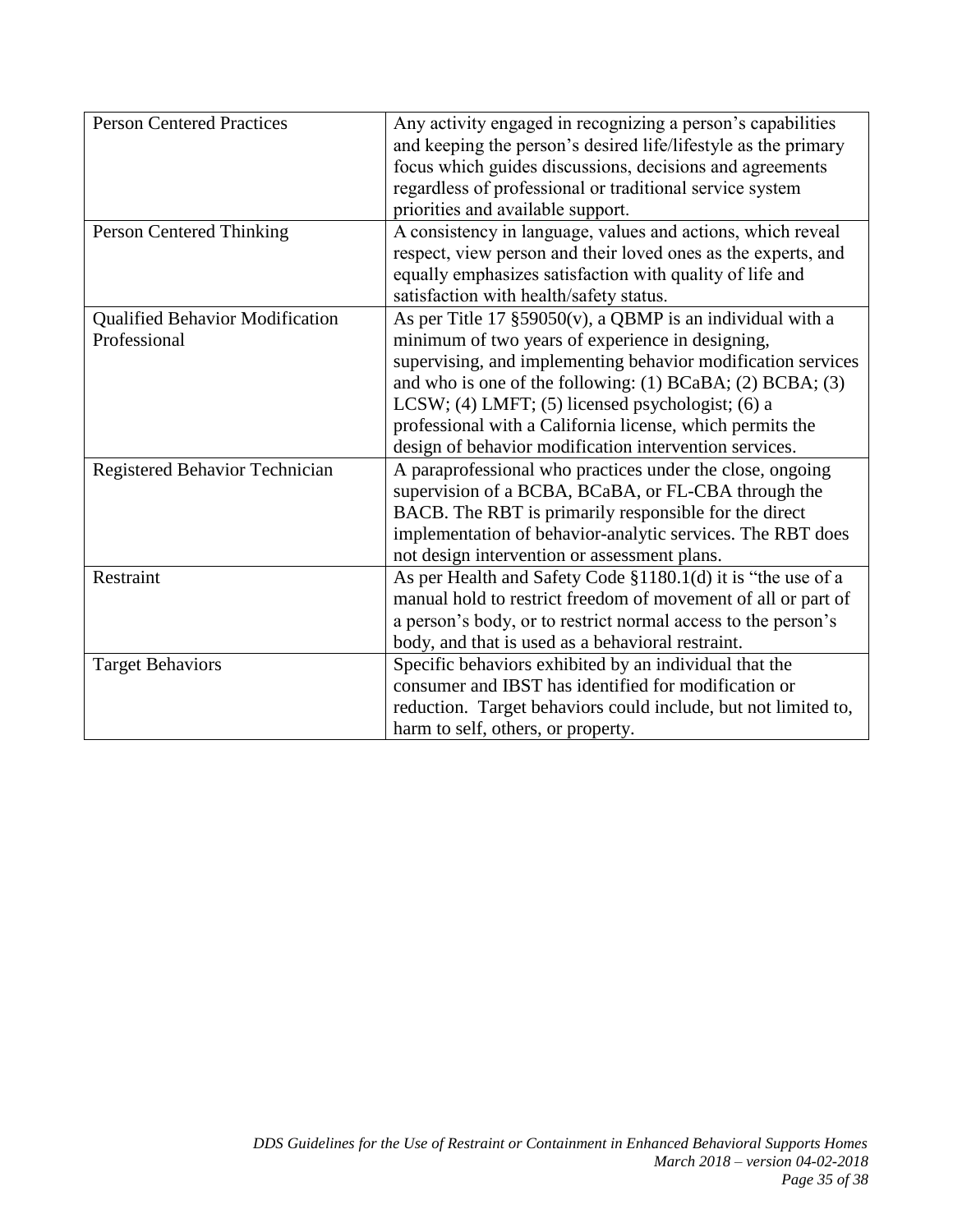## **Bibliography/Resources**

American Association of Psychiatric Technicians – [https://psychtechs.org](https://psychtechs.org/)

Association for Behavior Analysis International – [http://www.abainternational.org](http://www.abainternational.org/)

Association for Positive Behavior Supports – [http://www.apbs.org](http://www.apbs.org/)

Association of Professional Behavior Analysts – [http://www.apbahome.net](http://www.apbahome.net/)

Behavior Analyst Certification Board – [http://www.apbahome.net](http://www.apbahome.net/)

Behavior Analyst Certification Board – Registered Behavior Technician [https://www.bacb.com/rbt/.](https://www.bacb.com/rbt/)

Behavior Support Guidelines: For support workers paid with developmental services funds. (October 2004). State of Vermont Department of Disabilities, Aging and Independent Living: Division of Disability and Aging Services.

Board of Vocational Nurses and Psychiatric Technicians – [http://www.bvnpt.ca.gov](http://www.bvnpt.ca.gov/)

Crates, N. & Spicer, M. (2016). Reactive strategies within a positive behavioural support framework for reducing the episodic severity of aggression, *International Journal of Positive Behavioural Support, 6(1),* 24-34.

Direct Support Professional Training. [http://www.dds.ca.gov/dspt/.](http://www.dds.ca.gov/dspt/)

Harvey, K. (2012). *Trauma-Informed Behavioral Interventions: What works and what doesn't.* Washington, DC: American Association on Intellectual and Developmental Disabilities.

Helen Sanderson Associates. [http://helensandersonassociates.co.uk/person-centred-practice/.](http://helensandersonassociates.co.uk/person-centred-practice/)

Institute for Person Centered Practices. [http://www.person-centered-practices.org/home.html.](http://www.person-centered-practices.org/home.html)

LaVigna, G., & Willis, T. (2002). Counter-intuitive strategies for crisis management within a nonaversive framework in D. Allen (Ed.) *Behaviour Management in Intellectual Disabilities: Ethical Responses to Challenging Behavior.* Kidderminster: BILD.

LaVigna, G., & Willis, T. (2004). *Emergency management guidelines*. Institute for Applied Behavior Analysis, Los Angeles, CA.

LaVigna, G. & Willis, T. (2005). Episodic severity: An overlooked dependent variable in eh application of behavior analysis to challenging behavior, *Journal of Positive Behavior Intervention*, 47- 54.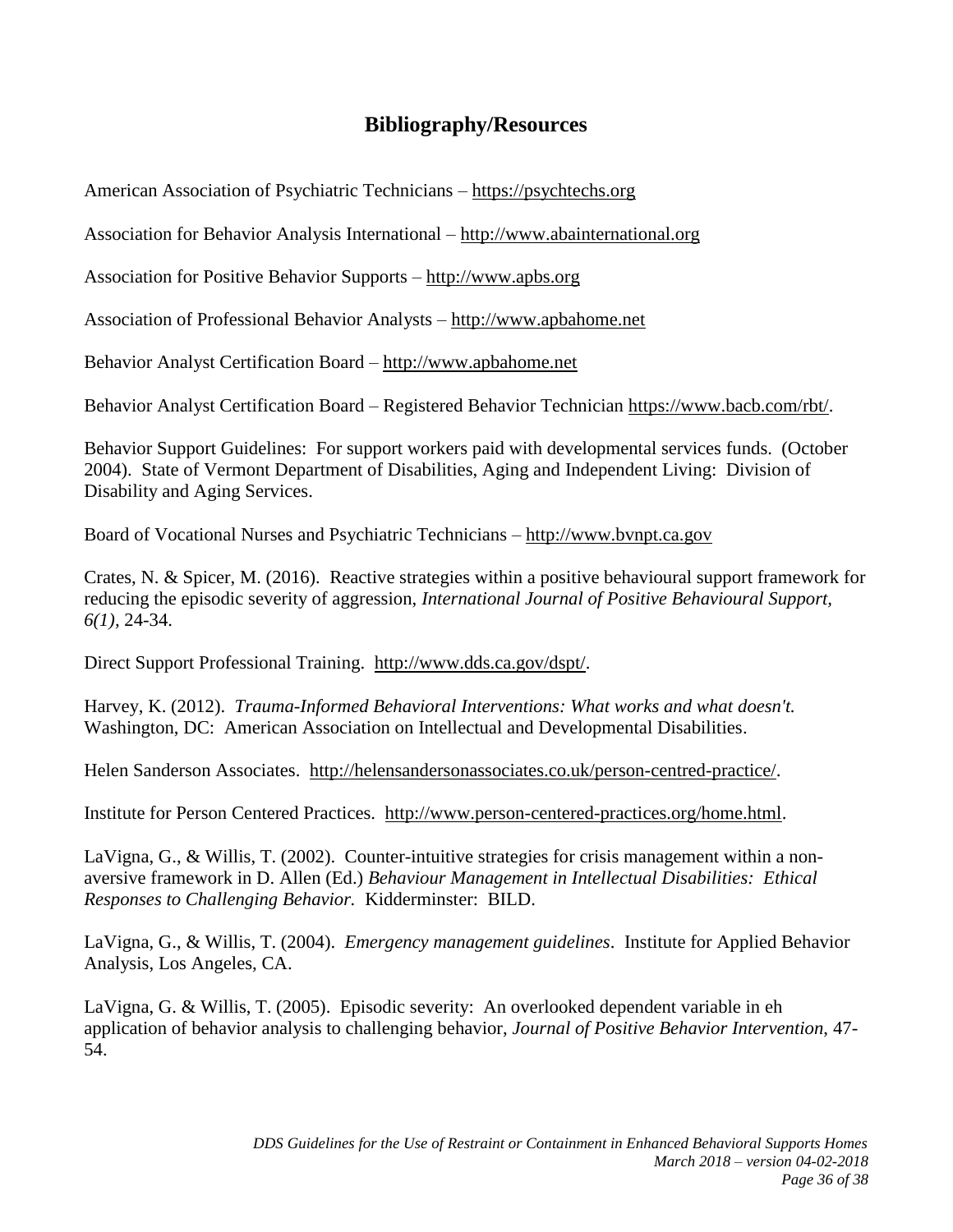LaVigna, G. & Willis, T. (2005a). Changes in behavior and other outcomes as dependent variables for evaluating behavioral plans. In M. Hersen & J. Rosqvist (Eds.), Encyclopedia of Behavior Modification and Cognitive Behavior Therapy: Volume I: Adult Clinical Applications.

LaVigna, G., & Willis, T. (2012). The efficacy of positive behavioural support with the most challenging behaviour: The evidence and its implications. *Journal of Intellectual and Developmental Disability, 37(3)*, 185-195.

LaVigna, G. & Willis, T. (Guest Eds.). (2016). Reactive strategies for situational management [special issue]. *International Journal of Positive Behaviour Support, 6(1)*, 1-54.

LaVigna, G. & Willis, T. (2016b). The alignment fallacy and how to avoid it, *International Journal of Positive Behavioural Support, 6(1),* 6-16.

The Learning Community for Person Centered Practices. [http://tlcpcp.com/.](http://tlcpcp.com/)

Leidy, P. (2015). 7 ways to cause a crisis. Available from [https://www.youtube.com/watch?v=LOJSwNflXOE.](https://www.youtube.com/watch?v=LOJSwNflXOE)

Lovett, H. (1996). *Learning to Listen*. Baltimore: Brookes Publishing.

National Association of State Directors of Developmental Disabilities Services (2015). *Position on Behavioral Support.* http://www.nasddds.org/uploads/documents/NASDDDS Position Statement on Postive Behavioral S [upport\\_%2800000003%291.pdf](http://www.nasddds.org/uploads/documents/NASDDDS_Position_Statement_on_Postive_Behavioral_Support_%2800000003%291.pdf)

New York Office of Mental Health (2017). *Implementation Guidelines: 14 NYCRR §526.4 Restraint and Seclusion.* [https://www.omh.ny.gov/omhweb/guidance/implementation-guidelines.pdf.](https://www.omh.ny.gov/omhweb/guidance/implementation-guidelines.pdf)

Pathways Facilitation Services. [http://pathwaysfacilitation.com/services/person-centered-thinking/.](http://pathwaysfacilitation.com/services/person-centered-thinking/)

The Pennsylvania Department of Public Welfare, Office of Mental Health and Substance Abuse Services (2000). *Leading the way toward a seclusion and restraint-free environment: Pennsylvania's seclusion and restraint reduction initiative.* Harrisburg, PA: Office of Mental Health and Substance Abuse Services.

Pitonyak, D. (2005). 10 things you can do to support a person with difficult behaviors. Available from [http://dimagine.com/10things.pdf.](http://dimagine.com/10things.pdf)

Pitonyak, D. (2008). Jumping into the chaos of things. Available from [http://dimagine.com/Jumping.pdf.](http://dimagine.com/Jumping.pdf)

Pitonyak, D. (2009). Upside down and inside out: Supporting a person in crisis/supporting the people who care. Available from [http://www.dimagine.com/Upside.pdf.](http://www.dimagine.com/Upside.pdf)